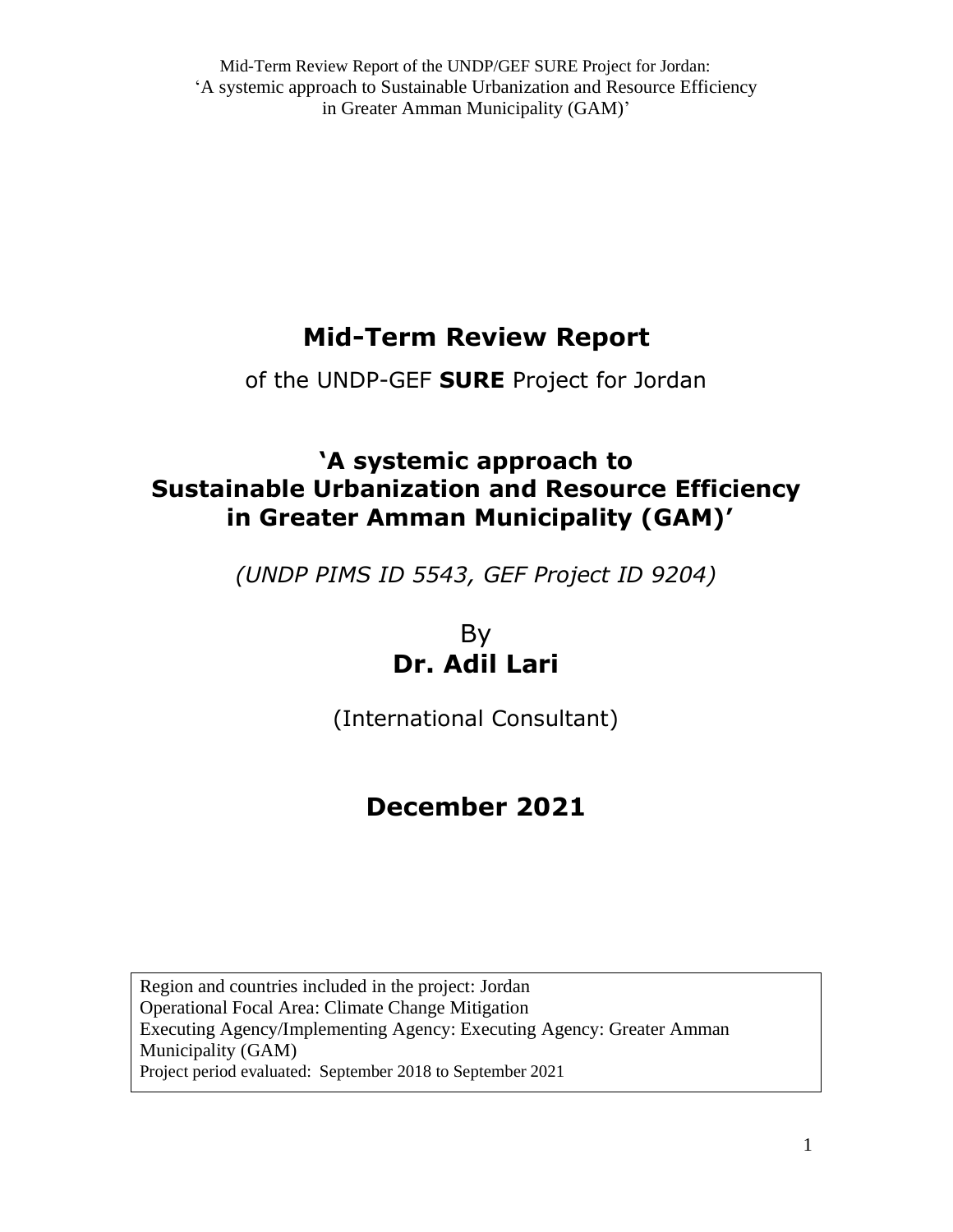## **Acknowledgements**

The evaluator would like to sincerely thank all individuals, members of the Steering Committee, project stakeholders and entities that spent time to participate in interviews and group meetings with the evaluator and generously provided their frank views and suggestions on the project activities and results during the course of the Mid-Term Review mission that took place in November 2021. The valuable information and insights on the project provided a solid basis for the evaluator to assess and verify project activities, progress, results and impacts. The evaluator valued their continuous cooperation and assistance during subsequent contacts for clarifications and/or additional information. The evaluator is particularly grateful for the willingness and readiness of the project stakeholders to provide comments and suggestions with the view to reinforce project results and long-term sustainability. The information and opinions shared have been crucial to the preparation of this Mid-Term Review report.

The evaluator would also like to express their gratitude and special appreciation for the excellent support provided by the personnel of the UNDP Country Office in Jordan, and the close collaboration and assistance received from the project management team.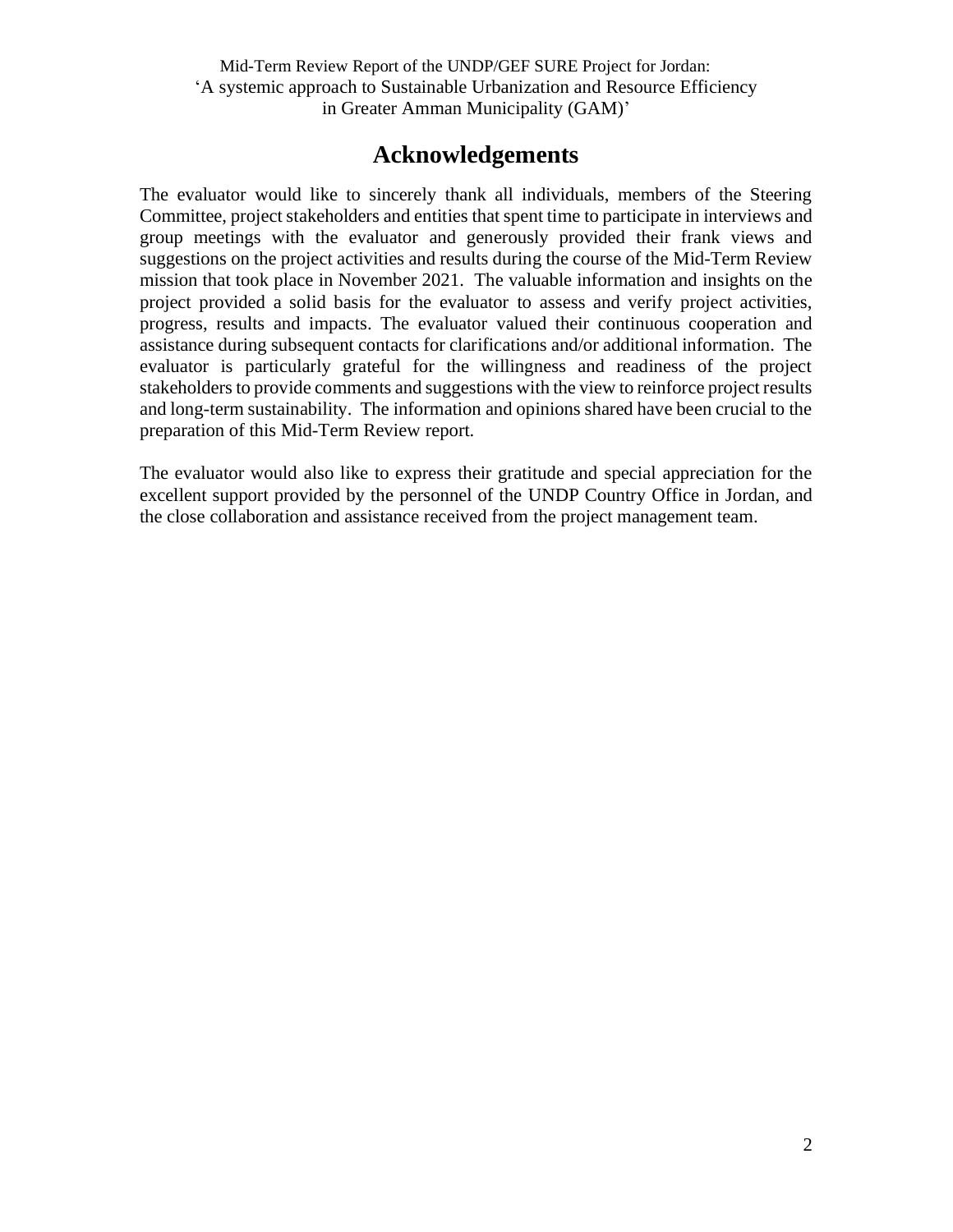## **Table of Contents**

| 2                                                                                             |  |
|-----------------------------------------------------------------------------------------------|--|
|                                                                                               |  |
|                                                                                               |  |
|                                                                                               |  |
| 3                                                                                             |  |
|                                                                                               |  |
|                                                                                               |  |
|                                                                                               |  |
|                                                                                               |  |
|                                                                                               |  |
| 4                                                                                             |  |
| 4.1                                                                                           |  |
|                                                                                               |  |
|                                                                                               |  |
| 4.2                                                                                           |  |
|                                                                                               |  |
|                                                                                               |  |
|                                                                                               |  |
| 4.3                                                                                           |  |
|                                                                                               |  |
|                                                                                               |  |
|                                                                                               |  |
|                                                                                               |  |
| Adaptive management (changes to the project design and project outputs during implementation) |  |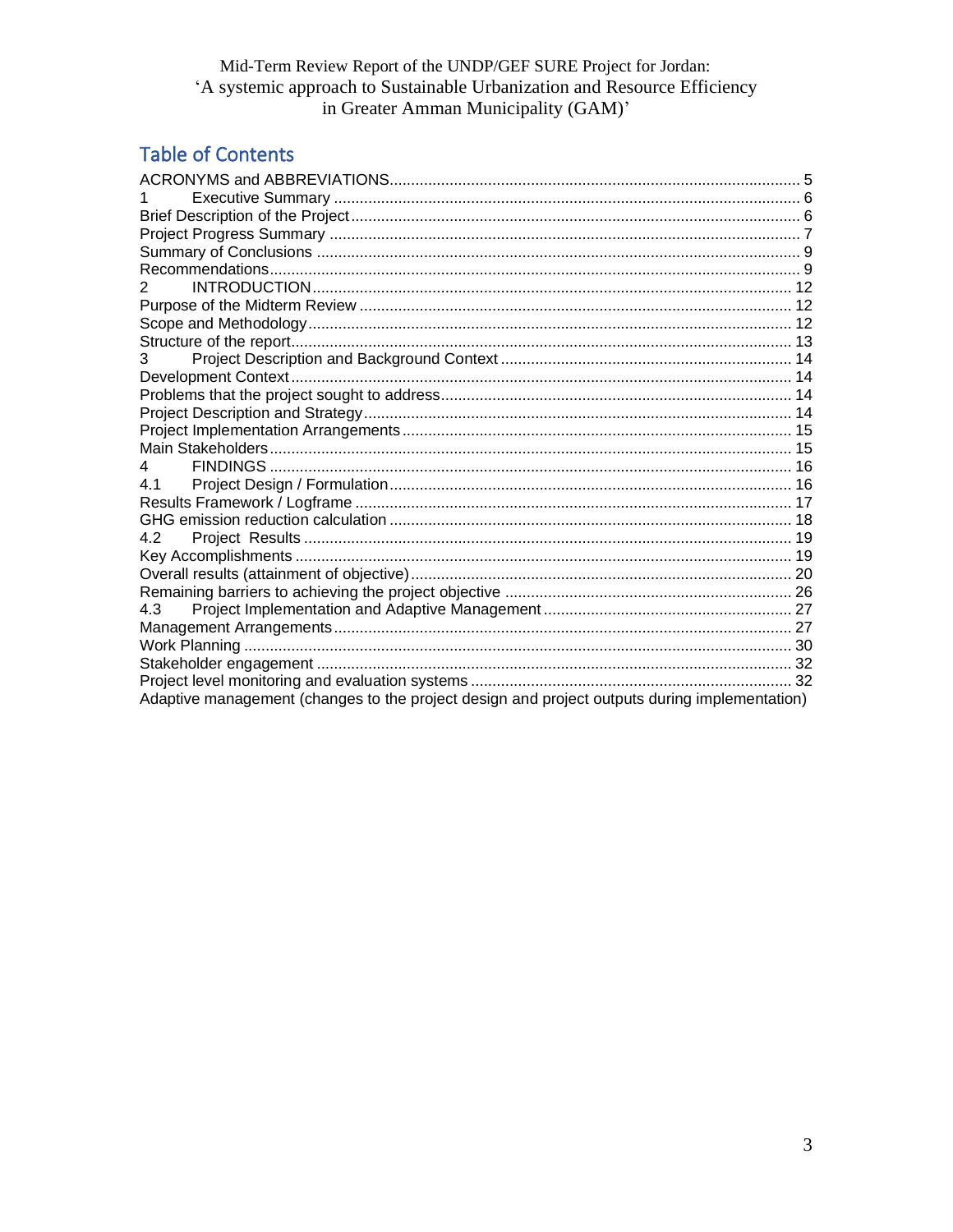Annex 1: ToR for the MTR (excluding annexes)

Annex 2: MTR evaluative matrix

Annex 3: Interview template used for data collection

Annex 4: Rating Scales

Annex 5: MTR Mission Itinerary

Annex 6: List of Persons Interviewed

Annex 7: List of Documents Reviewed

Annex 8: Co-financing Table

Annex 9: Signed UNEG Code of Conduct form

Annex 10: UNDP-GEF MTR Report Audit Trail

Annex 11: Signed MTR final report clearance form

Annex 12: GEF CCM Tracking Tool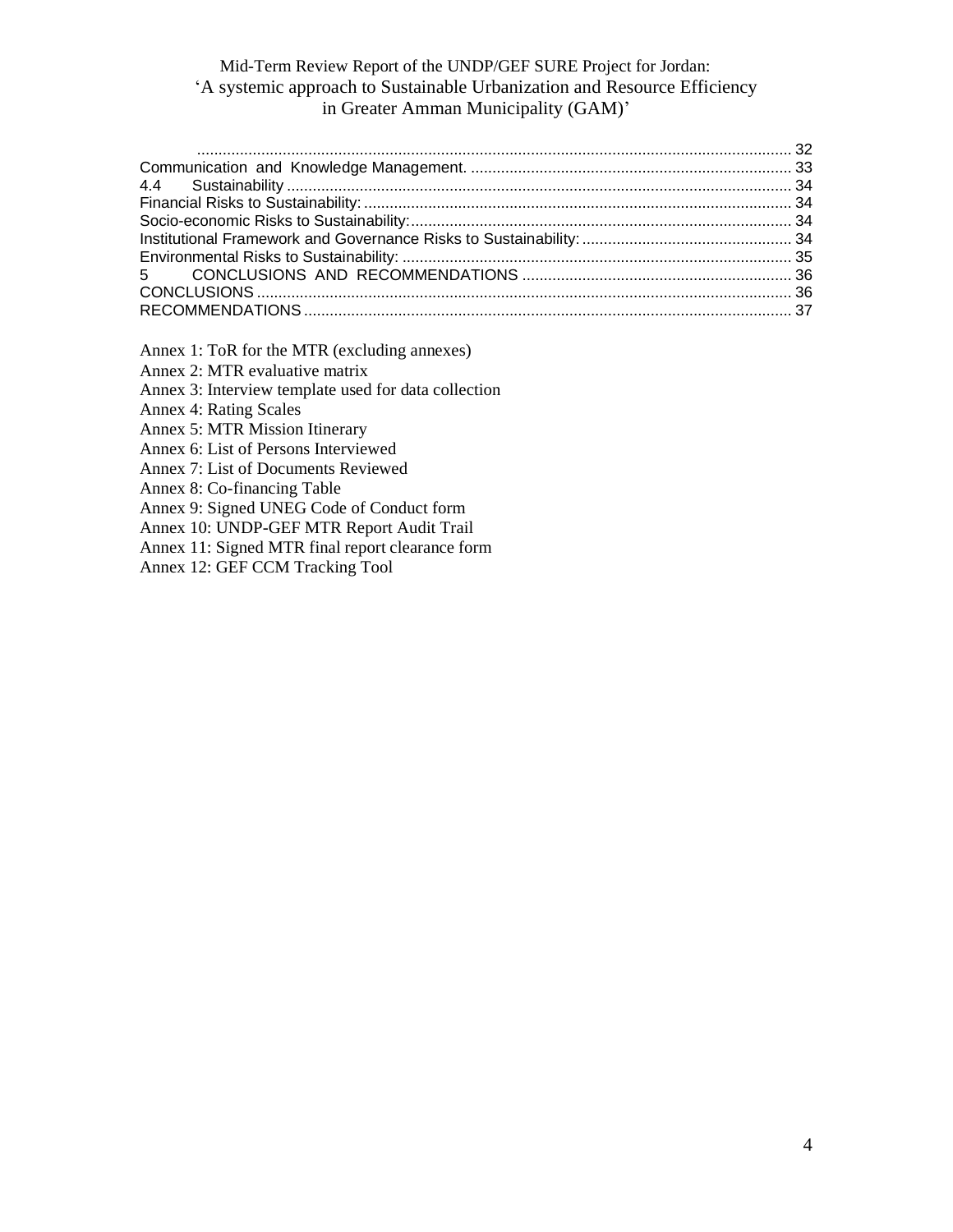## <span id="page-4-0"></span>*ACRONYMS and ABBREVIATIONS*

| <b>AFEX</b>       | Arab Future Energy Index                           |
|-------------------|----------------------------------------------------|
| AMP               | Amman Master Plan (2010)                           |
| <b>AWP</b>        | <b>Annual Work Plan</b>                            |
| <b>CCM</b>        | Climate Change Mitigation                          |
| $\rm CO$          | Country Office                                     |
| CO <sub>2</sub> e | Carbon Di-oxide equivalent                         |
| <b>CTA</b>        | <b>Chief Technical Advisor</b>                     |
| EE                | <b>Energy Efficiency</b>                           |
| <b>ESCO</b>       | <b>Energy Service Company</b>                      |
| <b>GAM</b>        | <b>Greater Amman Municipality</b>                  |
| <b>GEF</b>        | <b>Global Environment Facility</b>                 |
| <b>GHG</b>        | <b>Green House Gases</b>                           |
| <b>GIS</b>        | Geo Information System                             |
| <b>GPSC</b>       | <b>Global Platform for Sustainable Cities</b>      |
| <b>JEA</b>        | Jordan Engineers Association                       |
| <b>JNBC</b>       | Jordan National Building Council                   |
| <b>JREEEF</b>     | Jordan Renewable Energy and Energy Efficiency Fund |
| <b>JSMO</b>       | Jordan Standards and Metrology Organization        |
| kWh               | Kilowatt-hour                                      |
| <b>LED</b>        | <b>Light Emitting Diode</b>                        |
| M&E               | Monitoring and Evaluation                          |
| MoE               | Ministry of Environment                            |
| MoPIC             | Ministry of Planning and International Cooperation |
| <b>MRV</b>        | Measurement, Reporting and Verification            |
| <b>MTR</b>        | Mid-Term Review                                    |
| <b>NAMA</b>       | Nationally Appropriate Mitigation Action           |
| <b>NCE</b>        | Nature, Climate and Energy                         |
| <b>NDC</b>        | Nationally Determined Contribution                 |
| <b>NEEAP</b>      | National Energy Efficiency Action Plan             |
| <b>NERC</b>       | <b>National Energy Research Center</b>             |
| <b>NIM</b>        | National Implemented Modality                      |
| PIF               | Project Identification Form                        |
| <b>PIMS</b>       | Project Information Management System              |
| <b>PIR</b>        | Project Implementation Report                      |
| <b>PMU</b>        | Project Management Unit                            |
| <b>PPG</b>        | <b>Project Preparatory Grant</b>                   |
| <b>RE</b>         | Renewable Energy                                   |
| <b>RTA</b>        | Regional Technical Advisor                         |
| <b>SC</b>         | <b>Steering Committee</b>                          |
| <b>SESP</b>       | Social and Environmental Screening Procedure       |
| <b>TA</b>         | <b>Technical Assistance</b>                        |
| <b>ToR</b>        | <b>Terms of Reference</b>                          |
| <b>TWG</b>        | <b>Technical Working Group</b>                     |
| <b>UNDP</b>       | <b>United Nations Development Programme</b>        |
| <b>UNEG</b>       | <b>United Nations Evaluation Group</b>             |
| <b>USF</b>        | <b>Urban Sustainability Framework</b>              |
| WEEC              | Water, Energy and Environment Centre               |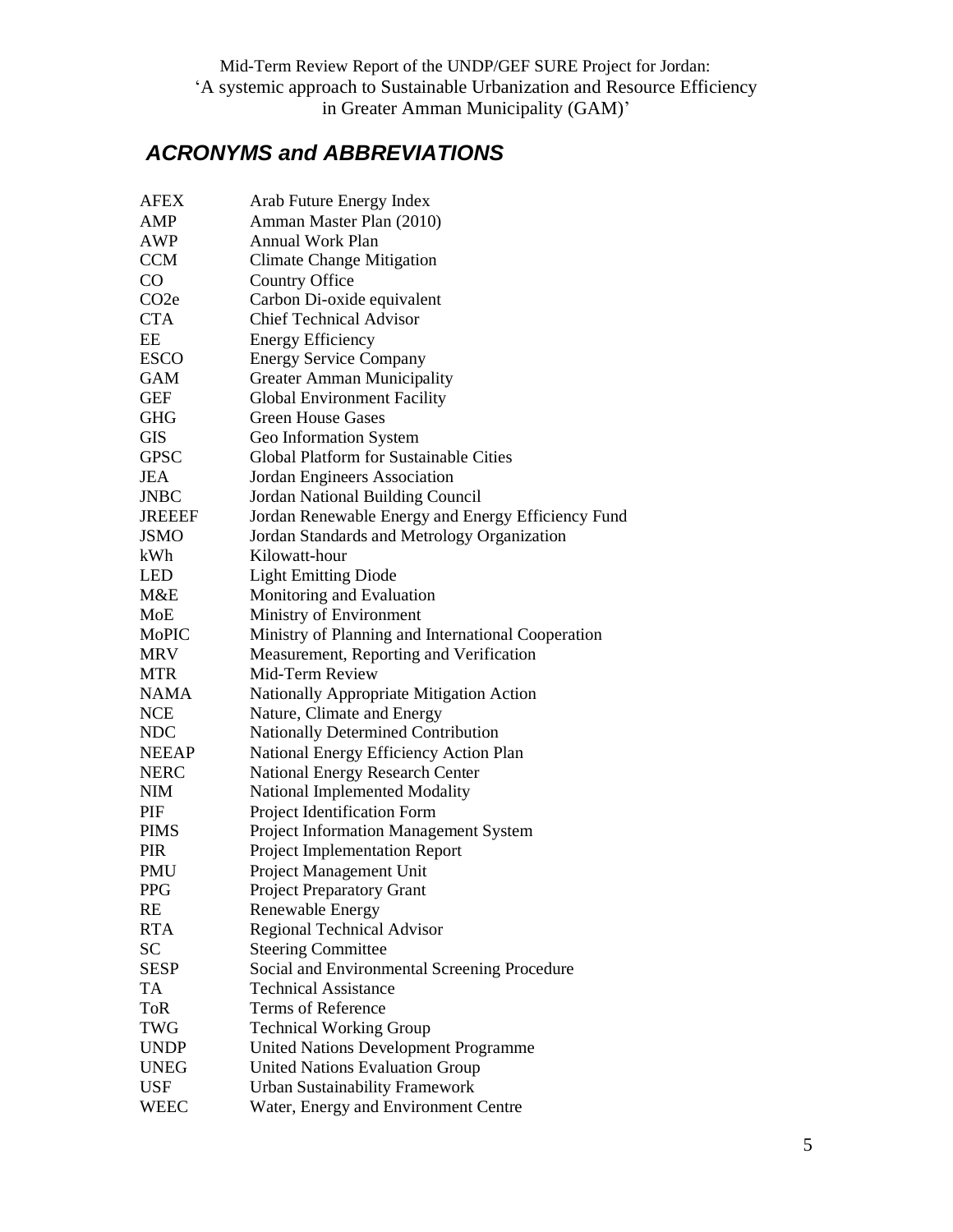## <span id="page-5-0"></span>**1 Executive Summary**

| Project                       |  |                                     | A systemic approach to sustainable urbanization and resource efficiency in Greater |            |                                                |                                        |  |
|-------------------------------|--|-------------------------------------|------------------------------------------------------------------------------------|------------|------------------------------------------------|----------------------------------------|--|
| Title:                        |  | Amman Municipality (GAM)            |                                                                                    |            |                                                |                                        |  |
| <b>GEF</b> Project<br>ID:     |  | 9204                                |                                                                                    |            | at endorsement<br>(Million US\$)               | <u>at completion</u><br>(Million US\$) |  |
| <b>UNDP</b><br>Project ID:    |  | 5543                                | <b>GEF</b><br>financing:                                                           |            | 2,640,000                                      |                                        |  |
| Country:                      |  | Jordan                              | IA/EA own:                                                                         |            | 250,000                                        |                                        |  |
| Region:<br><b>Arab States</b> |  | Government                          |                                                                                    | 15,850,000 |                                                |                                        |  |
| Focal Area:                   |  | <b>Climate Change</b><br>Mitigation | Other:                                                                             | 5,915,000  |                                                |                                        |  |
| Focal Area<br>Objectives:     |  | $CCM-2$                             | Total co-<br>financing:                                                            | 22,015,000 |                                                |                                        |  |
| Executing<br>Agency:          |  | <b>GAM</b>                          | Total<br>Project<br>Cost:                                                          | 24,655,000 |                                                |                                        |  |
| Other                         |  | Greater Amman                       |                                                                                    |            | <b>CEO</b> Endorsement:<br>date project began: | Feb 06, 2018<br>Sept 25, 2018          |  |
| Executing<br>$Partner(s)$ :   |  | Municipality (GAM)                  | (Operational)<br>Proposed:<br>Sept 24, 2023<br>Closing Date:                       |            | Actual:                                        |                                        |  |

Table 1 – Project Information Table

## <span id="page-5-1"></span>**Brief Description of the Project**

The UNDP-GEF project is designed to promote low-carbon buildings in Greater Amman Municipality, and eventually in other municipalities and cities in Jordan, through the application of Building Energy Codes, and in particular the Thermal Insulation Code for new buildings, and retrofit guidelines for existing buildings. The project will directly support the implementation of the National Energy Efficiency Action Plan 2016, and the National Green Growth Plan 2016. This will be achieved through four outcomes:

- (i) putting in place planning and monitoring frameworks to foster accelerated lowcarbon development in GAM and benchmark progress against established international standards;
- (ii) strengthening the enabling conditions, methodologies and tools in GAM for enforcing regulatory frameworks for EE buildings and street lighting;
- (iii) an integrated climate monitoring and finance framework is established for the development of urban NAMAs, and appropriate financial de-risking tools are identified and supported to promote adoption of EE measures in buildings attached to MRV systems; and
- (iv) selected proof-of-concept mitigation interventions to operationalize the outputs under the previous outcomes.

The lifetime global environment benefits will accrue from enhancing building thermal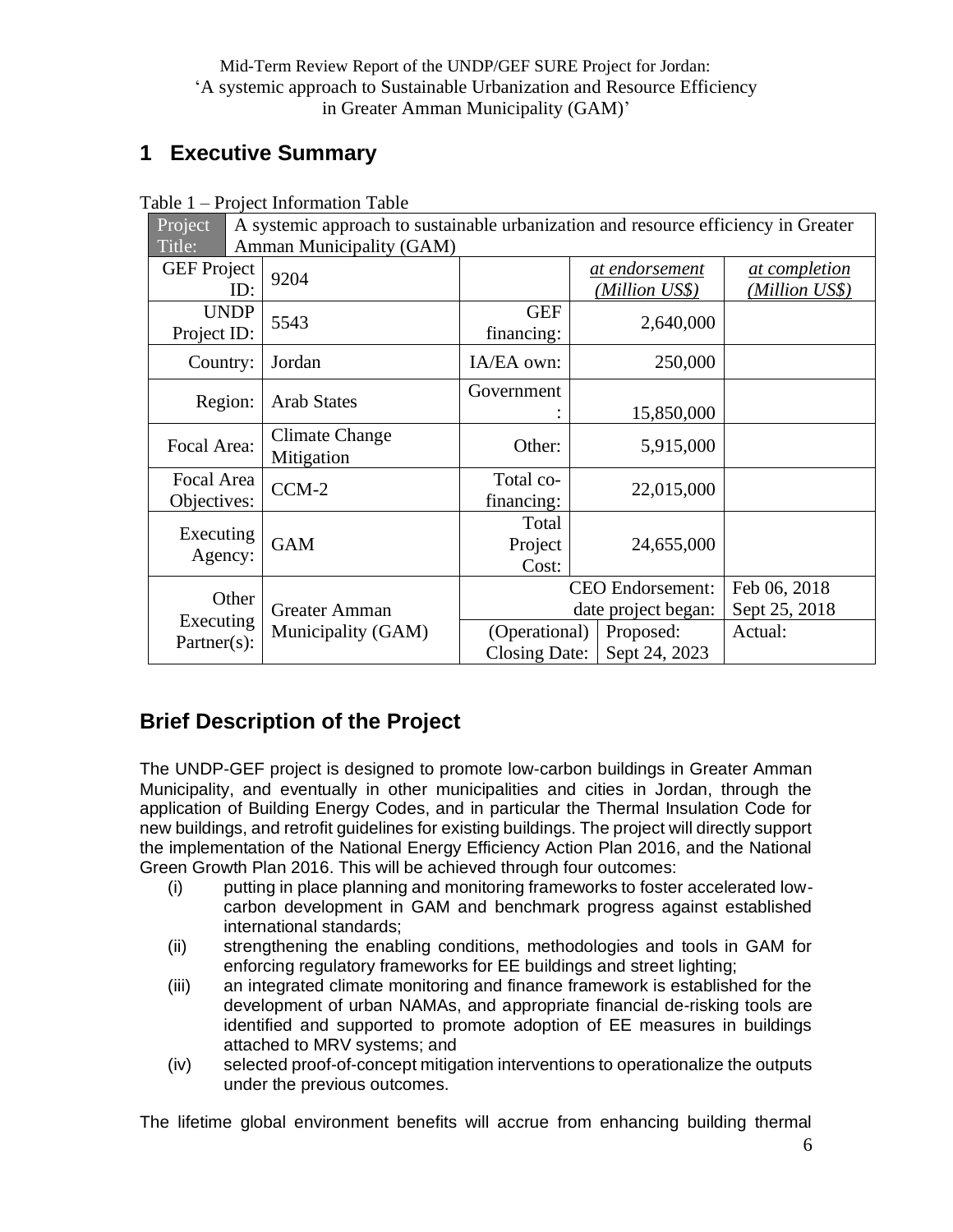insulation in a combination of six proof-of-concept buildings in Amman and will be ~11.4 ktCO2e. Consequential emission reductions amounting to ~7.2 MtCO2e are expected between 2018 and 2042 predominantly through the enforcement of Codes. The project would yield a GEF abatement cost of 0.365 US\$/tCO2e. The project will produce cobenefits such as job creation for enhancing building envelope thermal insulation, and the reduction in water used in buildings that will increase the water resilience of urban areas to an already water-stressed situation.

## <span id="page-6-0"></span>**Project Progress Summary**

The solid operational and management structure of the project have enabled an effective start phase and a continuity of project activities. The project started on September 25, 2018. The Project Manager was contracted in October 2018 and the Inception Workshop took place on December 5, 2018.

The Covid-19 pandemic has caused considerable delays in many activities and components of the project implementation. Despite the pandemic, the SURE project has successfully realized several key achievements by the Mid-Term. The project's most significant achievements so far include:

- The **Sustainable Building Unit** (SBU) and the **Inspection and Control Unit** (ICU) have been established in the Ministry of Public Works and Housing as the bodies responsible to enforce Building Energy Codes.
	- staffed with 7 female and 5 male engineers
	- equipped with administrative, test and inspection tools
	- Procedure Manual for inspections completed
	- Target of 3 million m2 new building in 2022 and 15 million m2 in 2023
- 1089 **EE street lights** have been installed in 56 public parks in Amman with total annual energy saving of 265 MWh.
- **Smart lighting systems** were installed in two public parks
- Proof of concept **EE renovations of two existing government buildings** were completed.
- Guidelines for Building EE Retrofitting for contractors is completed
- **Project Management Professional (PMP) training** conducted for GAM staff with a focus on environmental and sustainable urban projects.
- An **Inventory Quality Team (IQT)** composed of stakeholders with ownership and/or access to city data from has been formed to manage data collection.
- The draft report 'City Database Construction for Amman **Data Collection, Analysis and Integration (Energy, Water and Waste)** was completed in November 2021 with 31 indicators and Quality Assessment (QA) plan

Apart from these achievements, several targets for the Mid-term have not been met. In particular, the following targets need to be addressed and outcomes brought on track.

• The Sustainability Plan and Financing Strategy have been omitted due to overlap with EBRD Amman Green City Action Plan project. Alternative activities have been proposed.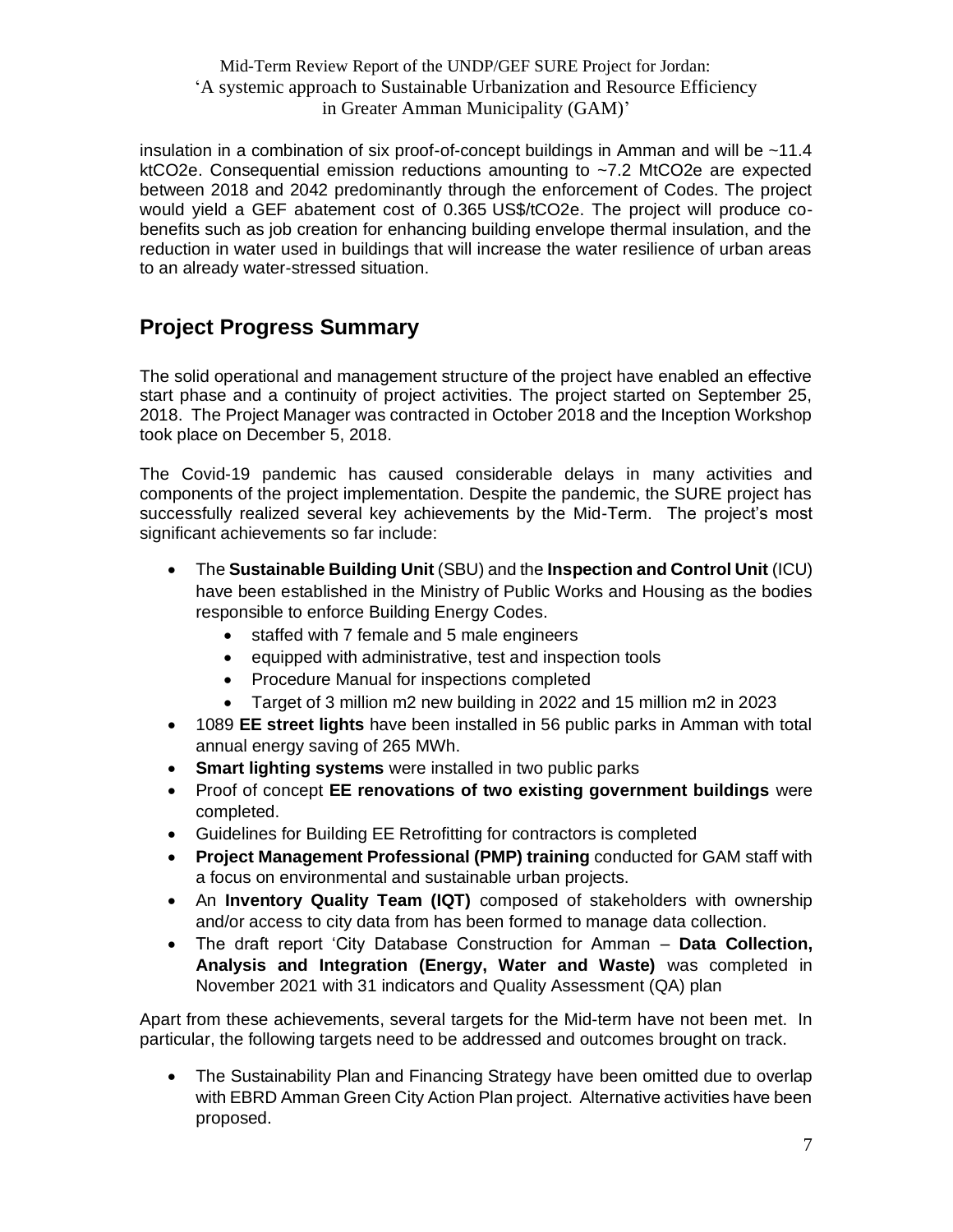- Updated building energy codes (expected by the middle of 2022)
- 3 ESCOs operational (the draft regulation for accreditation of ESCOs expected by end of 2021, expected date for ESCO operation not specified)
- Application of MRV system for building EE (capacity strengthening required)
- 4 policy and 3 financial instruments were identified and quantified (international and local consultants are working with PMU to develop the DEEI by the end of 2021)

Further, a number of Outputs without specific mid-term targets urgently need to be addressed in order to be realized by end of project:

- Development of a training and accreditation programme for ESCOs (Output 2.4)
- Development and dissemination of an online life-cycle analysis tool for buildings (Output 2.6)
- Development of an energy rating and label for buildings for issuing Energy Performance Certificates (Output 2.7)
- Development of 2 city-wide sectoral NAMAs for buildings, and street lighting (Output 3.2)
- Customized financial incentives to promote investments in Building Energy Codes. (Output 3.3)
- 2 new private-sector residential buildings integrating best-practice resource efficiency measures/technology. (Output 4.1)

Overall, and despite the successful achievements outlined above, the overall project progress is seen as moderately satisfactory because of some shortcomings towards achieving mid-term targets. The ratings are detailed in Table 2 below. MTR Ratings Scales are elaborated in Annex 4.

| <b>Measure</b>              | <b>MTR Rating</b>                 | <b>Achievement Description</b>                                               |
|-----------------------------|-----------------------------------|------------------------------------------------------------------------------|
| <b>Project Strategy</b>     |                                   | The project logframe requires update to be relevant as a management tool.    |
| <b>Progress Towards</b>     | Objective Achievement             | 166.9 tCO2e cumulative emission reductions achieved against a mid-term       |
| <b>Results</b>              | Rating: (6 pt. scale) 4           | target of 255 tCO2e                                                          |
|                             | Component 1                       | Water, energy and waste data collected and compiled in draft report with 31  |
|                             | <b>Achievement Rating: 4</b>      | indicators & procedures for data collection, analysis and Quality Assessment |
|                             | $(6 \text{ pt. scale})$           | Sustainability Plan and Financing Strategy target removed from project.      |
|                             | Component 2                       | Sustainable Building Unit and Building Inspection Unit officially            |
|                             | Achievement Rating: 5             | established as body responsible for building energy code enforcement.        |
|                             | $(6 \text{ pt. scale})$           | No ESCOs operational against mid-term target of 3                            |
|                             | Component 3                       | NAMAs, de-risking tools, policy and financing instruments are being          |
|                             | Achievement Rating: 3             | developed in $2nd$ half of project. Mid-term goals were 1 standardized       |
|                             | $(6 \text{ pt. scale})$           | baseline for MRV, 4 policy instruments and 3 financial instruments           |
|                             |                                   | quantified.                                                                  |
|                             | Component 4                       | 1089 EE street lights installed in 56 public parks saving 265 MWh annually   |
|                             | Achievement Rating: 4             | 2174m2 of (existing) building envelop insulated against mid-term target of   |
|                             | $(6 \text{ pt. scale})$           | $2125m2$ (new building) and $6140m2$ (existing building)                     |
| Project                     |                                   | PMU and SC have realized competent and continuous implementation of          |
| <b>Implementation &amp;</b> | Rating:<br>4                      | several key project outputs despite delays caused by Covid-19 pandemic       |
| <b>Adaptive</b>             | $(6 \text{ pt. scale})$           | International expertise (CTA) is lacking                                     |
| <b>Management</b>           |                                   | Robust adaptive management tools (ie.logframe) and M&E are lacking           |
| <b>Sustainability</b>       | Rating: $(4 \text{ pt. scale})$ 3 | SBU and BIU support sustainability but delays in realizing other key         |
|                             |                                   | outcomes (ESCO, financing mech. NAMA) are risks to sustainability.           |

Table 2 – MTR Ratings & Achievement Summary Table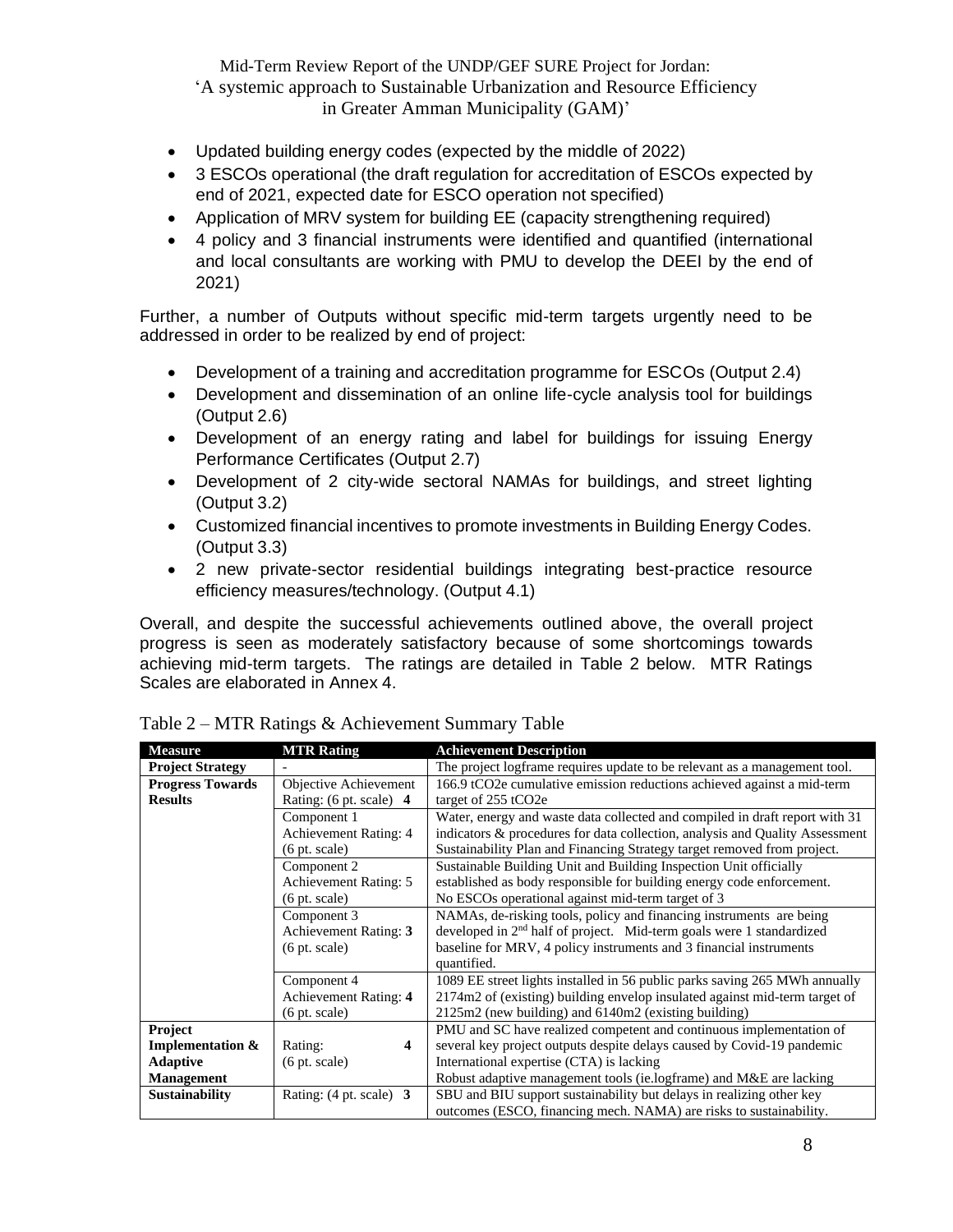## <span id="page-8-0"></span>**Summary of Conclusions**

The SURE project design as outlined in the Project Document is very ambitious in terms of scope of work. The project is designed to support a wide range of measures and strategies including ESCOs, building energy codes, enhanced enforcement, financing mechanisms, MRV, etc. The total project budget is US\$ 24,655,000.- with US\$ 2,640,000. financed by GEF. Despite these budget limitations and the delays caused by the Covid-19 pandemic, the range of activities can be completed during the project lifetime provided:

- 1. the project duration is extended by 1 year and
- 2. the project engages an international expert as Chief Technical Advisor with experience from UNDP/GEF building EE projects realized worldwide.
- 3. Further engagement of international experts to support effective completion of project activities

The solid operational and management structure of the project have enabled an effective start phase and a continuity of project activities. The project started on September 25, 2018. The Project Manager was contracted in October 2018 and the Inception Workshop took place on December 5, 2018.

The Project Management Unit is well composed. The Project Manager has experience and technical background knowledge of the issues of building and energy. Further, he has experience with and connections in the municipality and government entities. He and the PMU have provided for effective continuity, efficient coordination of project stakeholders and a conscientious step-by-step realization of project activities.

Stakeholder involvement and ownership in the project are very good at all levels. Even during the corona lockdowns, stakeholders supported the project to precede with key activities including the establishment of the Sustainable Building Unit and the Building Inspections Unit. The Steering Committee is well composed from various stakeholders. It meets regularly and provides efficient support for project decision-making. Communication and coordination meetings were held with key stakeholders from the project start.

The project Results Framework/Logframe outlined in the Project Document is deficient as a tool for adaptive management. The indicators and targets in the Results Framework are a selection of project deliverables and not quantifiable indications of impact or market uptake. Further, an overriding logical structure (outputs  $\rightarrow$  outcomes  $\rightarrow$  objective) is not evident. As a result, the project management is proceeding with the project as a checklist of activities rather than a holistic mechanism to realize an overriding project objective.

### <span id="page-8-1"></span>**Recommendations**

**Recommendation 1:** The project should be extended by 1 year in order to complete project activities in an efficient and sustainable manner and to effectively implement other recommendations below. There have been considerable delays in the delivery of many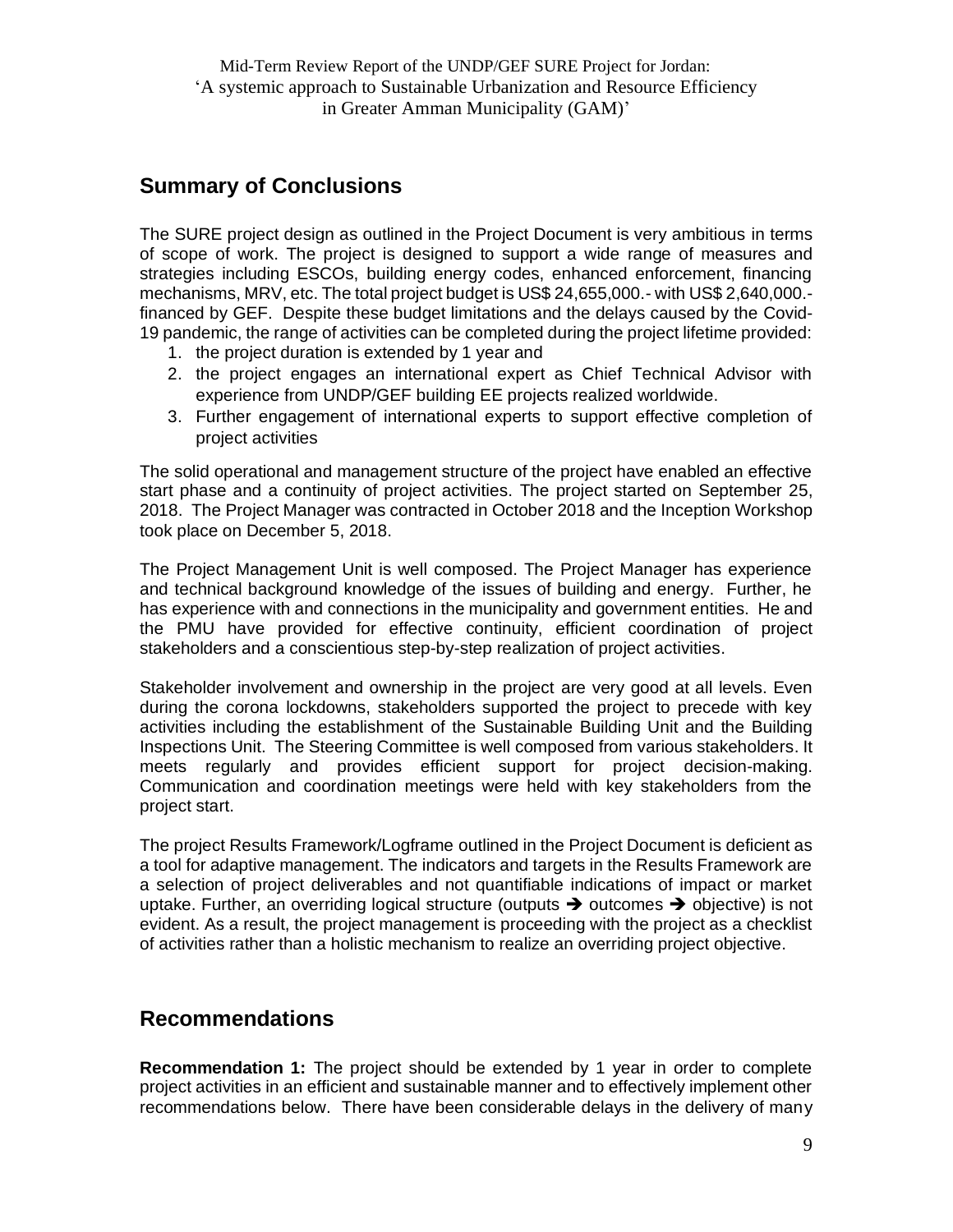project activities caused in part by restrictions imposed by the global Covid-19 pandemic but also as a result of the wide scope of activities.

**Recommendation 2**: The project should engage a Chief Technical Advisor (CTA) to help guide the PMU through the remainder of the project. The CTA should be an international expert in building EE with experience in implementing UNDP/GEF building EE projects and their various strategies.

The accumulated knowledge and tools from UNDP/GEF building energy efficiency projects realized worldwide should be tapped to support this project. International support in the form of a CTA would help to integrate best practices and to channel and prioritize project activities so as to efficiently achieve the targeted impact and objectives. Further, close cooperation with local stakeholders would ensure effective transfer of available knowledge and tools.

**Recommendation 3:** An international expert should be engaged to update and revise the project Results Framework/Logframe. The current Logframe is deficient as a tool for tracking project progress and adaptive management. The indicators and targets are a selection of project deliverables and not quantifiable indications of impact or market uptake. Further, an overriding logical structure (outputs  $\rightarrow$  outcomes  $\rightarrow$  objective) is not evident. As a result, the project management is currently proceeding with the project as a checklist of activities rather than a holistic programme to realize the overriding project objective. The logframe should be revised so that it:

- applies robust and verifiable indicators and targets,
- builds on a logical relation between outputs, outcomes and objectives and
- validates direct, indirect and post-project indirect GHG emission reductions targets attributed to the project according to GEF calculation methodologies.

**Recommendation 4:** The project should support the development and implementation of a new Energy Performance Building Code for Jordan. The Thermal Insulation Code from 1993 is outdated and prescriptive. In order to create the basis for a new performancebased code, it is necessary to a) apply a simple but reliable online tool to calculate building energy performance (based on local climate conditions, building orientation and form, composition of exterior walls, roof and floors, window sizes and u-values, shading devices and renewable energy technologies used) and b) establish minimum energy performance limits for new and renovated buildings. The application of the new code should initially be on a voluntary basis alongside the existing code. In due time, the new code can be tightened and the existing code would become obsolete.

**Recommendation 5:** The remaining proof-of-concept projects should showcase best EE building practice and endorse other project activities such as updated codes, ESCOs and building energy performance rating and labels. Two demonstrations projects need to be identified; one renovation of an existing government building and one new low-cost housing building. The base projects need to be approved for building permit and their financing secured. The SURE project should engage an international expert in building EE and a team of 2-3 local architects to work together to apply Integrated Building Design to optimize the overall energy performance of the 2 buildings. The additional costs for EE improvements (thermal insulation, lighting, HVAC among others) should be isolated and separately financed within by an ESCO contract. The renovation should showcase best practice from the EE Building Renovation Guidelines prepared under the SURE project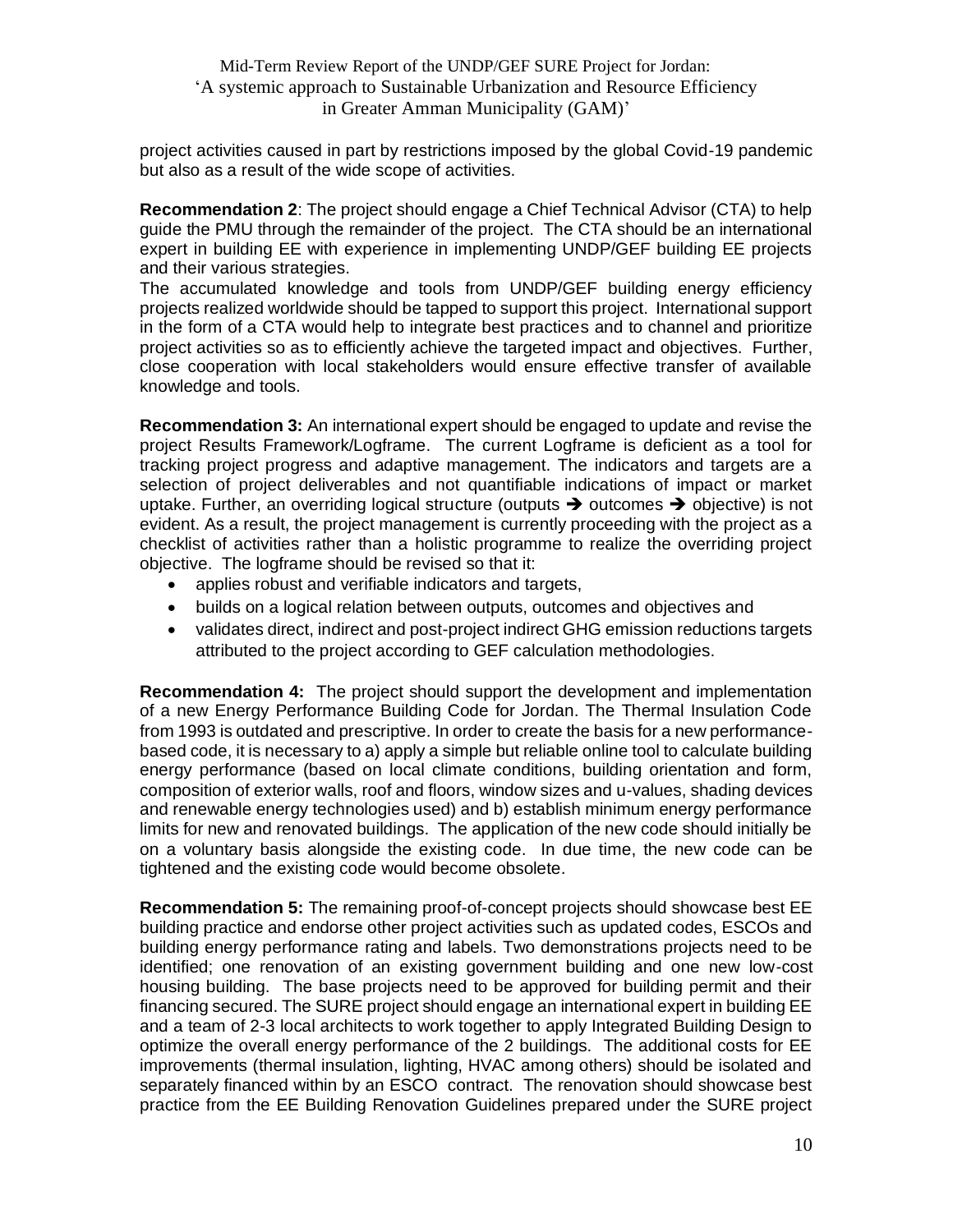and the new building should showcase application of the new Performance Based Building EE Code and Energy Performance Certification. The performance of both projects needs to be carefully monitored and documented to ensure a transparent evaluation.

**Recommendation 6:** The project should develop a NAMA which supports the realization of a model sustainable city district within the GAM which would showcase the principles outlined in the Amman Green City Action Plan. In preparing the proposal, international consultants should work with the GAM to identify locations, procedures and best practices towards achieving sustainable results including marketing and awareness campaigns. The proposal should include guidelines for financing and sustainable urban planning.

**Recommendation 7:** The Environmental Department within the GAM needs to become the focal point to evaluate, calculate and verify CO2 emission reductions from urban planning and building interventions and to enter these into the MRV. The capacity of the Environmental Department must be strengthened and they must work closely with the Urban Observatory in order to collect and process data initially secured under the SURE project. Further, they must work closely with the SBU and other departments in GAM to identify and quantify CO2 emissions reductions based on enhanced enforcement of building energy codes.

**Recommendation 8:** The project needs to apply an integrated effort to support the creation of an ESCO business model in Jordan. Currently, the project treats the different actions addressing ESCOs and financing independently. JREEEF should provide the bank guarantee to cover the risk involved in ESCO project implementation. Currently, banks are very reluctant to provide loans to contractors for EE renovations based on ESCO models (energy savings to finance EE investments). There is little understanding of EE investment opportunities in the banks.

**Recommendation 9:** Project financing should be used for capacity building. The replacement of lights in city parks should not be further financed by GEF funding. This aspect of the project has already clearly demonstrated a successful and lucrative model for GAM to reduce costs and save energy. The GAM should maintain the momentum by further engaging ESCOs (or EPCs) as required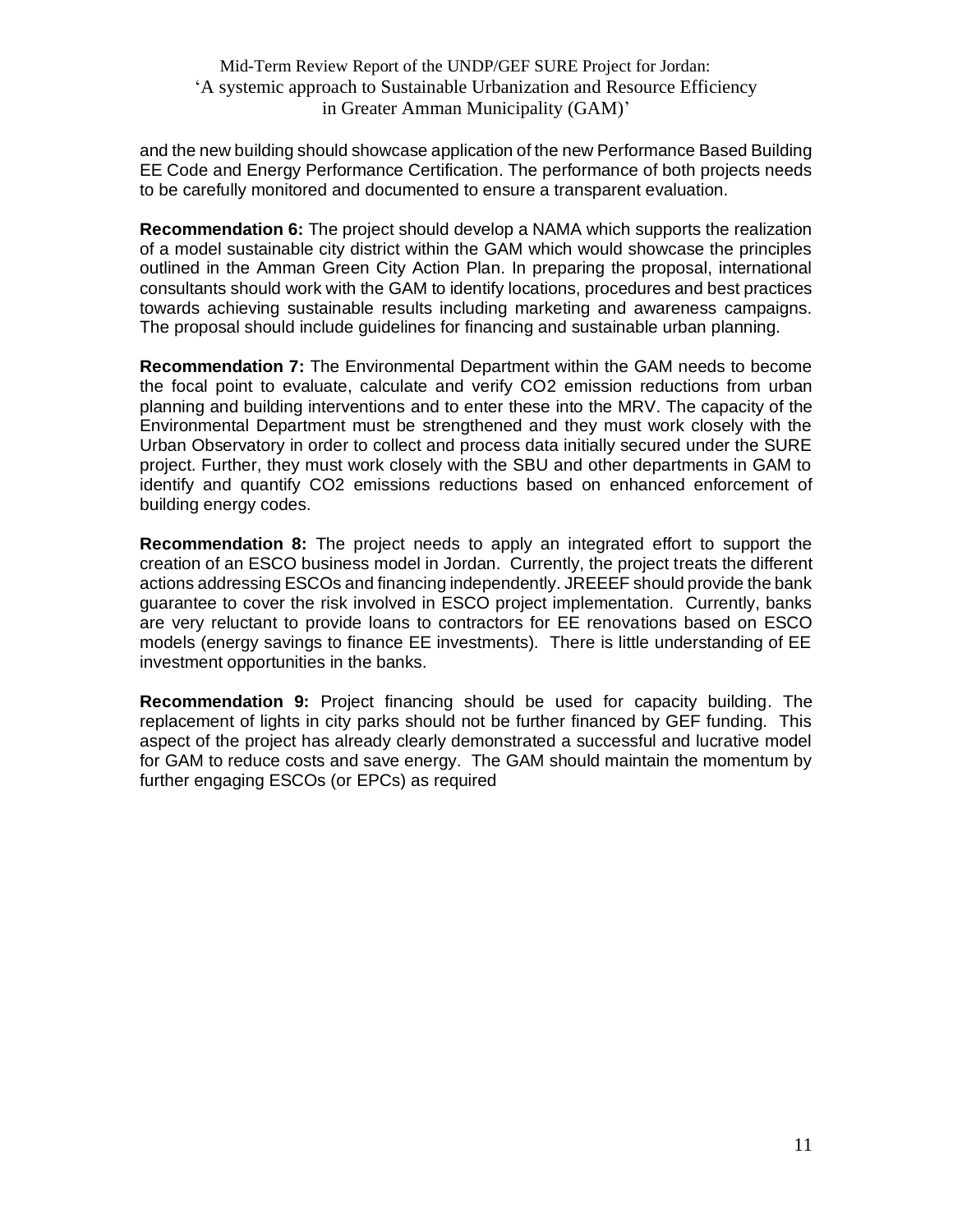## <span id="page-11-0"></span>**2 INTRODUCTION**

The Midterm Review of the UNDP-supported, GEF-financed Project 'A systemic approach to sustainable urbanization and resource efficiency in Greater Amman Municipality (GAM)' in Jordan was conducted between October and December 2021. The MTR mission took place from November 6 to November 10, 2021.

## <span id="page-11-1"></span>**Purpose of the Midterm Review**

In accordance with UNDP and GEF M&E policies and procedures, all full and mediumsized UNDP supported, GEF financed projects are required to undergo a Midterm Review (MTR). This report describes the MTR of the UNDP/GEF Project "A systemic approach to sustainable urbanization and resource efficiency in Greater Amman Municipality (GAM). The international consultant, Dr. Adil Lari, has been engaged by UNDP to conduct the MTR and is responsible for finalizing the report.

The MTR process is intended to promote accountability and transparency, assess whether the project has achieved its objectives, synthesize lessons to help guide future design and implementation of GEF-funded UNDP activities, and contribute to the overall assessment of results in achieving GEF strategic objectives aimed at global environmental benefits.

## <span id="page-11-2"></span>**Scope and Methodology**

The MTR will assess progress towards the achievement of the project objectives and outcomes as specified in the Project Document, and assess early signs of project success or failure with the goal of identifying the necessary changes to be made in order to set the project on-track towards achieving its intended results. The MTR will also review the project's strategy and its risks to sustainability.

The MTR will be conducted according to the guidance, rules and procedures established by UNDP and GEF as reflected in the document *[Guidance For Conducting Midterm](http://web.undp.org/evaluation/documents/guidance/GEF/mid-term/Guidance_Midterm%20Review%20_EN_2014.pdf)  [Reviews of UNDP-Supported, GEF-Financed Projects](http://web.undp.org/evaluation/documents/guidance/GEF/mid-term/Guidance_Midterm%20Review%20_EN_2014.pdf)*.

The objectives of the MTR are

- to assess progress towards results
- to monitor implementation and adaptive management used to improve outcomes
- to identify risks to sustainability
- to provide supportive recommendations

The emphasis of the MTR is a participatory and collaborative approach. The MTR opens opportunities for discussion and revision of the project, as needed.

#### **(i) Preparatory MTR Work**

This initial stage involved extensive desk reviews of project-related documentation such as the project document, progress and annual reports, focal area tracking tools, project files, national strategic and policy documents, and any other materials (Annex 7) that the evaluator considers useful for an evidence-based MTR assessment. The documents were partly provided by the UNDP Country Office and partly obtained through research.

As part of the preparatory work, an Inception Report was prepared and submitted to UNDP CO for approval; it included a preliminary itinerary for the field mission (*Annex 5*), a tentative list of interviewees selected to provide a broad sample of the achievements and influence of the project, and a general interview (questionnaire) format for project team,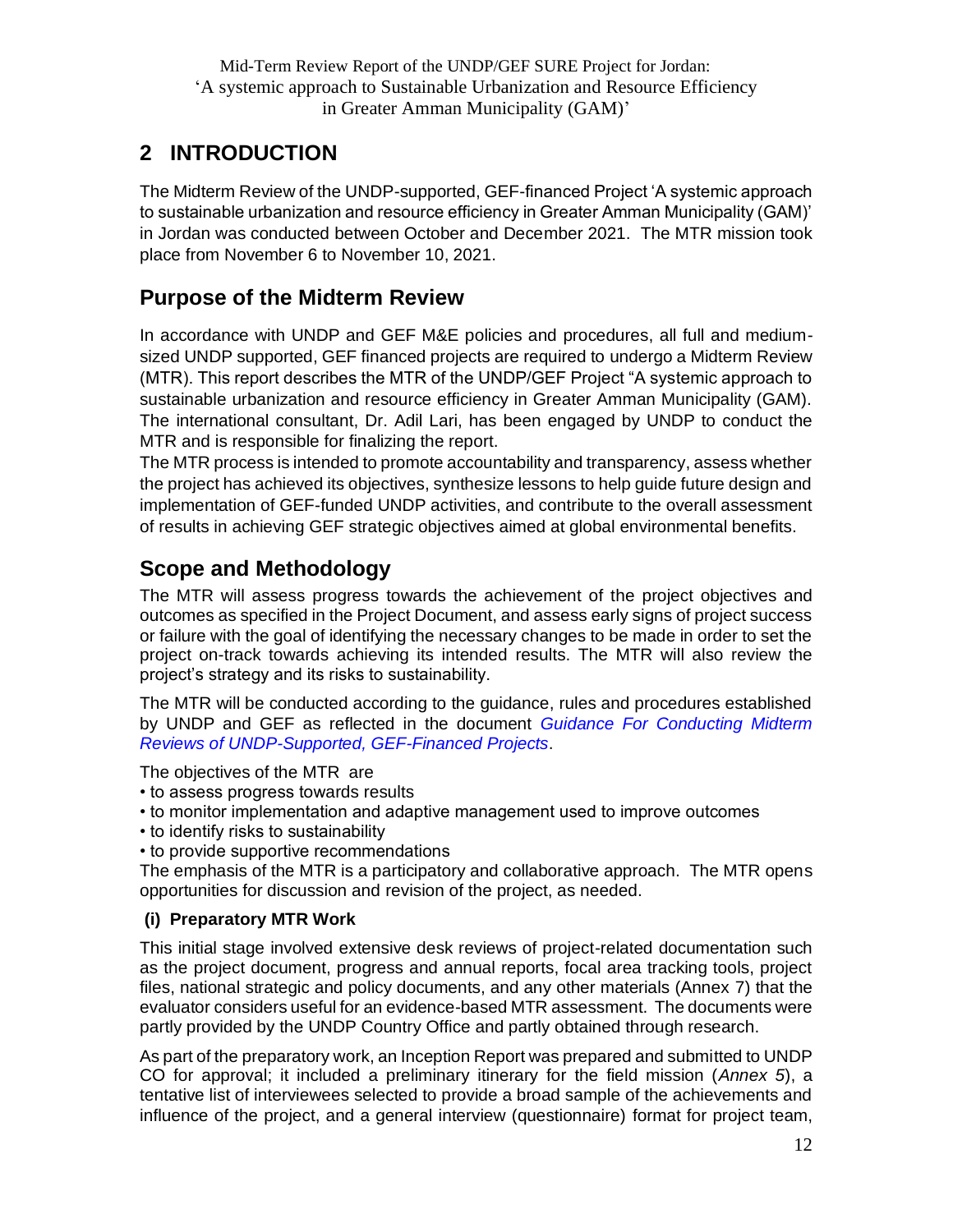stakeholders and beneficiaries.

#### **(ii) MTR Mission**

The MTR mission in Jordan took place from November 6 to November 10, 2021. Meetings were held with UNDP at the beginning of the mission to brief on the purpose and methodology of the MTR, to obtain latest update on the project, and to finalize the mission schedules and arrangements.

The MTR mission consisted of interviews with the UNDP team, the project management unit, key stakeholders and selected beneficiaries. Discussions with several stakeholders (i.e. the UNDP Regional Technical Advisor) were conducted remotely. In addition, visits to selective pilot projects were conducted. The mission was concluded with a wrap-up meeting at the UNDP CO.

#### **(iii) Preparation of the MTR Report**

Following the mission, the collected data, updates and materials received during the mission were carefully reviewed and analyzed in accordance with UNDP Project Evaluation Methodology. All data were then consolidated, and based on accountable information and opinions of the stakeholders with all sources and assumptions given, the draft MTR Report has been prepared and submitted to UNDP CO for review and feedback.

UNDP Jordan Country Office shall subsequently circulate the report to key project partners for review. Consolidated questions and comments on the draft MTR Report received from UNDP CO shall be reviewed, responded to and incorporated into the final Report. An Audit Trail will be included to indicate how the comments received were (or were not) addressed in the final MTR Report.

## <span id="page-12-0"></span>**Structure of the report**

The structure of this MTR Report corresponds to the guideline outlined in the Annex B of the ToR.

This MTR is based on a performance assessment approach guided by the principles of results-based management. The review tracks results and impact against the project's Logical Framework. The contribution of project outputs and project management is evaluated with reference to the achievement of the project outcomes and overall objective. This MTR reviews the implementation and achievement of the project results against the Project Document endorsed by the GEF CEO, including any changes made during implementation.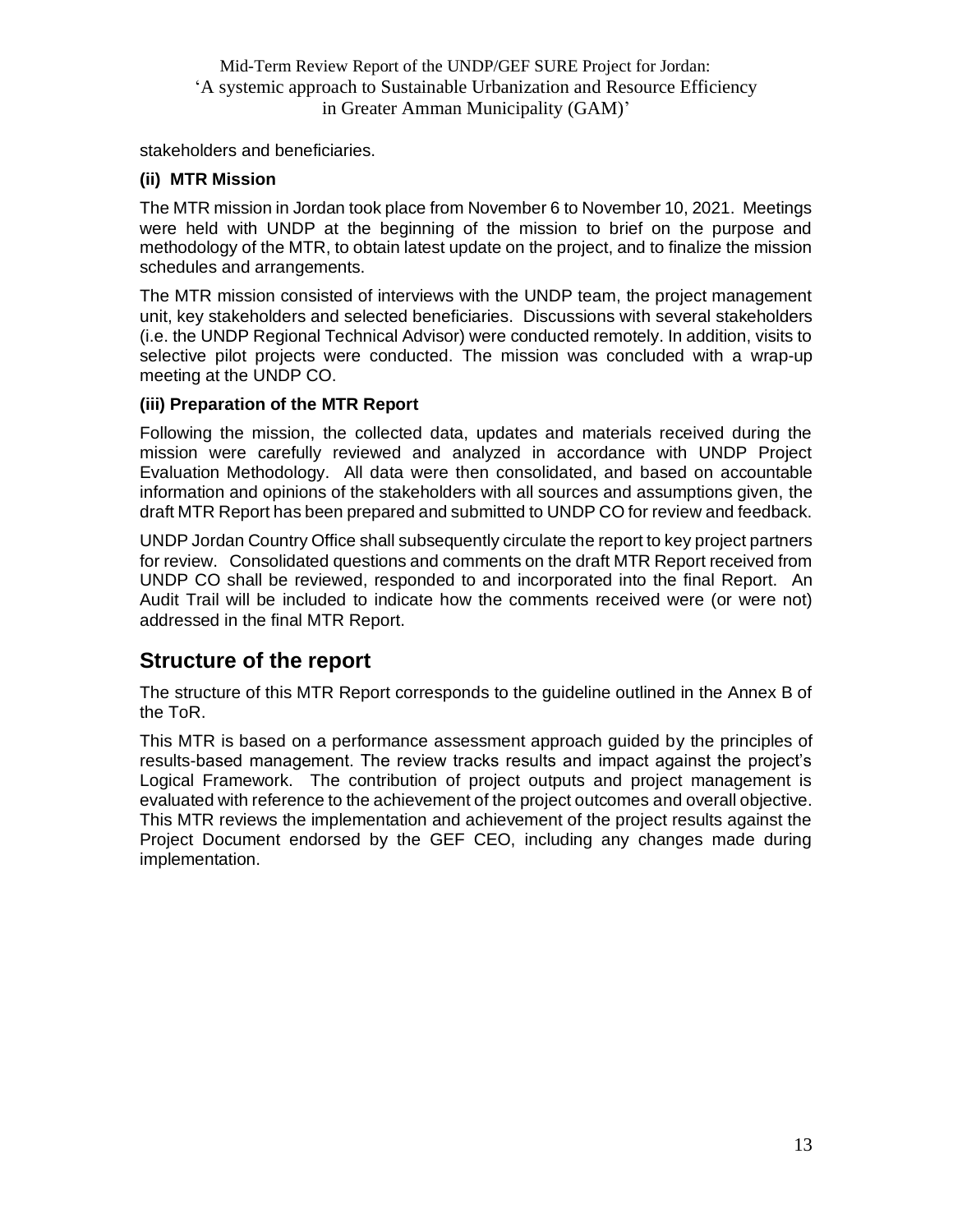## <span id="page-13-0"></span>**3 Project Description and Background Context**

### <span id="page-13-1"></span>**Development Context**

A rapid increase in economic activity, population growth and successive influxes of refugees over the last decades have imposed huge stresses on Jordan's urban areas and fragile water and energy resources. Providing for the needs of Syrian refugees has impacted heavily on the Greater Amman Municipality's public finances, increasing expenditures on subsidies and public services, and further degrading the built environment.

The Greater Amman Municipality (GAM)<sup>1</sup> developed the Amman Master Plan (AMP) in 2010: this Plan provides a vision for the growth of the city until 2025, with a clear overarching focus on climate-resilient development, the creation of green jobs, and a strive for resource efficiency in all aspects of municipal planning and investments. The AMP is reflective of a city and a country with limited indigenous energy and water resources and one that is heavily dependent on imports of energy to meet growing demand, expected to double by 2020.

Jordan's Nationally Determined Contribution (NDC)<sup>2</sup> establishes a 1.5% voluntary GHG reduction from 2006 levels compared to business as usual by 2030. An additional 12.5% GHG emission reduction is conditional upon availability of international climate finance. The analysis suggested significant prospects for energy efficiency (EE) in the commercial and household sectors, requiring more performance standards and incentives.

Jordan's National Energy Efficiency Action Plan (NEEAP), endorsed in 2013, sets a national energy efficiency (EE) target of a 20% reduction across all sectors by 2020 and proposes concrete measures in cities to guide Jordan towards achieving this target. While an updated NEEAP (2016-2020) has been developed with the ambitious target to save 15% of electricity by 2020 (2080 GWh), compared to the annual average electricity consumption between 2010 and 2014. The NEEAP 2016-2020 includes 16 measures covering residential, tertiary, industrial, water pumping and street lighting sectors.

### <span id="page-13-2"></span>**Problems that the project sought to address**

The Government of Jordan and the GAM recognize that climate change mitigation and adaptation are an integral part of a much broader strategy for green growth and sustainable development. Authorities have already shown the political will to undertake many of the underlying regulatory reforms needed to catalyse green growth while GAM has committed to a vision of green and sustainable growth via the AMP. However, as observed in the latest AFEX report, "Jordan still needs to strengthen its implementation capacity to properly capitalize on introduced energy efficiency policies" and there is still a great deal of support needed for customized solutions at the city-level, particularly around enforcement of existing codes, proper monitoring of policies and targets, financial engineering and support for proof-of-concepts.

## <span id="page-13-3"></span>**Project Description and Strategy**

The UNDP-GEF project is designed to promote low-carbon buildings in Greater Amman

<sup>&</sup>lt;sup>1</sup> GAM is the municipality (Amanah) for the Amman Governorate of Jordan.

<sup>2</sup> <http://www4.unfccc.int/submissions/INDC/Published%20Documents/Jordan/1/Jordan%20INDCs%20Final.pdf> – accessed 14 November 2016.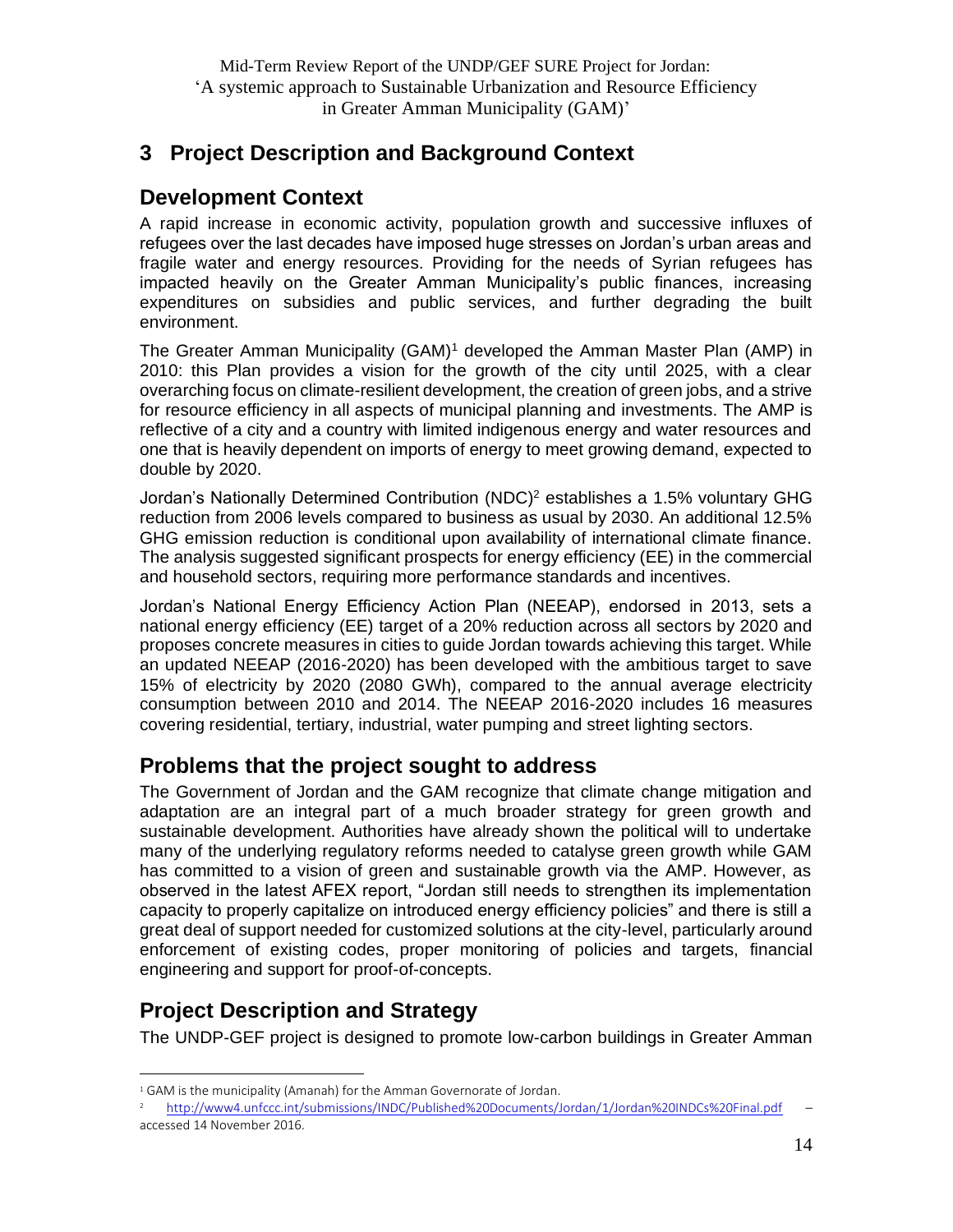Municipality, and eventually in other municipalities and cities in Jordan, through the application of Building Energy Codes, and in particular the Thermal Insulation Code for new buildings, and retrofit guidelines for existing buildings. The project will directly support the implementation of the National Energy Efficiency Action Plan 2016, and the National Green Growth Plan 2016. This will be achieved through four outcomes:

- (v) putting in place planning and monitoring frameworks to foster accelerated lowcarbon development in GAM and benchmark progress against established international standards;
- (vi) strengthening the enabling conditions, methodologies and tools in GAM for enforcing regulatory frameworks for EE buildings and street lighting;
- (vii) an integrated climate monitoring and finance framework is established for the development of urban NAMAs, and appropriate financial de-risking tools are identified and supported to promote adoption of EE measures in buildings attached to MRV systems; and
- (viii) selected proof-of-concept mitigation interventions to operationalize the outputs under the previous outcomes.

The lifetime global environment benefits will accrue from enhancing building thermal insulation in a combination of six proof-of-concept buildings in Amman and will be ~11.4 ktCO<sub>2e</sub>. Consequential emission reductions amounting to ~7.2 MtCO<sub>2e</sub> are expected between 2018 and 2042 predominantly through the enforcement of Codes. The project would yield a GEF abatement cost of 0.365 US\$/ $tCO_{2e}$ . The project will produce cobenefits such as job creation for enhancing building envelope thermal insulation, and the reduction in water used in buildings that will increase the water resilience of urban areas to an already water-stressed situation.

## <span id="page-14-0"></span>**Project Implementation Arrangements**

The project is being implemented according to UNDP's National Implementation Modality (NIM), with UNDP acting as the GEF Implementing Agency, while Greater Amman Municipality (GAM) is the implementing partner at the national level. Accordingly, the Project Management Unit (PMU) was established in the GAM premises. The national Project Manager was contracted by UNDP in October 2018 to supervise and coordinate the project activities and ensure its results are in accordance with the project document, and to be responsible for daily project coordination.

The PMU also engages two national project officers, one based in the Jordan National Building Council (JNBC) and the other in Greater Amman Municipality (GAM).

## <span id="page-14-1"></span>**Main Stakeholders**

Greater Amman Municipality (GAM) Amman Urban Observatory Jordan National Building Council Jordan Renewable Energy & Energy Efficiency Fund (JREEEF) under the Ministry of Energy and Mineral Resources (MEMR) Jordan Engineers Association (JEA) The Ministry of Environment (MoEnv.) The Jordan Green Building Council (JGBC) The Royal Scientific Society (RSS) The National Energy Research Centre (NERC) The Jordan Standards and Metrology Organisation (JSMO)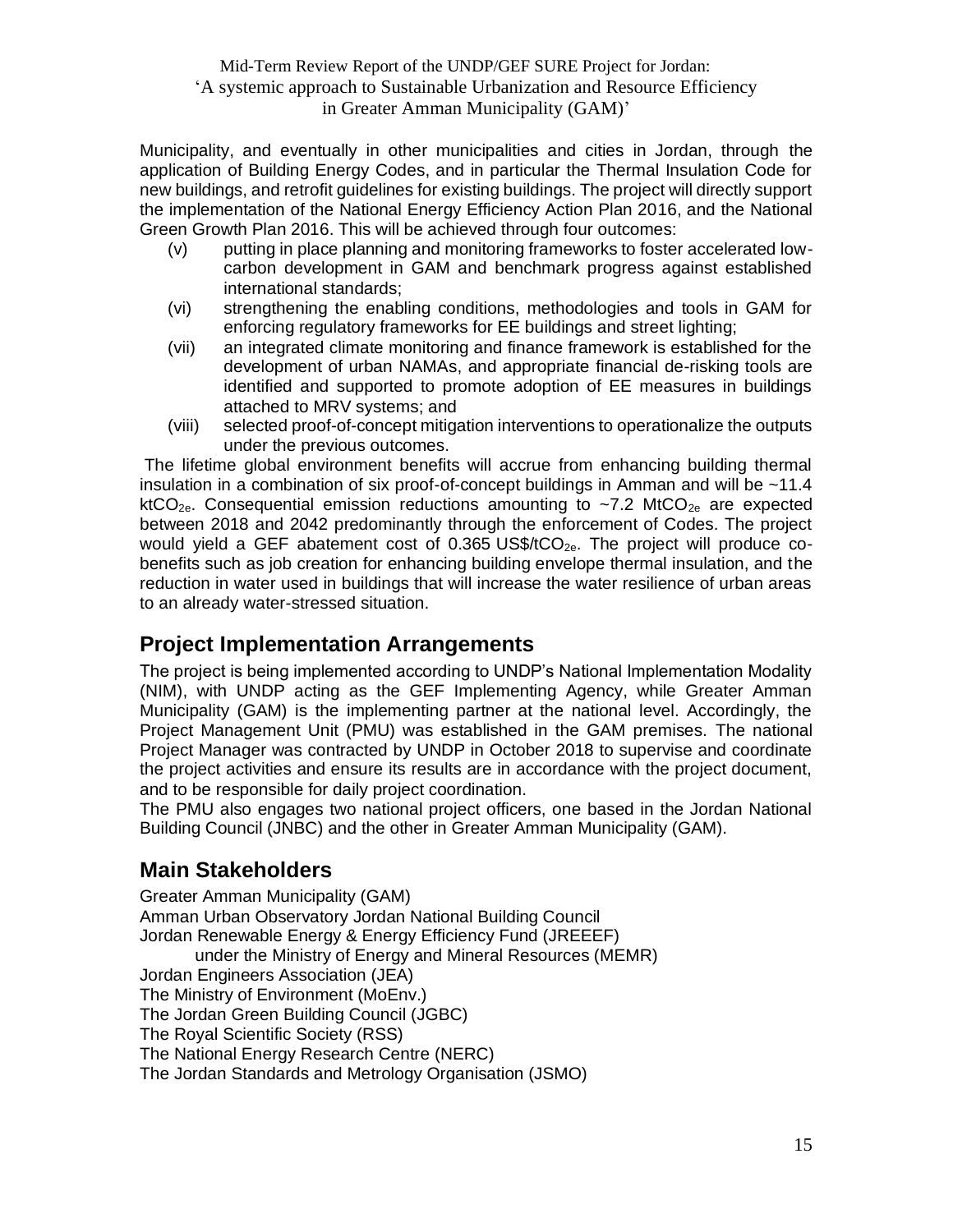## <span id="page-15-1"></span><span id="page-15-0"></span>**4 FINDINGS**

## **4.1 Project Design / Formulation**

The Project Document is well formulated with a detailed description of the development context, the legislation and programs which clearly illustrate the national agenda to reduce GHG emissions and realize sustainable development. 5 key barriers are identified on page 11 of the ProDoc and subsequently addressed in the project strategy;

- 1. Lack of systematic assessment, planning and reporting tools for optimized climateresilient, resource-efficient development and decision-making at GAM
- 2. Lack of enabling conditions and tools for enforcing and enhancing regulatory frameworks (including financial incentives) for EE in the GAM
- 3. Information/Awareness and perception barriers about resource efficiency benefits
- 4. Technical capacity barriers and absence of performance-based GHG monitoring frameworks and quality assurance
- 5. Lack of fiscal incentives for uptake of EE building measures and proof-of-concept investments in the GAM

Stakeholder engagement and participation in the formulation of the project are evident. The project identifies and addresses the capacities, strengths and needs of government institutions, and in particular, the Greater Amman Municipality (GAM), towards meeting their development and climate change mitigation targets. The roles and responsibilities of project partners and stakeholders are described in detail (pages 40 to 45) along with programmes and projects operating parallel to the project which would inform and support project activities and outcomes.

The ProDoc also includes appropriate project management arrangements and an adequate Monitoring and Evaluation (M&E) Plan. The partnership strategy was well designed to allow key local stakeholders and decision-makers to actively participate in and benefit from project implementation. A Steering Committee (SC), chaired by the GAM and Technical Working Groups are outlined in the Project document. Further, gender mainstreaming is adequately addressed at several levels in the project strategy from project beneficiaries (including refugee women and children) to supporting equality in capacity development in government institutions. Supplementary Annex 6 (SA6) contains a gender analysis of the project strategy and a gender action plan for the project.

The evaluator analyzed the intended project outcomes by using the "SMART" (Specific, Measureable, Achievable, Relevant, Time-bound) approach and found them with exceptions to be ambitious in terms of budget and time. The project scope is wide in that it pursues a range of measures and strategies to support everything from sustainable urban planning, to building energy performance standards and labeling, to establishing the legal and financial framework for ESCOs in Jordan.

In paragraphs 30 and 31 (page 15) of the project document, an possible explanation is given as to why the project includes such a broad scope of work; in addition to its application for support as a UNDP/GEF CCM project, the originally conceived project was also designed to be included within (and receive funding through) the Sustainable Cities Integrated Approach Pilot (IAP). After the project was rejected for inclusion in the AIP, the Project Document and the scope of work were only marginally altered (pp. 16-17) despite this change in program and financing context. While some adjustments were made to project outputs, the project components and corresponding outcomes were not changed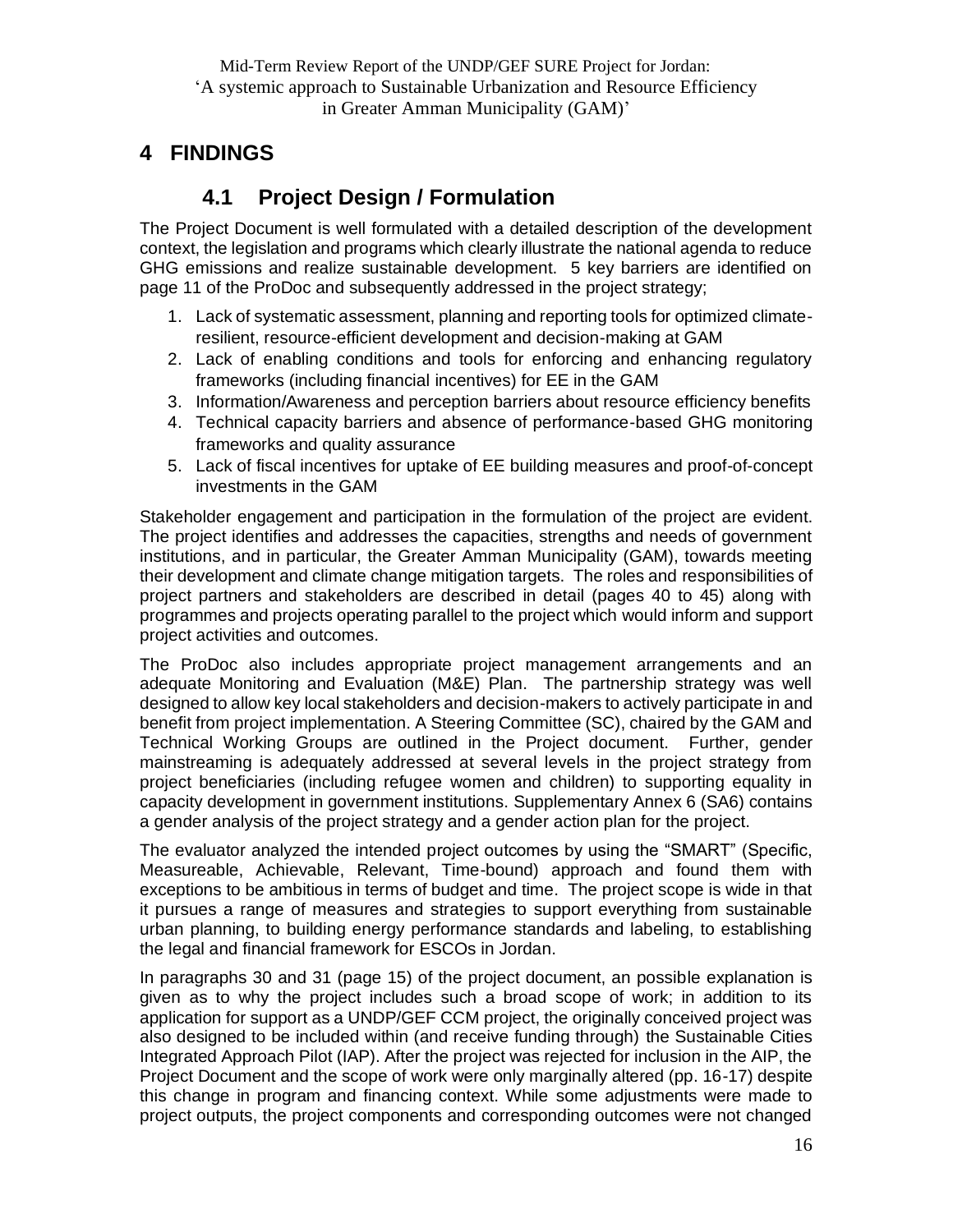and a discrepancy between project expectations and financing remained.

For example, under Outcome 1: Urban Sustainability Planning Tools and Benchmarks, it is foreseen that a Sustainability Plan is developed for an updated Greater Amman Metropolitan Growth Plan (GAMGP) based on the Urban Sustainability Framework (USF) being developed under the aegis of the Sustainable Cities AIP. While it is conceivable that the project applies the results of the AIP, the efforts required to implement this include the update of the GAMGP itself. In paragraph 35 (page 18), it states that the GAMGP has In paragraph 35 (page 18), it states that the GAMGP has not been updated since 2008 and in the Multi Year Work Plan (Annex A, page 88), a rather meager budget of US\$15,000 is allotted to Activity 1.1.1 to review and update the GAMGP based on global framework and indicators.

The project strategy and activities addressed gaps and opportunities which were highly relevant at the time they were initially proposed in 2015 (PIF). However, by the time the project started at the end of 2018, it was acknowledged that many of the project activities had become redundant because of overlap with other initiatives and programmes in the sector.

For example – GAM had already begun replacement the implementation of an MRV system (output 3.1) was addressed by the World Bank PMR project (completed 2020) and the Sustainability Plan (output 1.1) was being addressed by the Amman Green City Action Plan being prepared by GAM and the EBRD (completed May 2021).

Further, in the Inception Report from January 2019 (p.15) it is noted that GAM had already made agreement with a private Investment firm to install LED lights on the major roads and minor streets in Amman and to build an 80 MW PV-farm to compensate the electrical consumption of all of GAM's buildings, facilities, gardens and street lightings. As a result, the 570 standalone street lights powered by PV cells and battery storage system proposed under Outcome 4.4 were deemed redundant. The budget was re-allocated to LED streetlights in public parks.

## <span id="page-16-0"></span>**Results Framework / Logframe**

The Project Results Framework in the Project Document (pp.62-65) is deficient as a tool for project management. In almost all cases, the indicators are project outcomes and not quantifiable measurements of the project impact. The indicators and targets selected are not appropriate measures to assess and report on performance of the project towards meeting its objectives.

For example, in the Project Results Framework the mid-term targets for indicators include;

- 3 resources quantified (corresponds to output 1.2 Quantification of all energy, water and material flows in the GAM),
- 1 Sustainability Plan and 1 Financing Strategy (corresponds to output 1.1, Development of a Sustainability Plan (SP) and Financing Strategy (FS) for the GAM using the updated Amman Master Plan),
- 1 new department established in the GAM (corresponds to output 2.1: A new Sustainable Development Department (SDD) set up in within GAM)
- 2 updated Energy Building Codes and 2 newly developed 'Retrofit Building Guidelines' (corresponds to Outcome 2.3 Update of the existing Building Codes and development of a 'Retrofit Building Guidelines' to make upgrades more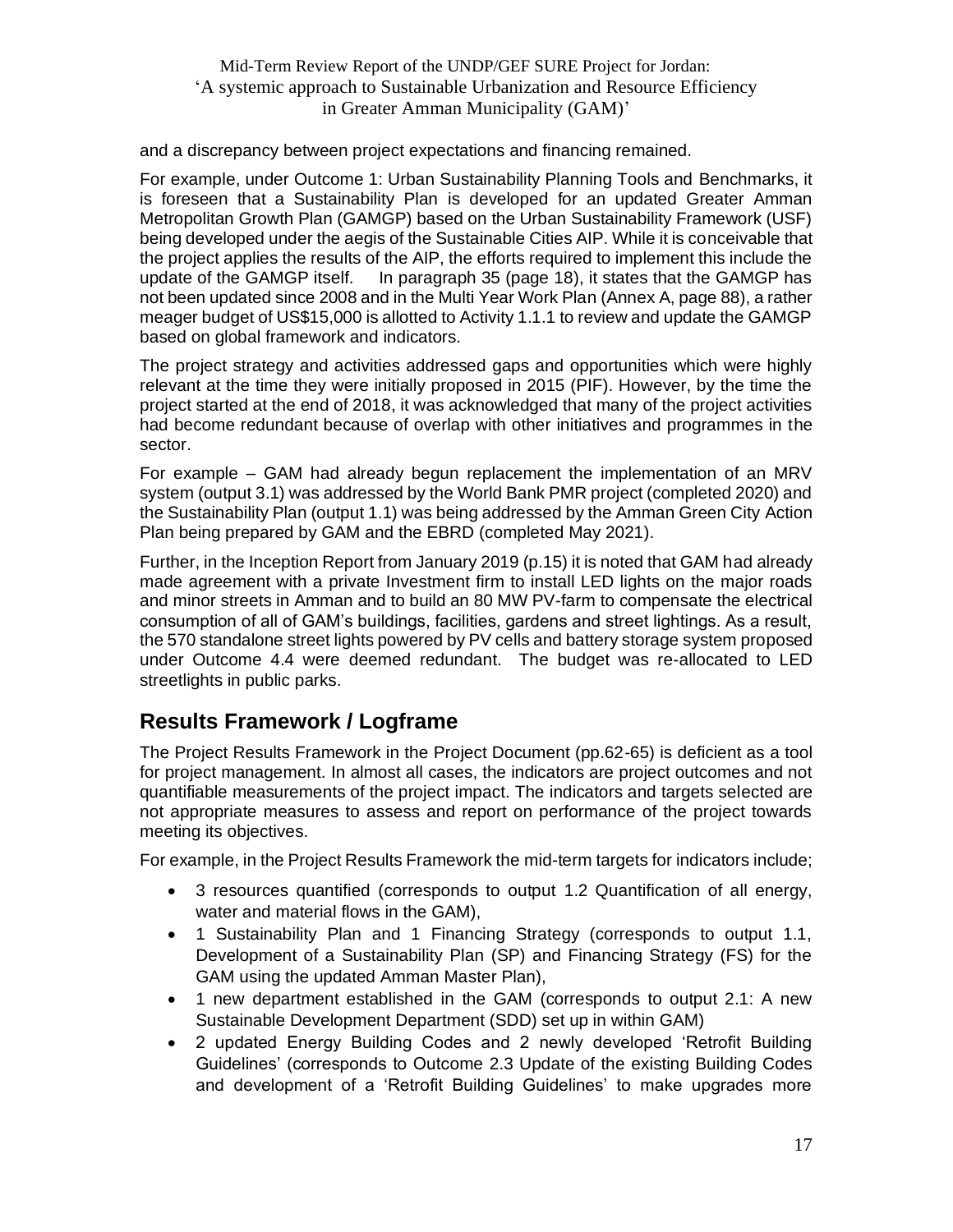#### acceptable.)

These targets are project deliverables and not indicators of impact. The lack of indicators which measure the impact of the project outside its direct influence make it unsuitable for project management to implement effective adaptive management, that is, for project management to consider and implement adjustments to the project based on verifiable indications that the project is on track or needs to be brought back on track to meeting its global objectives. Adjustments to the project strategy need to be primarily informed by verifiable measures of impact and market uptake. The Results Framework is focused on activities and outputs without adequately considering targets in terms of quantifiable impacts towards meeting the project objective; in this case GHG emission reductions. As an example, the following indicators (among others) would be appropriate for a project supporting building EE;

- Annual new building area conforming to building energy codes (resulting from increased enforcement capacity and awareness) or
- market uptake of thermal insulation products.

Further, an overriding logical structure (outputs  $\rightarrow$  outcomes  $\rightarrow$  objective) is not clearly evident in the Results Framework . For example, under component 2, the outcome is 'the enabling conditions, methodologies and tools in GAM for enforcing regulatory frameworks for EE buildings and street lighting strengthened.' Outputs 2.1 and 2.2 clearly support this outcome but the remaining 5 outputs deal with updating codes, creating ESCOs and developing a building rating and certification scheme, each of which is potentially an outcome in itself.

## <span id="page-17-0"></span>**GHG emission reduction calculation**

The calculation of GHG emission reductions in the ProDoc is difficult to follow and to validate. The calculation and background information are dispersed between the Prodoc (pp.37-39), the Supplimentary Annex 5 and an excel-based GEF-EE-Tool. A clear breakdown of sources of expected direct and indirect GHG emission reductions during the project implementation and after according to GEF methodologies is lacking (refer to Calculating Greenhouse Gas Benefits of the Global Environment Facility Energy Efficiency Projects, Version 1.0. March 2013).

Generally, it is perceived by the PMU and other stakeholders that the expected GHG emission reductions described in the ProDoc are higher than what is realistically achievable considering the implemented measures and budget. A detailed evaluation of the expected and targeted GHG emission reductions taking into account the energy savings from proof-of-concept pilot projects and their replication, from increased enforcement of codes during and after the project, from ESCO activity and from de-risking and financing incentives needs to be implemented.

It is recommended that the project Results Framework/Logframe be revised and updated (also considering changes made to the project scope during implementation) with:

- indicators and targets which verify the impact and market uptake
- a logical relation between outputs, outcomes and objectives and
- comprehensive direct, indirect and post-project GHG emission reduction targets.

An international expert with experience with UNDP/GEF building EE projects should be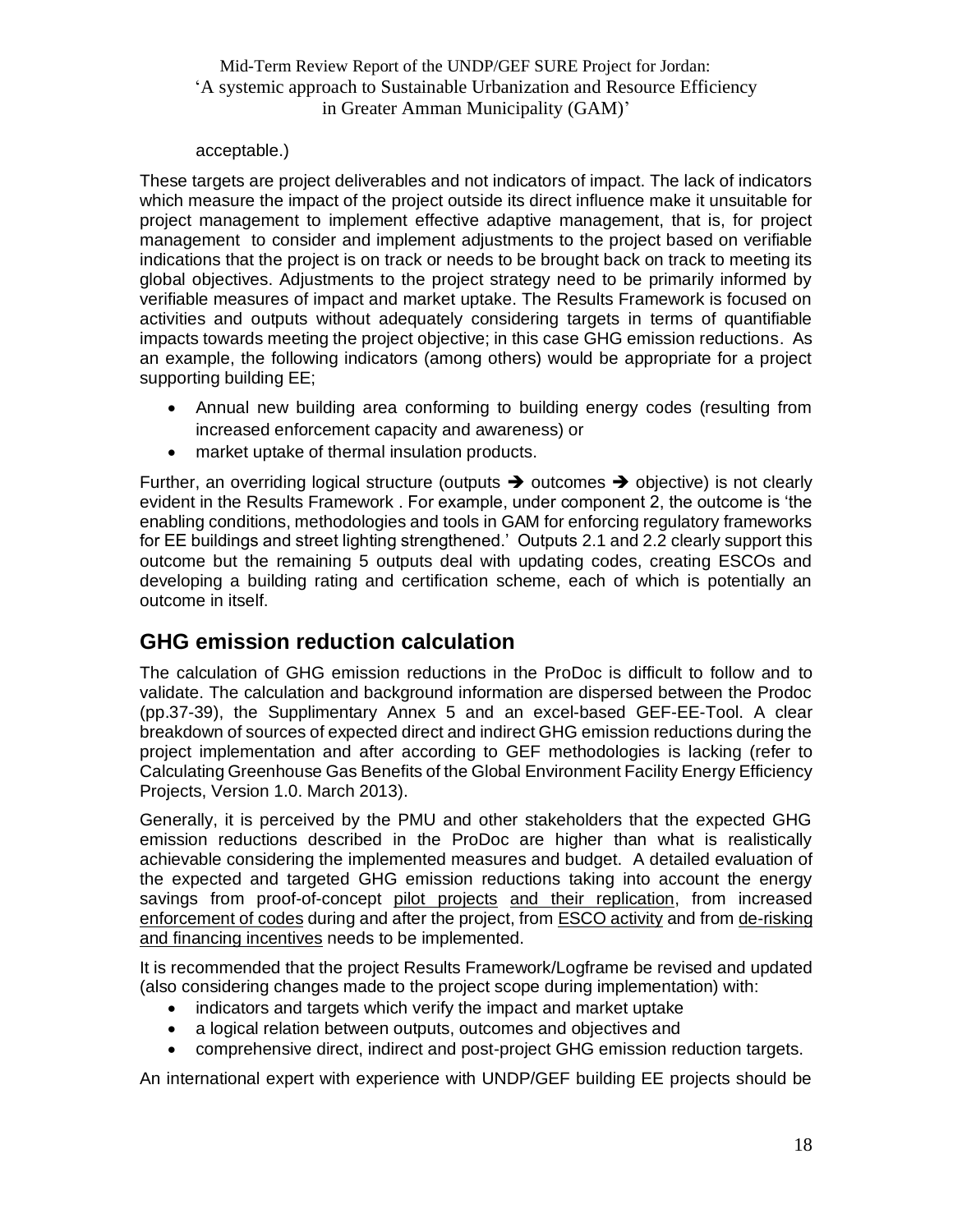<span id="page-18-0"></span>engaged to work with the project team to perform this task.

## **4.2 Project Results**

## <span id="page-18-1"></span>**Key Accomplishments**

Despite considerable delays caused chiefly by the global Covid-19 pandemic, the project has successfully implemented a number of key outputs. These include:

- The establishment of the **Sustainable Buildings Unit (SBU)** and **Building Inspection Unit (BIU)** at the Jordan National Building Council (JNBC) in the Ministry of Public Works and Housing (MoPWH).
	- $\circ$  The two units are staffed (7 female engineers, 5 male engineers and 4 drivers) and equipped with the necessary administrative and logistics support including test and inspection tools
	- o A **Procedure Manual** for performing on-site inspections has been completed
- **Guidelines for Building EE Retrofitting** for contractors is completed
- **Project Management Professional (PMP) training** conducted to build the capacity of 13 Senior Greater Amman Municipality (GAM) staff in Project Management with a focus on environmental and sustainable urbanization projects. The training aimed at familiarizing the target groups with the Project Management skills for cities Sustainable Urban planning. The training was conducted 30 November - 2 December 2020.
- An **Inventory Quality Team (IQT)** was established to manage data collection and verification. The IQT is comprised of multiple key stakeholders whom have ownership and/or access to city data including but not limited to Greater Amman Municipality (GAM), Jordanian Electric Power Company (JEPCO), Jordan Water Company (Miyahuna), Department of Statistics (DoS) and Royal Jordanian Geographic Center (RJGC)
- The draft report 'City Database Construction for Amman **Data Collection, Analysis and Integration (Energy, Water and Waste)** was completed in November 2021.
	- $\circ$  Each of the 25 indicators under Energy, Water and Waste sectors along with additional six (6) cross-cutting indicators were quantified and analyzed using the datasets received from stakeholders. Indicator quantification and analysis was carried out for years 2017-2020 for all indicators, considering 2017 as the baseline.
	- o The **Quality Assessment (QA)** plan has been developed with the aim of providing guidance to IQT and GAM for enhancing, streamlining data collection, monitoring, and reporting processes.
- **Two proof of concept EE renovations** were completed in two existing government buildings; GAM Bassman District Building and the Water, Energy and Environment Center (WEEC) building in Jordan University.  $2174.2 \text{ m}^2$  of building envelope were insulated with 5cm extruded polystyrene and single glass windows were replaced with double glazed windows significantly reducing heating requirements.
	- o Monitoring of the building energy use before and after implementation of measures has determined that 3514 liters of diesel (133.5 GJ) and 15.6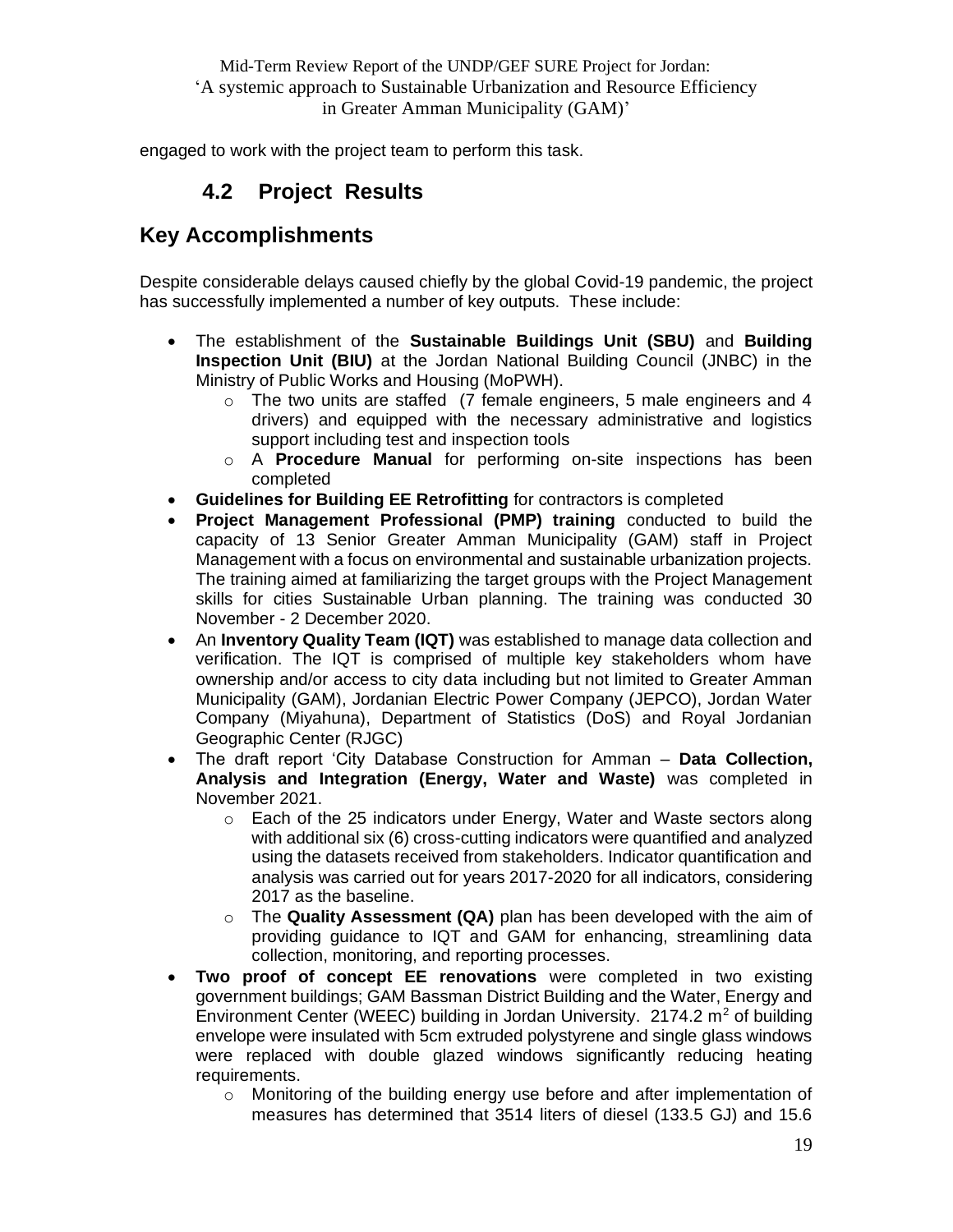MWh of electricity were saved in the first 6 months.

- 232 EE floodlights with 100 watts each, and 857 cobra-head EE lights with 60 watts were installed in more than **56 public parks** and on government buildings in Amman with total annual **electricity savings of 265.27 MWh**.
- **Smart lighting systems** were installed in two public parks within GAM
	- $\circ$  Training sessions were conducted for staff operators on how to use the smart lighting systems and control software to minimize electricity use.

### <span id="page-19-0"></span>**Overall results (attainment of objective)**

Estimated emission reductions of 166.9 tCO<sub>2e</sub> were achieved up to mid-2021, as a result of

- Installation and commissioning of 857 units 60 Watt LED floodlights and 230 Smart 60 Watt dimmable LED lights, and 25 PV standalone streetlights. The annual emission reductions generated from this activity are calculated to be 149 tCO<sub>2e</sub>
- $\bullet$  17.9 tCO<sub>2e</sub> savings has been achieved in 6 months as a result of EE retrofitting of two public buildings within GAM. The savings are about 30% below the savings expected in the ProDoc (p.38).

The emission reductions are below the mid-term target of 255 tCO<sub>2e</sub> as stated in the Project Document (p.62). It should be noted here that these are cumulative values based on annual savings and not life-cycle savings according to GEF GHG calculation methodologies. According to the document 'Calculating Greenhouse Gas Benefits of the Global Environment Facility Energy Efficiency Projects, Version 1.0. March 2013', the direct emission reductions of a demonstration project completed within the project timeframe are the cumulative savings over the lifecycle of the measures implemented (up to 20 years in the case of buildings). Further, the GHG calculation in the ProDoc does not take into account the indirect savings and post-project indirect savings resulting from the updated energy efficiency codes, the guidelines for EE building renovation, the increased institutional capacity to enforce of building energy codes and the realization of ESCOs. These components are key to creating sustainable impact and long-term GHG savings even after project completion and should be assessed accordingly. The project would benefit greatly from a thorough reassessment of the GHG emission reductions associated with the project and how they can be credited to the project.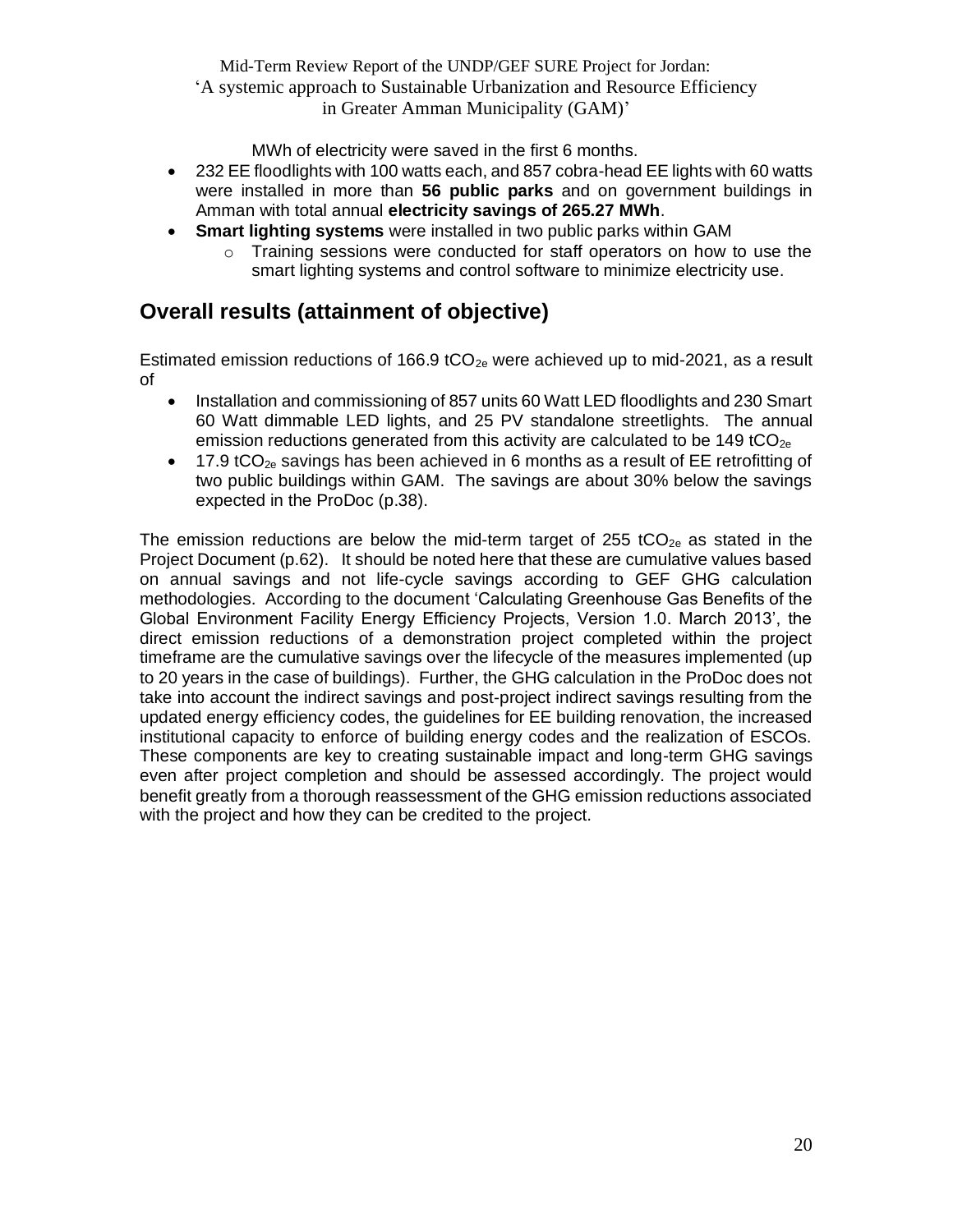Table 3. Progress Towards Results Matrix (Achievement of Outcomes against Mid-term and End-of-project Targets)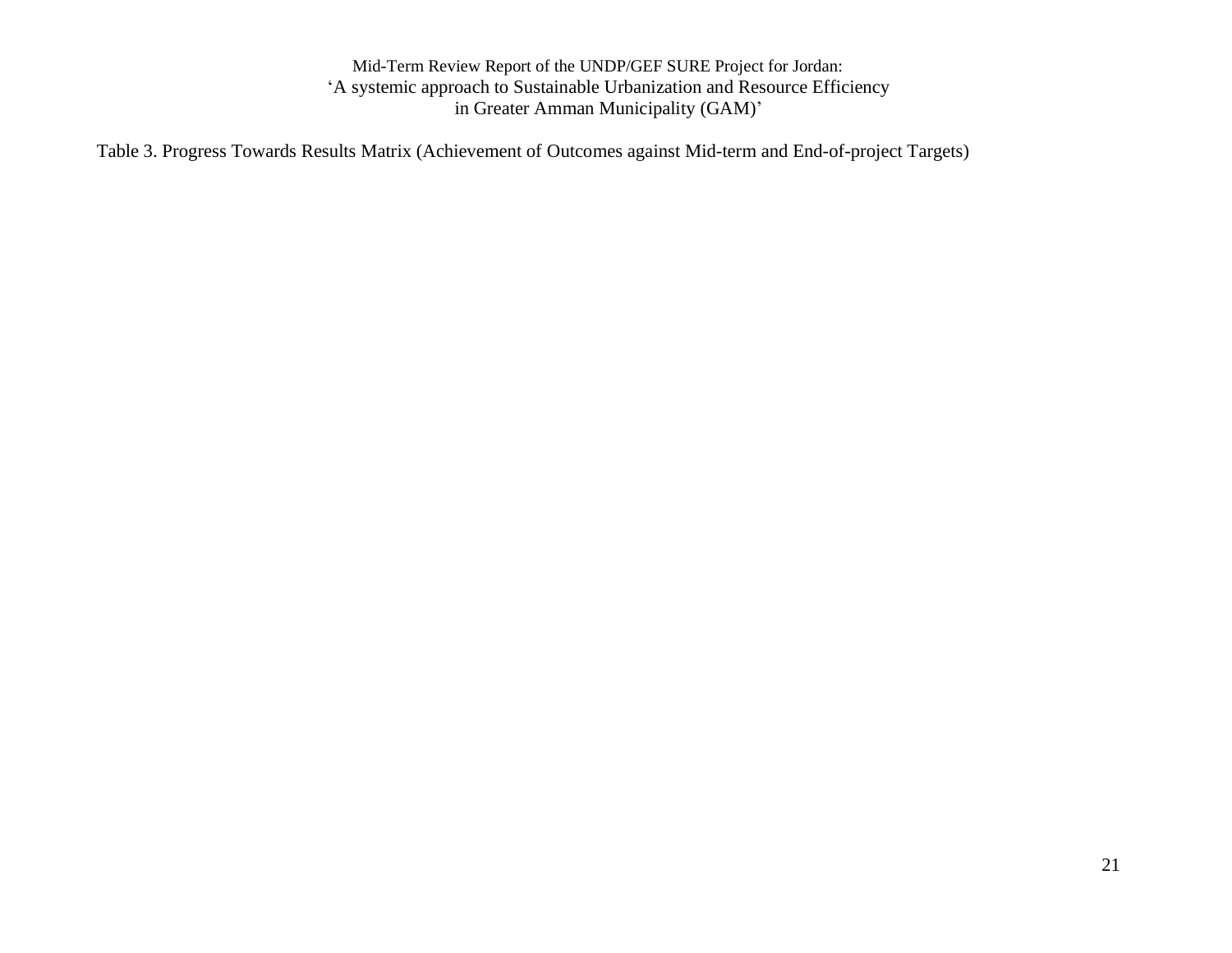| <b>Project Strategy</b>                                                                                                                                                                                                                                                                                                                                                                                                                                                                                                                                                                                                        | Indicator <sup>3</sup>                                                                                                                                                        | <b>Baseline Level<sup>4</sup></b> | Level in 1st PIR        | <b>Midterm</b>                                                                         | End-of-project                                                                    | <b>Midterm Level</b>                                                                                                                                                           | <b>Achievement Rating</b> 7 | Justification for                                                                                                                                                                      |
|--------------------------------------------------------------------------------------------------------------------------------------------------------------------------------------------------------------------------------------------------------------------------------------------------------------------------------------------------------------------------------------------------------------------------------------------------------------------------------------------------------------------------------------------------------------------------------------------------------------------------------|-------------------------------------------------------------------------------------------------------------------------------------------------------------------------------|-----------------------------------|-------------------------|----------------------------------------------------------------------------------------|-----------------------------------------------------------------------------------|--------------------------------------------------------------------------------------------------------------------------------------------------------------------------------|-----------------------------|----------------------------------------------------------------------------------------------------------------------------------------------------------------------------------------|
|                                                                                                                                                                                                                                                                                                                                                                                                                                                                                                                                                                                                                                |                                                                                                                                                                               |                                   | (self-reported)         | Target <sup>5</sup>                                                                    | <b>Target</b>                                                                     | & Assessment <sup>6</sup>                                                                                                                                                      |                             | Rating                                                                                                                                                                                 |
| Objective:<br>To assist the Greater<br>Amman Municipality<br>(GAM) improve the<br>quality of life for its<br>citizens and comply<br>with the National<br><b>Energy Efficiency</b><br><b>Action Plan</b><br>(NEEAP) via support<br>for more sustainable<br>resource-efficient<br>urban planning and<br>targeted low-carbon<br>interventions in the<br>municipal buildings<br>and street lighting<br>sub-sectors.<br>Outcome 1: Planning<br>and monitoring<br>frameworks in place<br>to foster accelerated<br>low-carbon<br>development in<br>GAM and<br>benchmark progress<br>against established<br>international<br>standards | Direct project CO <sub>2</sub><br>emission reductions<br>from the range of<br>interventions proposed<br>by the project, $tCO_{2e}$                                            | $\overline{0}$                    | $17.8 \text{ tCO}_{2e}$ | 255                                                                                    | 1602                                                                              | $166.9 \text{ tCO}_{2e}$<br>$(149 \t{tCO}_{2e}$ from<br>lights and 17.9<br>$tCO2e$ from<br>retrofitting<br>public<br>buildings)                                                | <b>MS</b>                   | GHG emission<br>reductions are below<br>mid-term targets largely<br>because proof of<br>concept building EE<br>projects are behind<br>schedule.                                        |
|                                                                                                                                                                                                                                                                                                                                                                                                                                                                                                                                                                                                                                | Energy saved through<br>application of Thermal<br>Insulation Code and<br>water efficient fixtures                                                                             | $\theta$                          |                         | $-1,780$ GJ<br>(from diesel<br>avoided)<br>$-218$ MWh<br>(electricity<br>saved)        | $-7,742$ GJ<br>(from diesel<br>avoided)<br>$-1,822$ MWh<br>(electricity<br>saved) | $-133.5$ GJ (from<br>diesel avoided)<br>$-15,6$ MWh<br><i>(electricity)</i><br>saved)                                                                                          | $\overline{\text{MS}}$      | Additional 265MWh<br>electrical energy has<br>been saved by<br>upgrading street lights<br>in public parks                                                                              |
|                                                                                                                                                                                                                                                                                                                                                                                                                                                                                                                                                                                                                                | Number of gender-<br>disaggregated<br>beneficiaries benefiting<br>from investments in<br>building envelope<br>thermal insulation                                              | $\theta$                          |                         | 94,0008 (of<br>which at least<br>40% for<br>women)                                     | 153,000 (of<br>which at least<br>40% for<br>women)                                | 8860 visitors to<br>2 renovated<br>buildings<br>$(31.9%$ women)                                                                                                                | $\overline{\text{MS}}$      | Visitors have been<br>reduced due to covid-19                                                                                                                                          |
|                                                                                                                                                                                                                                                                                                                                                                                                                                                                                                                                                                                                                                | Indicator 1: Number of<br>resources quantified in<br>GAM inventory using<br>best practice<br>methodologies by the<br>Amman Urban<br>Observatory<br>Indicator 2: Number of     | $\Omega$<br>$\theta$              |                         | 3<br>$-1$                                                                              | 3<br>Plans and                                                                    | $3 - Water$ ,<br>energy and<br>waste have been<br>quantified and<br>compiled in 31<br>indicators with<br>procedures for<br>collection & QA<br>$0 - Outcome$                    | ${\bf S}$<br><b>MS</b>      | Data collection<br>activities are slightly<br>behind schedule.<br>Sustainability Plan and<br>Financing Strategy have<br>been cancelled due to<br>overlap with EBRD<br>Amman Green City |
|                                                                                                                                                                                                                                                                                                                                                                                                                                                                                                                                                                                                                                | plans and strategies that<br>set medium-to-long-<br>term targets for<br>sustainable use of<br>energy and water, and<br>the sustainable<br>management of solid<br>waste in GAM |                                   |                         | Sustainability<br>Plan<br>- 1 Financing<br>Strategy<br>$-1$<br>Communication<br>s Plan | Strategy<br>updated where<br>necessary                                            | cancelled due to<br><b>EBRD</b> project<br><b>Green City</b><br><b>Action Plan</b><br>(GCAP)<br>adopted as<br>official<br><b>Sustainability</b><br>plan for Amman<br>2022-2030 |                             | Action Plan project.<br>Alternative activities<br>have been identified to<br>compensate for the<br>change of project<br>activities.                                                    |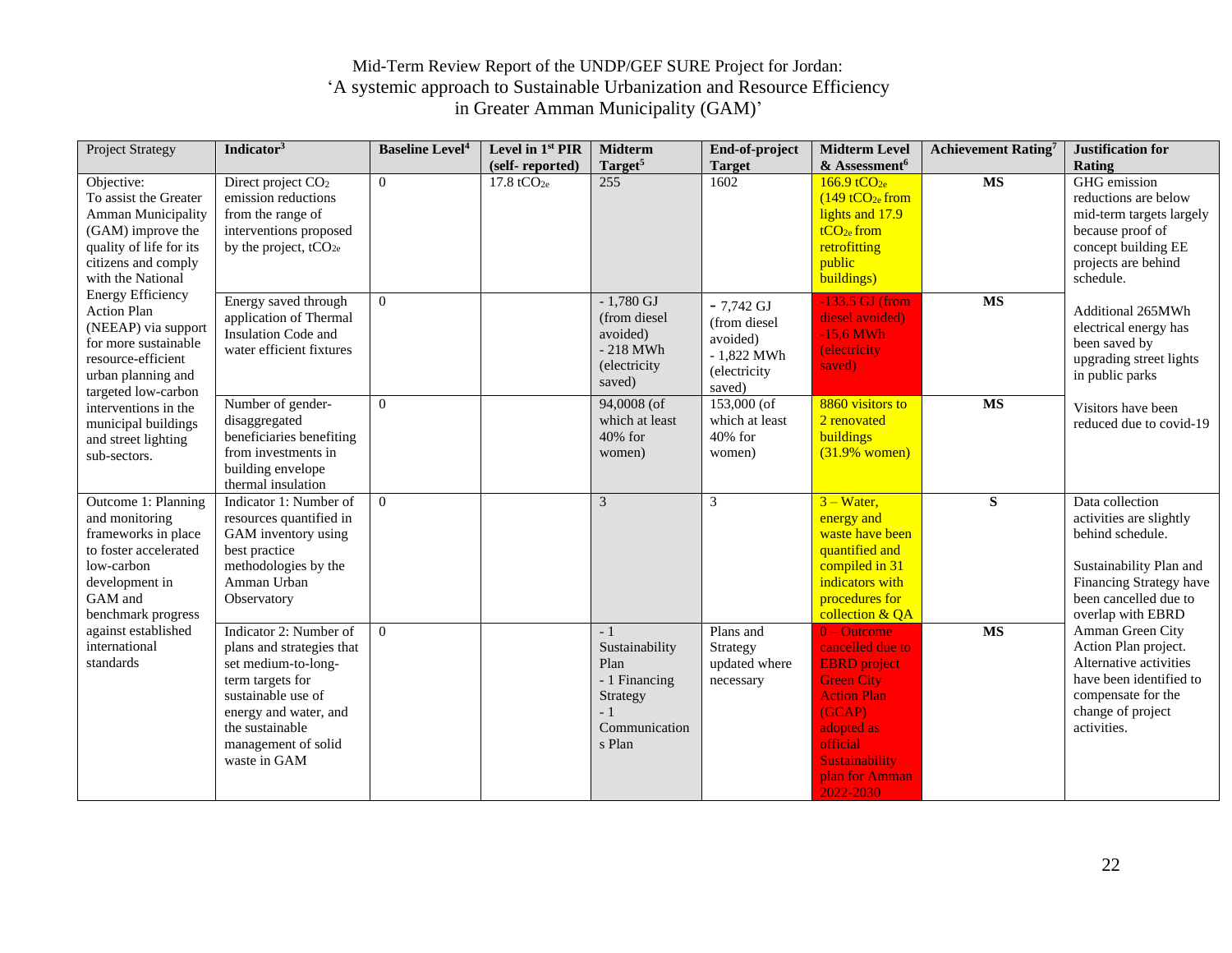<sup>&</sup>lt;sup>3</sup> Populate with data from the Logframe and scorecards

<sup>4</sup> Populate with data from the Project Document

<sup>5</sup> If available

<sup>6</sup> Colour code this column only

<sup>7</sup> Use the 6 point Progress Towards Results Rating Scale: HS, S, MS, MU, U, HU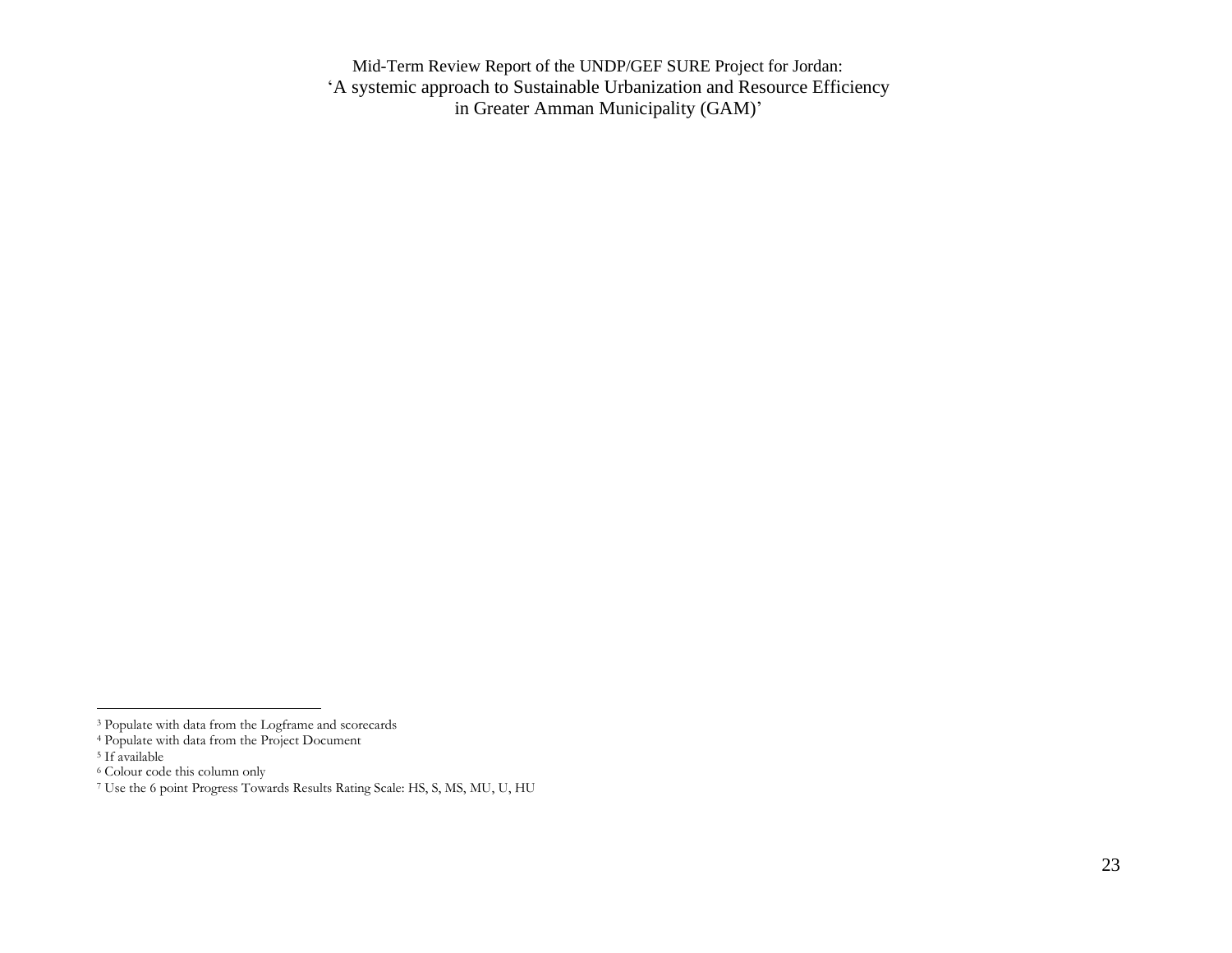| Outcome 2: The<br>enabling conditions,<br>methodologies and<br>tools in GAM for<br>enforcing regulatory<br>frameworks for EE<br>buildings and street<br>lighting strengthened | Indicator 3: Number of<br>new department<br>established and<br>operational in GAM                            | $\overline{0}$ | 1 (at least 30%<br>of staff are<br>women)                                                                               | 1 (at least 30%<br>of staff are<br>women)                                                                        | 2 - Sustainable<br><b>Building Unit</b><br>(SBU) and<br><b>Building</b><br><b>Inspection Unit</b><br>established and<br>operational.(7<br>female and 5<br>male engineers) | $\overline{\text{HS}}$ | The SBU and Building<br>Inspection Unit are<br>operational and it is<br>expected that they will<br>enforce building energy<br>codes in 3 million m2 of<br>new buildings in 2022<br>and 15 million m2 in<br>2023. |
|-------------------------------------------------------------------------------------------------------------------------------------------------------------------------------|--------------------------------------------------------------------------------------------------------------|----------------|-------------------------------------------------------------------------------------------------------------------------|------------------------------------------------------------------------------------------------------------------|---------------------------------------------------------------------------------------------------------------------------------------------------------------------------|------------------------|------------------------------------------------------------------------------------------------------------------------------------------------------------------------------------------------------------------|
|                                                                                                                                                                               | Indicator 4: Number of<br>updated Building Codes<br>and newly developed<br>'Retrofit Building<br>Guidelines' | $\Omega$       | - 2 updated<br><b>Energy Building</b><br>Codes<br>- 2 newly<br>developed<br>'Retrofit<br><b>Building</b><br>Guidelines' | - 2 updated<br><b>Energy Building</b><br>Codes<br>- 4 newly<br>developed<br>'Retrofit<br>Building<br>Guidelines' | $0 - \text{codes}$ and<br>guidelines are<br>expected by the<br>middle of 2022.                                                                                            | <b>MS</b>              | Update of new codes is<br>behind schedule. The<br>risk that they will not be<br>implemented by end of<br>project is high.<br>Activities supporting<br>ESCO are behind<br>schedule and there is a                 |
|                                                                                                                                                                               | Indicator 5: Number of<br>ESCOs accredited and<br>capacitated by<br>programme                                | $\overline{0}$ | 3                                                                                                                       | 5                                                                                                                | $0 - \text{drift}$<br>regulation for<br>accreditation of<br><b>ESCOs</b><br>expected by end<br>of 2021                                                                    | MU                     | high risk that these may<br>not be operational by<br>end-of-project.                                                                                                                                             |
| Outcome 3: An<br>integrated climate<br>monitoring and<br>finance framework is<br>established for the<br>development of<br>urban NAMAs.<br>Appropriate financial               | Indicator 6: Number of<br>standardized baselines<br>for calculating emission<br>reductions in MRV<br>system  | $\overline{0}$ |                                                                                                                         | 4                                                                                                                | 0 - The Ministry<br>of Environment<br>has launched<br>online<br>Monitoring,<br><b>Reporting and</b><br><b>Verification</b><br>(MRV) system<br>in Feb 2019                 | $\overline{\text{MS}}$ | There is a lack of<br>capacity for application<br>of the MRV for<br>building EE and street<br>lighting. Responsible<br>entities need to be<br>identified and capacities                                          |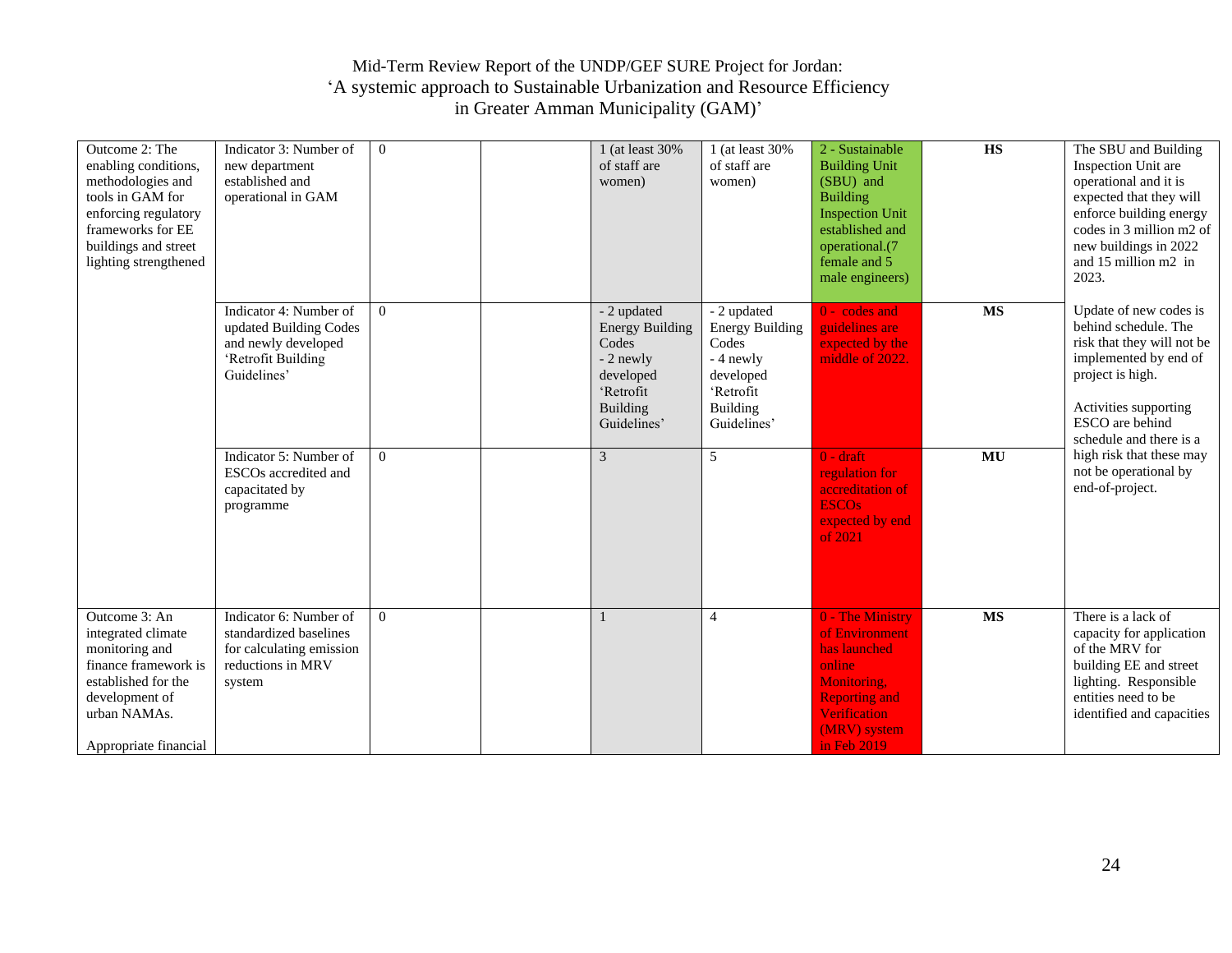| de-risking tools are<br>identified and<br>supported to promote<br>adoption of EE<br>measures in<br>buildings attached to<br>MRV systems. | Number of policy and<br>financial de-risking<br>instruments identified<br>and quantified                                                                                             | $\overline{0}$ | - 4 policy<br>instruments<br>identified and<br>quantified<br>- 3 financial<br>instruments<br>identified and<br>quantified | - at least 2<br>policy<br>instruments<br>implemented<br>- at least 1<br>financial<br>instrument<br>implemented | 0 - international<br>and local<br>consultant to<br>work along with<br>the project team<br>to develop the<br><b>DEEI</b> by the<br>end of 2021. | <b>MS</b> | strengthened.<br>Realization of policy<br>and financing<br>instruments is behind<br>schedule. There is a<br>risk that these will not<br>be implemented by end<br>of project. |
|------------------------------------------------------------------------------------------------------------------------------------------|--------------------------------------------------------------------------------------------------------------------------------------------------------------------------------------|----------------|---------------------------------------------------------------------------------------------------------------------------|----------------------------------------------------------------------------------------------------------------|------------------------------------------------------------------------------------------------------------------------------------------------|-----------|------------------------------------------------------------------------------------------------------------------------------------------------------------------------------|
|                                                                                                                                          | Gender-disaggregated<br>population covered by a<br>registered UNFCCC<br>NAMA for energy<br>efficient buildings<br>applying the Thermal<br>Insulation Code and<br>retrofit guidelines | $\overline{0}$ | $\Omega$                                                                                                                  | Total population<br>of GAM at the<br>end of the<br>project                                                     | N/A                                                                                                                                            | <b>MS</b> | NAMA is scheduled for<br>year 4                                                                                                                                              |
| Outcome 4:<br>Selected proof-of-<br>concept mitigation<br>interventions                                                                  | Area of building<br>envelope insulated<br>(differentiated between)<br>new and existing<br>buildings)                                                                                 | $\overline{0}$ | $-2,125 \text{ m}2$ (new<br>building)<br>$-6,140$ m2 (old<br>buildings)                                                   | $-2,125 \text{ m}2 \text{ (new)}$<br>building)<br>- 9,988 m2 (old<br>buildings)                                | $-0 \text{ m2 new}$<br>buildings,<br>$-2174.2 \text{ m2}$<br>existing<br><b>buildings</b>                                                      | <b>MS</b> | Realization of new EE<br>proof-of-concept<br>buildings is behind<br>schedule                                                                                                 |
|                                                                                                                                          | Percentage of GAM<br>lighting adopting smart<br>usage system                                                                                                                         | $\Omega$       | 30%                                                                                                                       | 100%                                                                                                           | $?$ - installed $230$<br>smart lighting<br>systems in 2<br>public parks                                                                        | S         | Application of smart<br>lighting systems has<br>been demonstrated.                                                                                                           |
|                                                                                                                                          | Number of standalone<br>PV outdoor/street<br>lighting units installed                                                                                                                | $\overline{0}$ | 570                                                                                                                       | 570                                                                                                            | 25                                                                                                                                             | S         | It is not necessary to<br>pursue this target<br>considering PV farm.                                                                                                         |

#### **Indicator Assessment Key**

Green= Achieved Yellow= On target to be achieved Red= Not on target to be achieved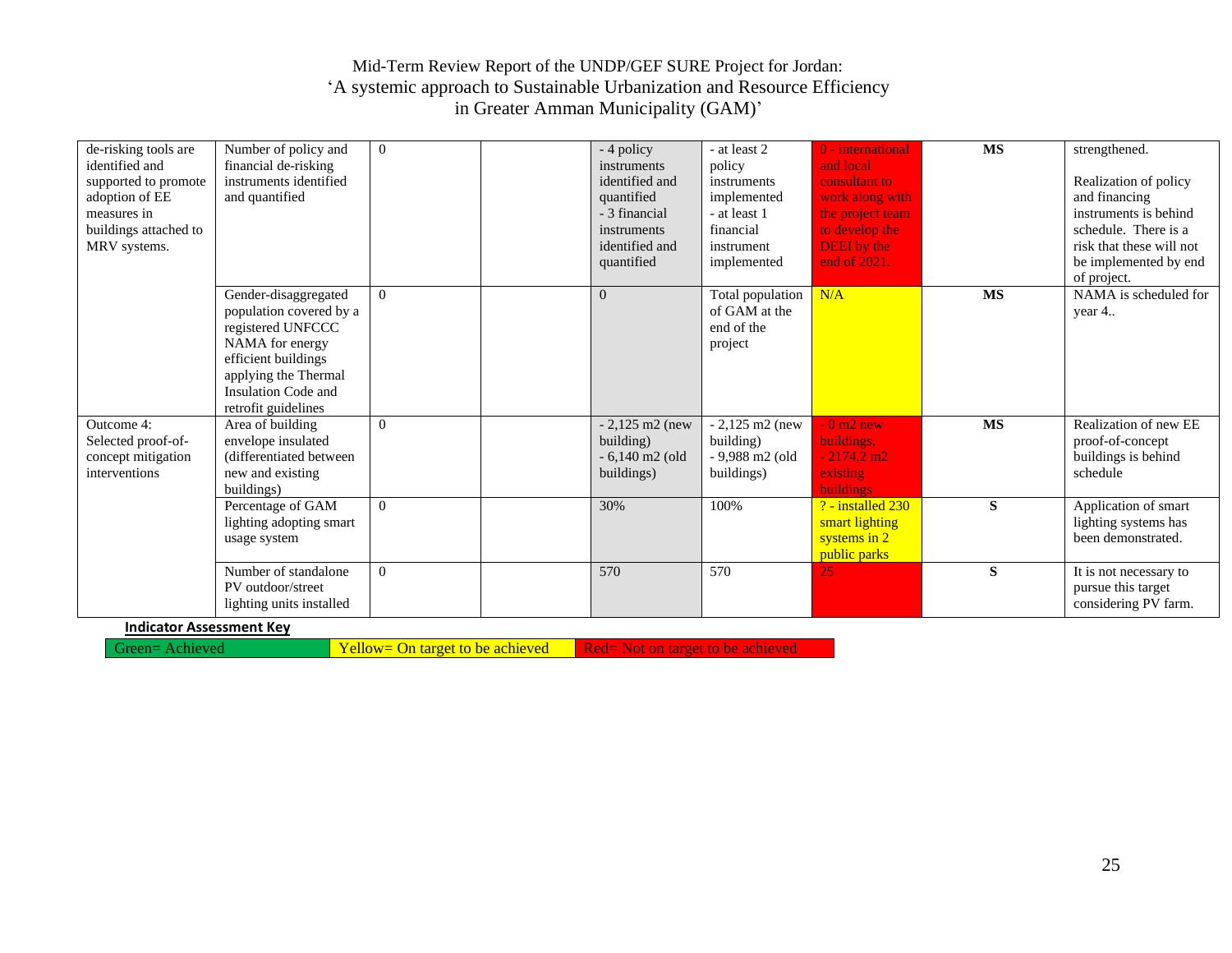## <span id="page-25-0"></span>**Remaining barriers to achieving the project objective**

- 1. The continuing world-wide Covid-19 pandemic and related restrictions remain a major obstacle for the smooth implementation of the project. It is recommended to extend to the project timeframe by 1 year in order to ensure project activities and outcomes are realized within the project duration.
- 2. As described in section 4.1 above, the Project Results Framework in the Project Document is deficient as a tool for project management. The lack of indicators which measure the impact of the project outside its direct influence make it unsuitable for project management to effectively apply adaptive management, that is, for project management to consider and make adjustments to the project based on verifiable indications that the project is on track or needs to be brought back on track to meeting its global objectives. It is recommended that the project Results Framework be revised with indicators and targets which measure the impact of project deliverables and consider project GHG emission reduction targets according to GEF practices and methodologies.
- 3. A lack of international expert guidance in coordinating and implementing the strategies outlined in the Project Document mean that the PMU needs to unnecessarily 're-invent the wheel new.' The strategies outlined in the Prodoc have already been implemented in a wide range of UNDP/GEF projects worldwide. A Chief Technical Advisor with knowledge of building EE and experience with UNDP/GEF building sector EE projects and tools should be integrated into the project management and decision- making procedures.
- 4. The existing building code for thermal insulation is almost 20 years old. The prescriptive code is outdated and should be replaced with a performance code supported with integrated building energy efficiency software and practices. The proof-of-concept building EE projects should demonstrate a new energy performance code with energy performance software to balance the most energy efficient measures and costs.
- 5. Local awareness and capacities in the private sector need to be built up. The proof-ofconcept new building EE projects should involve co-operations between local young architects, newly formed ESCO contractors and an international building EE consultant to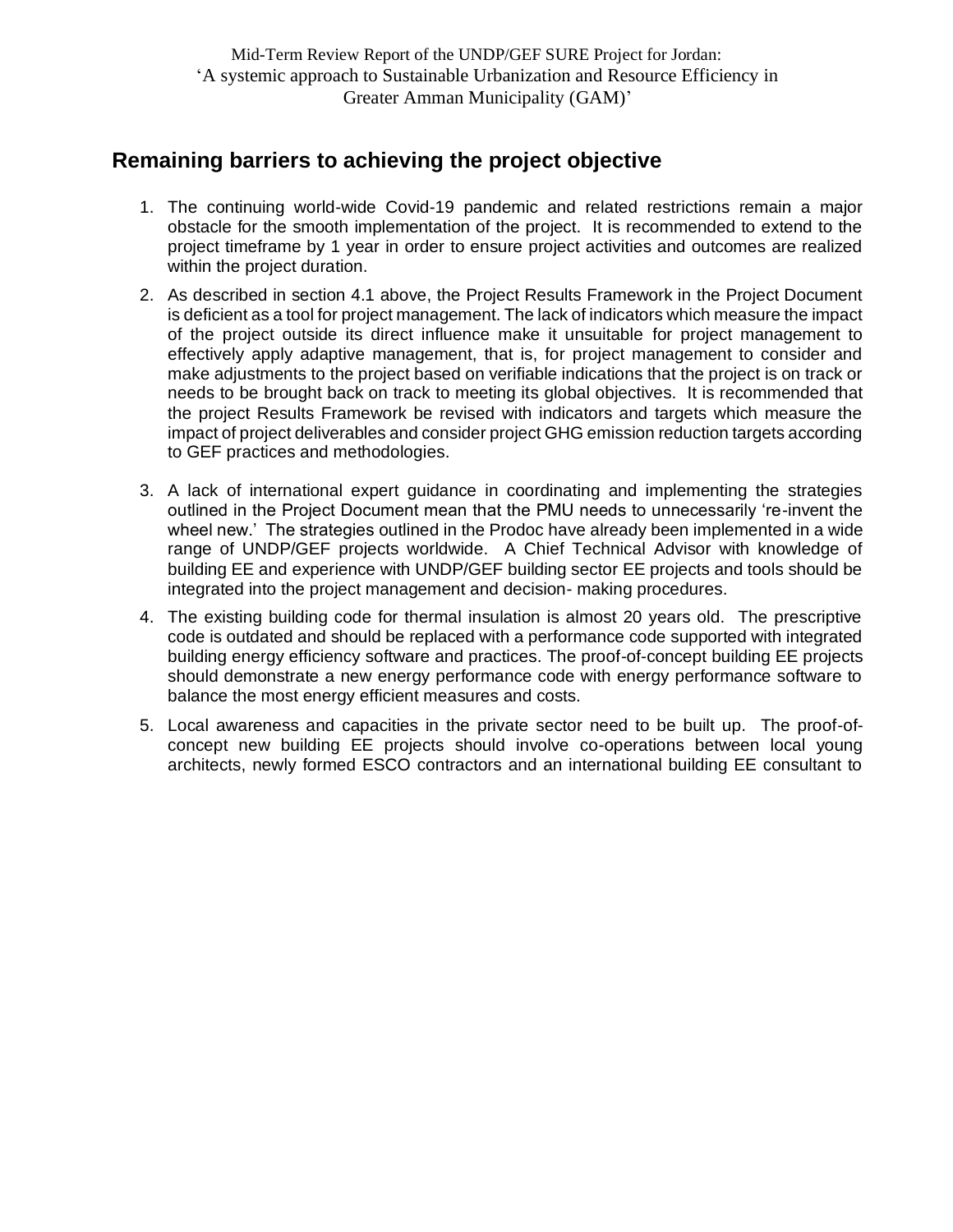ensure sustainability through the transfer of knowledge and practice.

## **4.3 Project Implementation and Adaptive Management**

<span id="page-26-0"></span>

| <b>Key Project Dates</b>                              |                             |
|-------------------------------------------------------|-----------------------------|
| <b>PIF</b> Approval Date                              | Jun 9, 2016                 |
| <b>CEO</b> Endorsement Date                           | Feb 6, 2018                 |
| Project Document Signature Date (project start date): | Sep 25, 2018                |
| Date of Inception Workshop                            | Dec 5, 2018                 |
| <b>First Disbursement Date</b>                        | Oct 31, 2018                |
| <b>Expected Date of Mid-term Review</b>               | Aug 6, 2021                 |
| <b>Actual Date of Mid-term Review</b>                 | October-December 2021       |
| <b>Expected Date of Terminal Evaluation</b>           | Jun 25, 2023                |
| Original Planned Closing Date                         | Sep 25, 2023                |
| <b>Revised Planned Closing Date</b>                   | (not set or not applicable) |

## <span id="page-26-1"></span>**Management Arrangements**

The project began on Sept 25, 2018. In the inception phase, the Project Management Unit,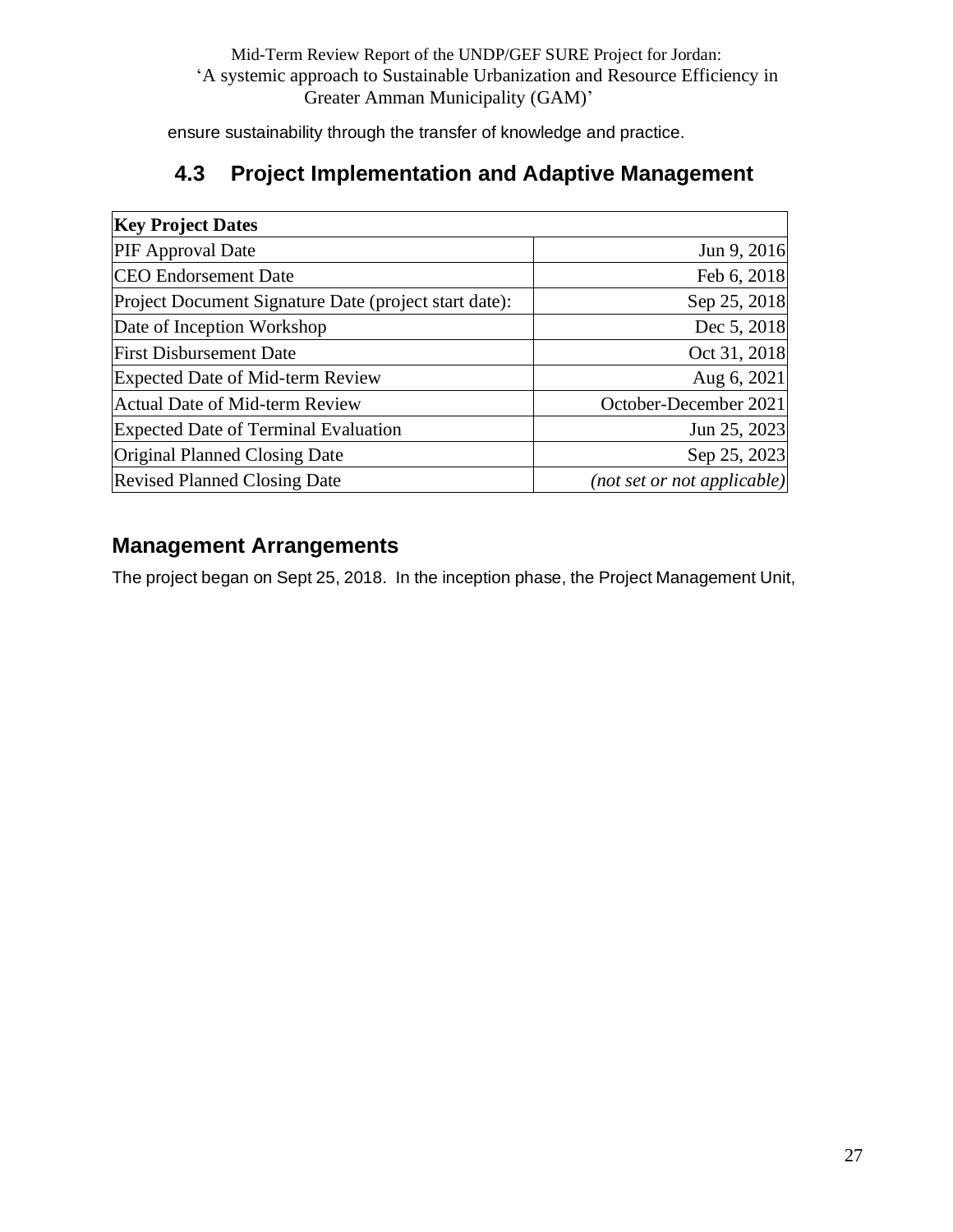the Steering Committee and the Technical Working Groups were established as follows:

#### **Project Management Unit**

The National Project Manager: Eng. Meqdad Rababa National Project Officer: Eng. Maisam Otoum National Project Officer: Eng. Dana Al-Lweisy Administrative Assistant: Eng. Ala'a Alsamhouri

#### **Project Steering Committee**

| No.                     | <b>Stakeholder</b>                                                                                                                        | <b>Position</b>                                                             | <b>Name</b>             |
|-------------------------|-------------------------------------------------------------------------------------------------------------------------------------------|-----------------------------------------------------------------------------|-------------------------|
| $\mathbf{1}$            | Jordan National Building Council (under the aegis of<br>the Ministry of Public Works and Housing)                                         | <b>Secretary General</b>                                                    | Dr. Jamal<br>Qutaishat  |
| $\overline{2}$          | The Ministry of Planning and International<br>Cooperation (MoPIC)                                                                         | <b>Secretary General</b>                                                    | Eng.<br>Ziad.Obeidat    |
| $\mathbf{3}$            | Jordan Renewable Energy & Energy Efficiency Fund<br>(JREEEF) under the umbrella of the Ministry of<br>Energy and Mineral Resources (MEMR) | <b>Executive Director</b>                                                   | Rasmi<br>Hamzeh         |
| $\overline{\mathbf{4}}$ | The Ministry of Environment (MoEnv.)                                                                                                      | Director of Climate<br><b>Change Directorate</b>                            | <b>Bilal Shaqarin</b>   |
| 5                       | The Jordan Green Building Council (JGBC)                                                                                                  | <b>Executive Director</b>                                                   | Alaa Abdulla            |
|                         | The Royal Scientific Society (RSS)                                                                                                        | Director of Water &<br><b>Environment Centre</b>                            | Eng. Rafat<br>Assi      |
| 6                       | The National Energy Research Centre (NERC)                                                                                                | <b>Director</b>                                                             | Eng. Walid<br>Shahin    |
| $\overline{7}$          | The Jordan Standards and Metrology Organisation<br>(JSMO)                                                                                 | Manager of<br>Standardization<br>Department                                 | <b>TRD</b>              |
| 8                       | A representative of the private sector (member of the<br>Jordan Housing Developers Association).                                          | <b>Board Director of Jordan</b><br><b>Housing Developers</b><br>Association | Zuhair Al<br>Omari      |
| $\boldsymbol{9}$        | <b>United Nations Development Program</b>                                                                                                 | <b>Resident Representative</b>                                              | Sara Ferrer<br>Olivella |
| 10                      | <b>United Nations Development Program</b>                                                                                                 | <b>National Project</b><br>Manager (as a non-<br>voting member)             | Eng. Meqdad<br>Rababa   |

#### **Technical Working Groups (TWGs)**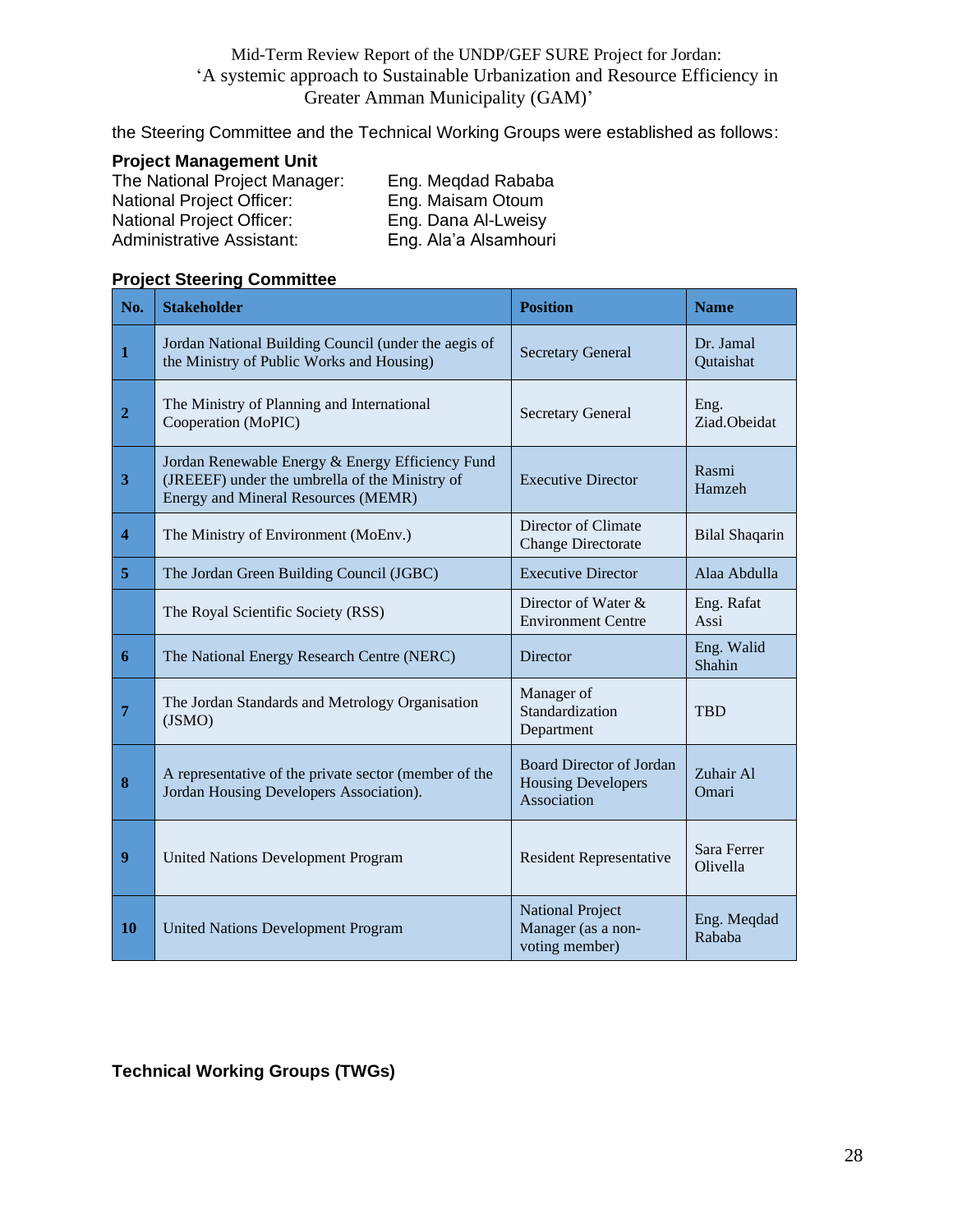| No.                     | <b>Stakeholder</b>                                                                                          | <b>Position</b>                                                        |                                              |  |  |
|-------------------------|-------------------------------------------------------------------------------------------------------------|------------------------------------------------------------------------|----------------------------------------------|--|--|
| $\mathbf{1}$            | <b>Jordan National Building Council</b><br>(under the aegis of the Ministry of<br>Public Works and Housing) | Senior civil engineer                                                  | Moheeb Arabiyat                              |  |  |
|                         |                                                                                                             | Manger of Building Licensing<br>Department (Chairman of TWG)           | Mohanna Alkattan                             |  |  |
|                         |                                                                                                             | <b>Focal Point of GAM</b>                                              | Ali Belal<br>AlShamayleh                     |  |  |
| $\boldsymbol{2}$        | Greater Amman Municipality (GAM)                                                                            | Senior Architecture in Amman<br><b>Master Plan Department</b>          | Nour Al khatib                               |  |  |
|                         |                                                                                                             | Manger of Amman Urban<br>Observatory                                   | Akram Awad<br>Khraisat                       |  |  |
|                         |                                                                                                             | <b>Manger of Traffic Operation</b><br>Department                       | Ziad Farraj                                  |  |  |
|                         | Jordan Renewable Energy & Energy                                                                            | <b>Project Development Manager</b>                                     | Lina Mubaideen                               |  |  |
| $\mathbf{3}$            | Efficiency Fund (JREEEF) under the<br>umbrella of the Ministry of Energy<br>and Mineral Resources (MEMR)    | Senior electrical Engineer                                             | Karam Ajarmeh                                |  |  |
| $\overline{\mathbf{4}}$ | Jordan Engineers Association (JEA)                                                                          | Section head of Technical Auditing                                     | Mohammad<br>AbuSurieh                        |  |  |
| 5                       | The Ministry of Environment<br>(MoEnv.)                                                                     | Director of Climate Change<br>Directorate                              | Maha Abu Moais                               |  |  |
| 6                       | The Jordan Green Building Council                                                                           | <b>Board Member</b>                                                    | Dr. Ismael Al-Hinti                          |  |  |
|                         | (JGBC)                                                                                                      | <b>Executive Director</b>                                              | Alaa Abdulla                                 |  |  |
| $\overline{7}$          | The Royal Scientific Society (RSS)                                                                          | Manager of Climate Change<br><b>Studies</b>                            | Ruba Ajjour                                  |  |  |
| 8                       | The National Energy Research Centre<br>(NERC)                                                               | Manager of Energy Efficiency $\&$<br><b>Solar Thermal Division</b>     | Muhieddin<br>Tawalbeh                        |  |  |
| $\boldsymbol{9}$        | The Jordan Standards and Metrology<br>Organisation (JSMO)                                                   | <b>Senior Engineers</b>                                                | Majd Shatnawi and<br><b>Thamer Alshoshan</b> |  |  |
| <b>10</b>               | <b>UNDP</b>                                                                                                 | National Project Manager                                               | Meqdad Rababa                                |  |  |
| 11                      | <b>UNDP</b>                                                                                                 | <b>Environment, DRR and Climate</b><br><b>Change Programme Analyst</b> | Rana S. Saleh                                |  |  |
| 12                      | <b>UNDP</b>                                                                                                 | National Project Officer                                               | Maisam Otoum                                 |  |  |
| 13                      | <b>UNDP</b>                                                                                                 | <b>National Project Officer</b>                                        | Dana Al-Lweisy                               |  |  |
| 14                      | <b>UNDP</b><br>Minister of Industry, Trade and                                                              | <b>Administrative Assistant</b>                                        | Ala'a Alsamhouri                             |  |  |
| 15                      | Supply (Mit)                                                                                                | Senior Engineer                                                        | Mohammad Abu<br>Ghanami                      |  |  |
| 16                      | Ministry of Public Works & Housing<br>(MoPWH)                                                               | Section Head of Green buildings                                        | Khaled Saudi                                 |  |  |
| 17                      | <b>Jordanian Construction Contractors</b><br>Association (JCCA)                                             | Senior Engineer                                                        | Abdelrahman<br>Abdulhakim                    |  |  |
| 18                      | The University of Jordan (JU)                                                                               | Manager of Water, Energy and<br><b>Environment Center</b>              | Khaldoun<br>Shatanawi                        |  |  |
| 19                      | A representative of the private sector<br>(member of the Jordan Housing<br>Developers Association).         | <b>Board Member</b>                                                    | Salaheddin Abu-<br>Dayeh                     |  |  |

The Project Management Unit is well composed. The Project Manager has experience and technical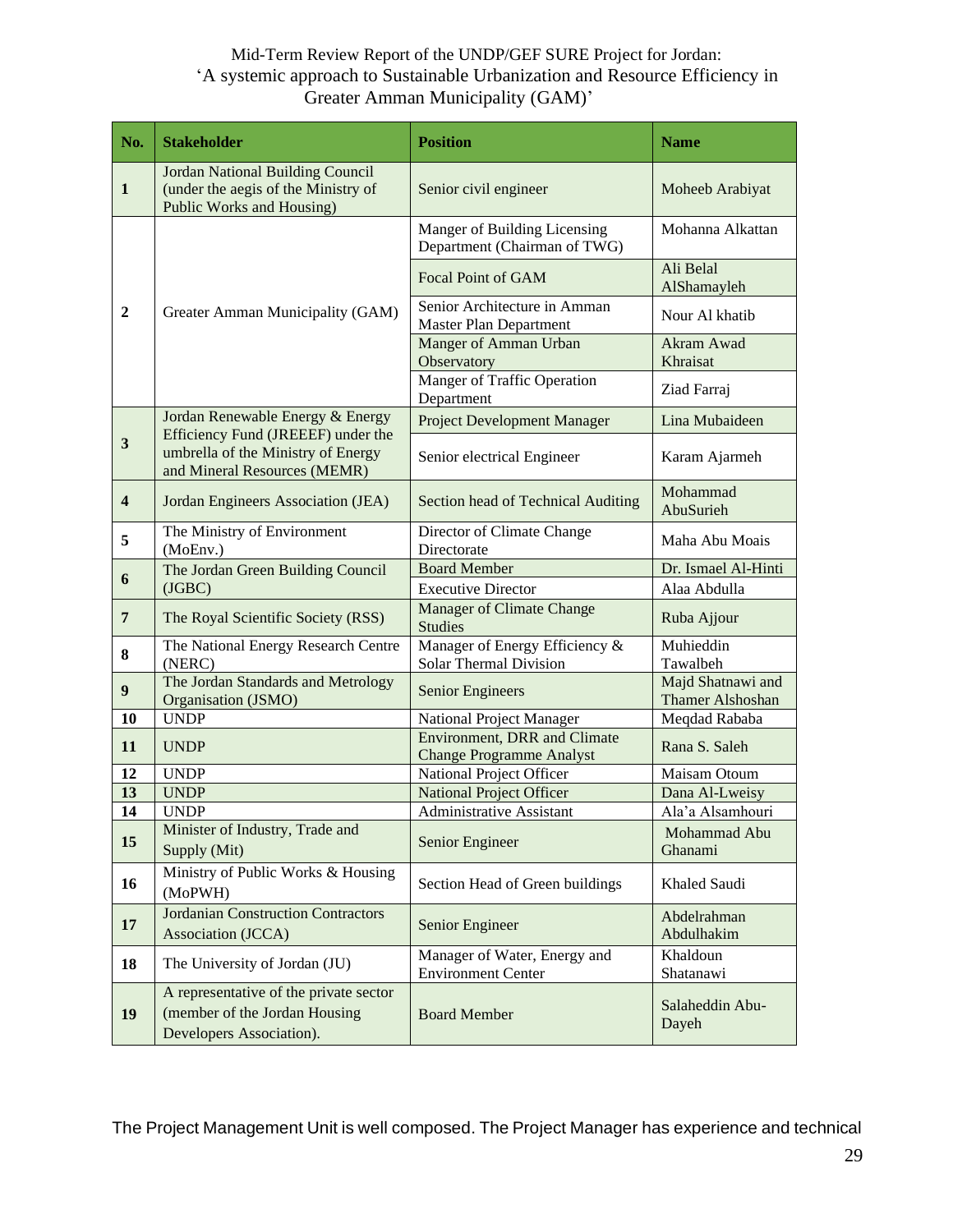background knowledge of the issues of building and energy. Further, he has experience with and connections in the municipality and government entities. Although the PMU has provided for solid continuity, good coordination of project stakeholders and the step-by-step realization of project activities, the project management would benefit greatly from the support of an international Chief Technical Advisor (CTA) familiar with building energy efficiency and the realization of UNDP/GEF building energy efficiency projects worldwide and the various strategies and tools applied. The accumulated knowledge and tools from the vast array of UNDP/GEF building energy efficiency project realized in various countries is available for application in this project. International support in the form of a CTA would help to integrate the accumulated knowledge and tools and to channel and prioritize project activities so as to achieve the targeted impact and objectives.

## <span id="page-29-0"></span>**Work Planning**

The first annual work plan was prepared, discussed and finalized during the Inception Workshop in December 2018. Further work plans were prepared on an annual basis. Project operational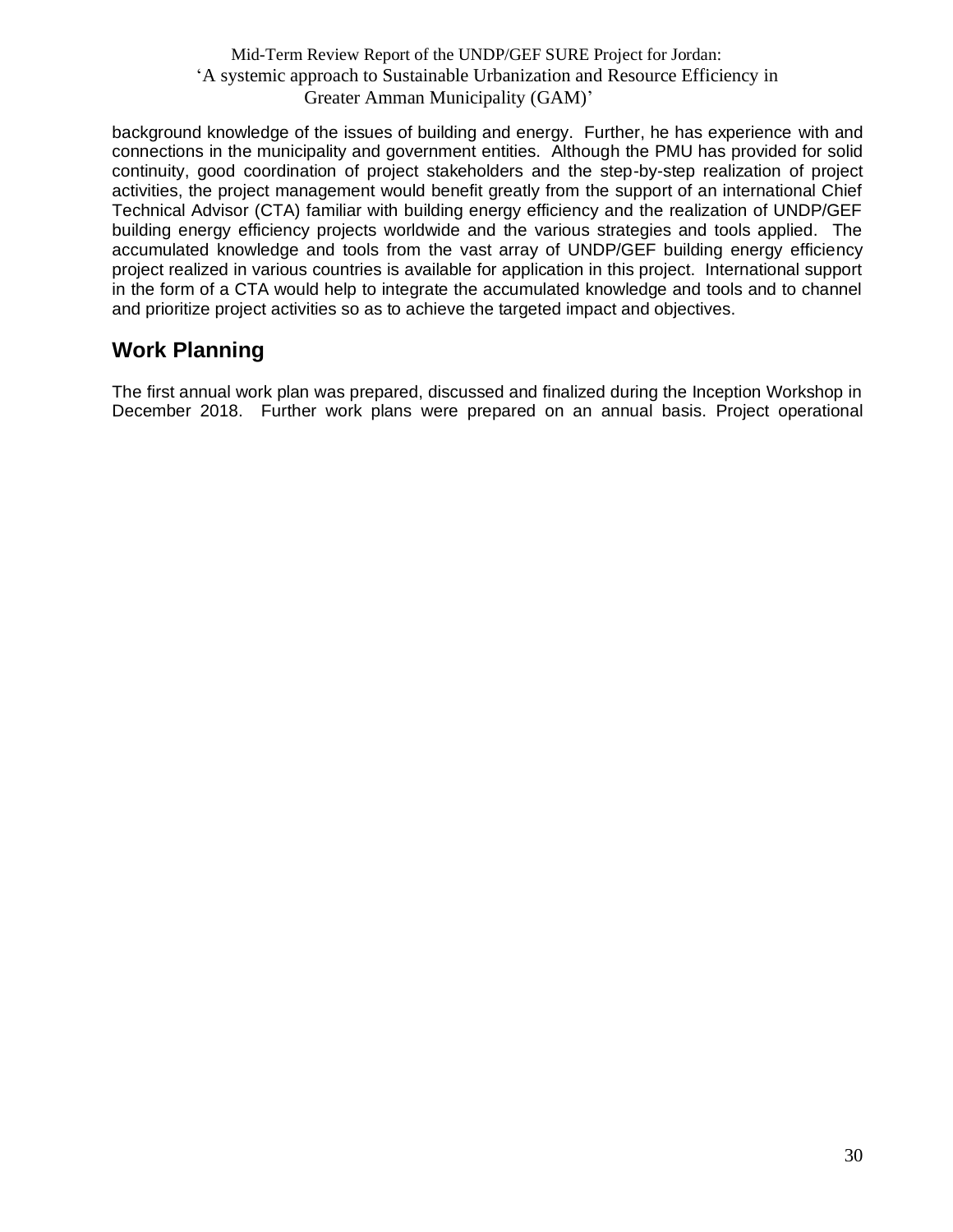guidelines were not available for review at the time of the MTR.

## **Finance and co-finance**



| Cumulative General Ledger Expenditures as mid<br>2021 against total approved amount (in Prodoc): | 43.65%    |
|--------------------------------------------------------------------------------------------------|-----------|
| Cumulative disbursement as of 30 June:                                                           | 1,152,403 |

Although project expenditures and co-financing remain comfortably within budget, financial accounting procedures - in particular annual audits - set out in the Prodoc and acknowledged in the Inception Workshop, have not been carried out so far. Further, financial and administration guidelines for the project were not available for review at the time of the MTR.

GAM has signed agreements with a private investment company to replace all existing high pressure sodium lighting fixtures with 60 watt LED lights on major streets in Amman, and to realize an 80MW solar PV farm in order to significantly minimize the electricity consumption. GAM considered these initiatives a part of the co-financing agreement provided to the SURE project.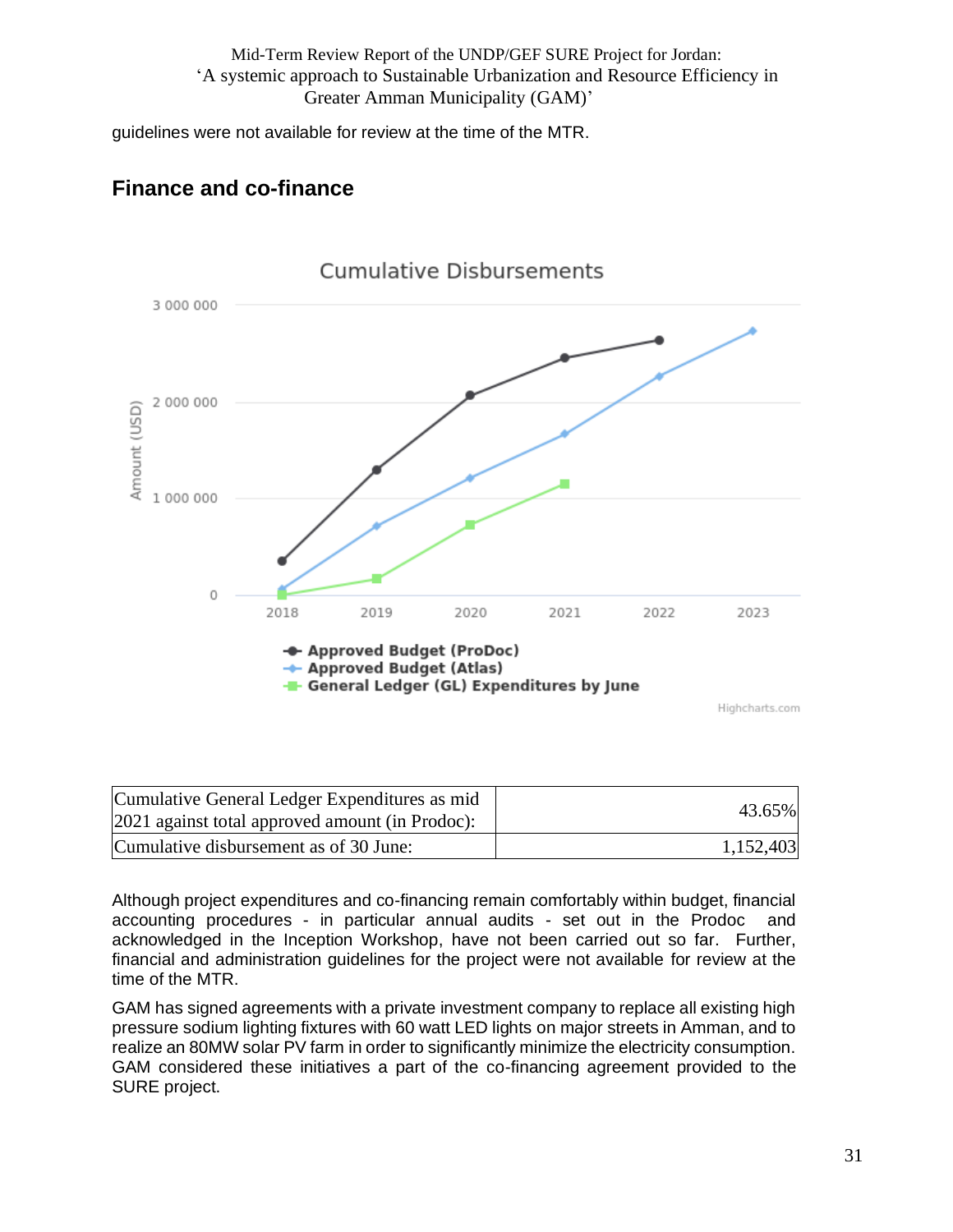## <span id="page-31-0"></span>**Stakeholder engagement**

Stakeholder involvement and ownership in the project are very good at all levels. Even during the corona lockdowns, stakeholders supported the project to precede with key activities including the establishment the Sustainable Building Unit and the Building Inspections Unit. The Steering Committee is well composed from various stakeholders, meets regularly and provides efficient support for project relevance and decision making. Communication and coordination meetings were held with key stakeholders from the project start.

On December 5, 2018, the Inception Workshop was held with a project launch ceremony, presentations of objectives, Technical Working Group (TWG) meetings and follow-up. The project was launched under the patronage of the City Manager in the GAM and the Program Manager in UNDP CO Jordan. The ceremony was attended by approximately 94 participants representing a vast spectrum of national stakeholders from government institutions, NGOs, academia, semi-governmental and research institutions, private sector, environmentalists and media including Jordan television (JTV) and Roya'a Channel.

## <span id="page-31-1"></span>**Project level monitoring and evaluation systems**

Annual Progress Reports have been prepared and reviewed for the years 2019 and 2020.

PIR reports have been prepared and reviewed for the period 2019 to mid- 2020 and for the period mid-2020 to 2021.

The review of project progress by all parties in the PIR reports needs to realistically acknowledge a delay in project deliverables. In the PIR 2021, all components are reported to be 'on Track' whereby in actual fact, considerable delays in meeting mid-term targets are apparent (see section 4.2 Findings-Progress toward Results).

As discussed in section 4.1 above, the Project Results Framework in the Project Document is deficient as a tool for project monitoring and evaluation. It is recommended that the project Results Framework be revised with indicators and targets which measure the impact of project deliverables and consider the project GHG emission reduction targets.

### <span id="page-31-2"></span>**Adaptive management (changes to the project design and project outputs during implementation)**

Project management and good communication channels with stakeholders have helped prevent overlaps and coordinate with partner projects and programmes. At the Inception Workshop in December, 2018 changes to the project outcomes were discussed and agreed upon. In particular, it was stated in the Inception Report that GAM had already made agreement with a private investment firm to install LED lights on the major roads and minor streets in Amman and to build an 80 MW PV-farm to compensate the electrical consumption of all of GAM's buildings, facilities, gardens and street lightings. As a result, the 570 standalone street lights powered by PV cells and battery storage system proposed under Outcome 4.4 of the project were deemed redundant. The budget was re-allocated to LED streetlights in public parks.

While the decision to adjust the outcomes is comprehensible, the re-directing of project funds to install more streetlights under the proof-of-concept component of the project is not considered by the evaluator as a necessary and sustainable approach. On the one hand, it is apparent and positive that the GAM realizes the effectiveness of energy efficient streetlights and has already proceeded with the installation outside the project scope, but GEF funding is intended to create sustainable impact which probably would not have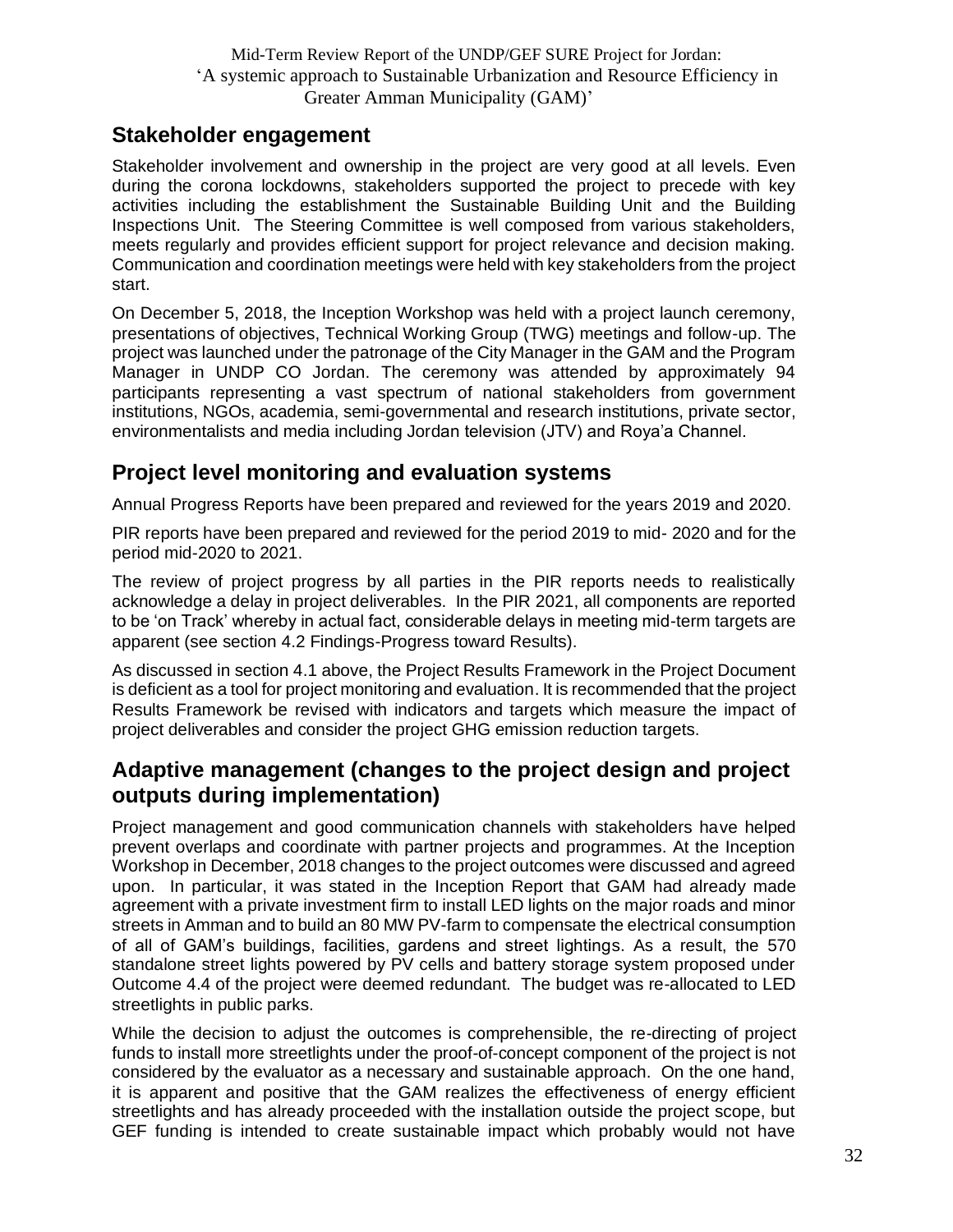happened without the support. In this respect, re-directing the funds to activities which build capacity in the GAM or support the more difficult proof-of-concept projects dealing with building EE and/or implementing the ESCO model would have been more appropriate.

In March 2021, GAM launched the Amman Green City Action plan (GCAP) funded by the EBRD. UNDP was officially informed by the Mayor of Amman that GCAP will be the official sustainable plan for the city of Amman for 2022-2030. The project team was advised to collaborate with the GCAP team at GAM and to re-allocate the budget of Activity 1.1 (a Sustainable Plan and Financing Strategy) to implement the following activities instead:

1. Conducting web-services for data linkages with services providers to ensure the sustainability of city major resources (water-energy-waste).

2. Carry out advocacy and training among national government, development partners, and civil society organizations on green buildings and climate change mitigation interventions

3. Development of an online tool for carrying out comparative socio-economic and environmental analysis of buildings.

These activities support the GCAP and would ensure cooperation and prevent overlap.

As discussed in section 4.1 above, the project Results Framework/Logframe in the Project Document is deficient as a tool for adaptive management. The indicators and targets in the Results Framework are project deliverables and not quantifiable indications of impact or market uptake. Further, an overriding logical structure (outputs  $\rightarrow$  outcomes  $\rightarrow$  objective) is not evident. As a result, the project management is proceeding with the project as a checklist of activities rather than a holistic mechanism to realize an overriding project objective.

### <span id="page-32-0"></span>**Communication and Knowledge Management.**

Communication and knowledge management among management and stakeholders within the project is positive. Even considering the Covid lock-downs, the team was able to maintain communication with key stakeholders and to carry the project forward.

Project knowledge management activities included:

In December 2018, a 3-day Energy Efficient Building Envelope Training Course was held for project stakeholders.

In 2020, the SURE project organized a 3 day customized Project Management Professional (PMP) training, to build the capacity of 13 Senior Greater Amman Municipality (GAM) staff in Project Management with a focus on environmental and sustainable urbanization projects. The training aimed at familiarizing the target groups with the Project Management skills for cities Sustainable Urban planning.

There is an accumulated knowledge and experience from a range of UNDP/GEF building EE projects completed worldwide which the project needs to tap into and integrate. A lack of international expert guidance in coordinating and implementing the strategies outlined in the Project Document means that the PMU needs to unnecessarily 're-invent the wheel new.' The strategies outlined in the SURE Project Document have already been implemented in a wide range of UNDP/GEF projects worldwide. The project team would benefit greatly from A Chief Technical Advisor (CTA) with knowledge of building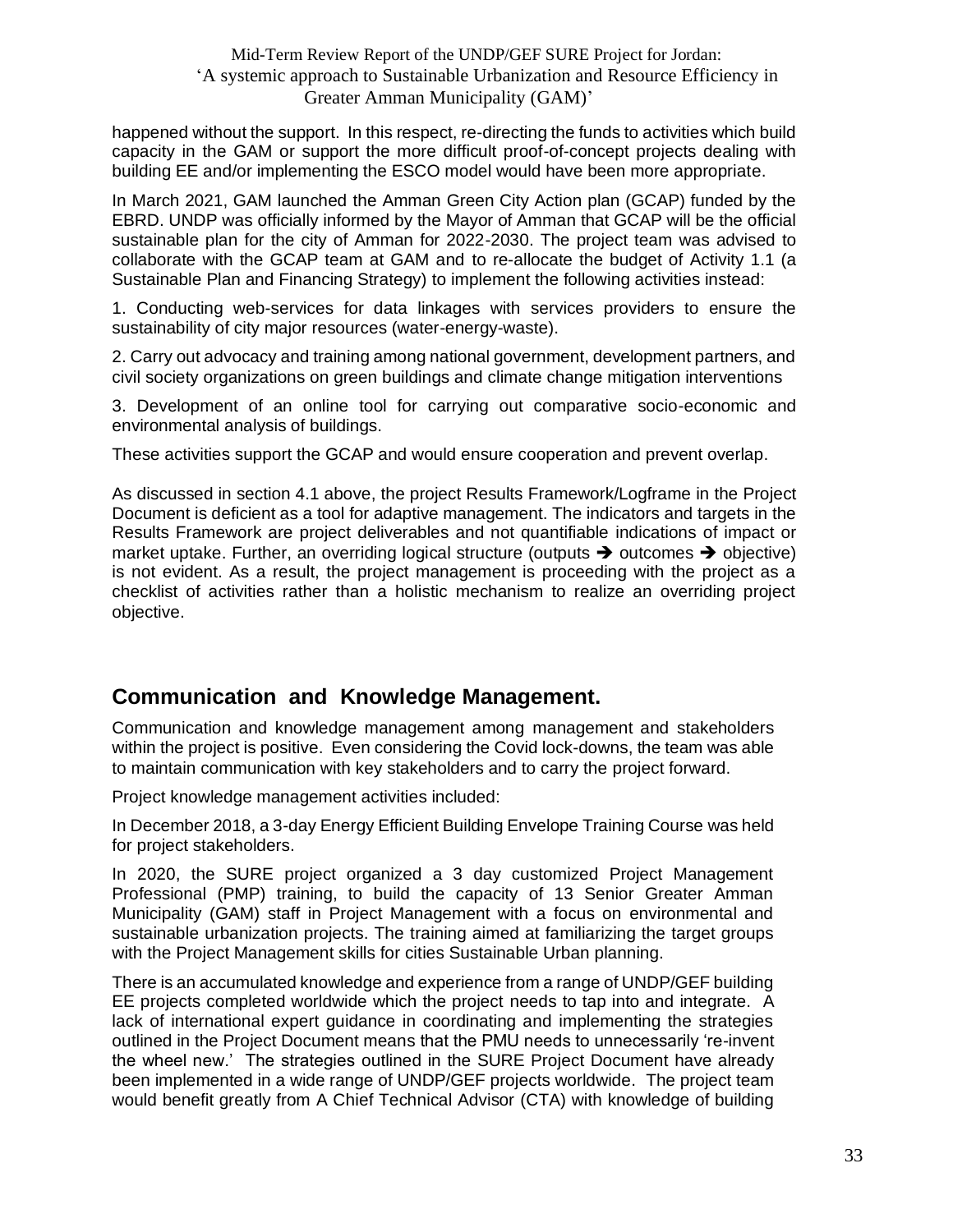EE and experience with UNDP/GEF building sector EE projects and available tools.

The communication of the project activities to the public is positive. The project launch ceremony was attended by approximately 94 participants representing a vast spectrum of national stakeholders from government institutions, NGOs, academia, semigovernmental and research institutions, private sector, environmentalists and media including Joran television (JTV) and Roya'a Channel. Further, proof-of-concept projects, especially the lighting in public parks have been credited to the UNDP/GEF project with appropriate signage.

In 2020, considering the COVID-19 curfew, the SURE project reduced direct face-to-face engagement with local people and communities. However, through the awareness campaign, SURE tried to reach the local communities to raise the awareness for the citizens of Amman on energy and water efficiency and its best practices especially during the lockdown when significant increases in energy and water consumptions were detected.

## **4.4 Sustainability**

## <span id="page-33-1"></span><span id="page-33-0"></span>**Financial Risks to Sustainability:**

The project proposes to implement a number of financing mechanisms and instruments to leverage market uptake of building EE in Jordan including ESCOs (Output 2.5), financial incentives though the JREEEF (Output 3.3) and financial de-risking instruments using UNDP's DEEI methodology (Output 3.4). There have been delays in realizing these activities which need to be addressed.

The realization of EE measures in the proof-of-concept projects for existing buildings have proven to be more expensive than outlined in the Project Document. Regardless, the implementation of the proof-of-concept projects needs to be carried out at a big scale and in an effective manner. These projects must be conceived as opportunities to demonstrate new building energy performance codes, software and labels, to validate financing mechanisms (ESCOs or revolving funds) and to transfer international best practice to local professionals.

## <span id="page-33-2"></span>**Socio-economic Risks to Sustainability:**

The lack of de-risking instruments for building owners and contractors to invest in building EE measures is still seen as a risk. Combined with low compliance to building energy codes and lack of awareness on the part of building owners and users, the socioeconomic risks to sustainability remain considerable obstacles which the project activities and outputs address. The establishment of the Sustainable Building Unit (SBU) and the Building Inspection Unit (BIU) the JNBC are important steps towards countering this risk. Further project activities including awareness campaigns, financing mechanisms and proof-of-concept projects will further support sustainability.

### <span id="page-33-3"></span>**Institutional Framework and Governance Risks to Sustainability:**

The GOM and other government stakeholders have made EE in the building sector a priority. There is national incentive and momentum towards achieving this goal. The GOM has already invested EE lighting and RE, and will continue to pursue building EE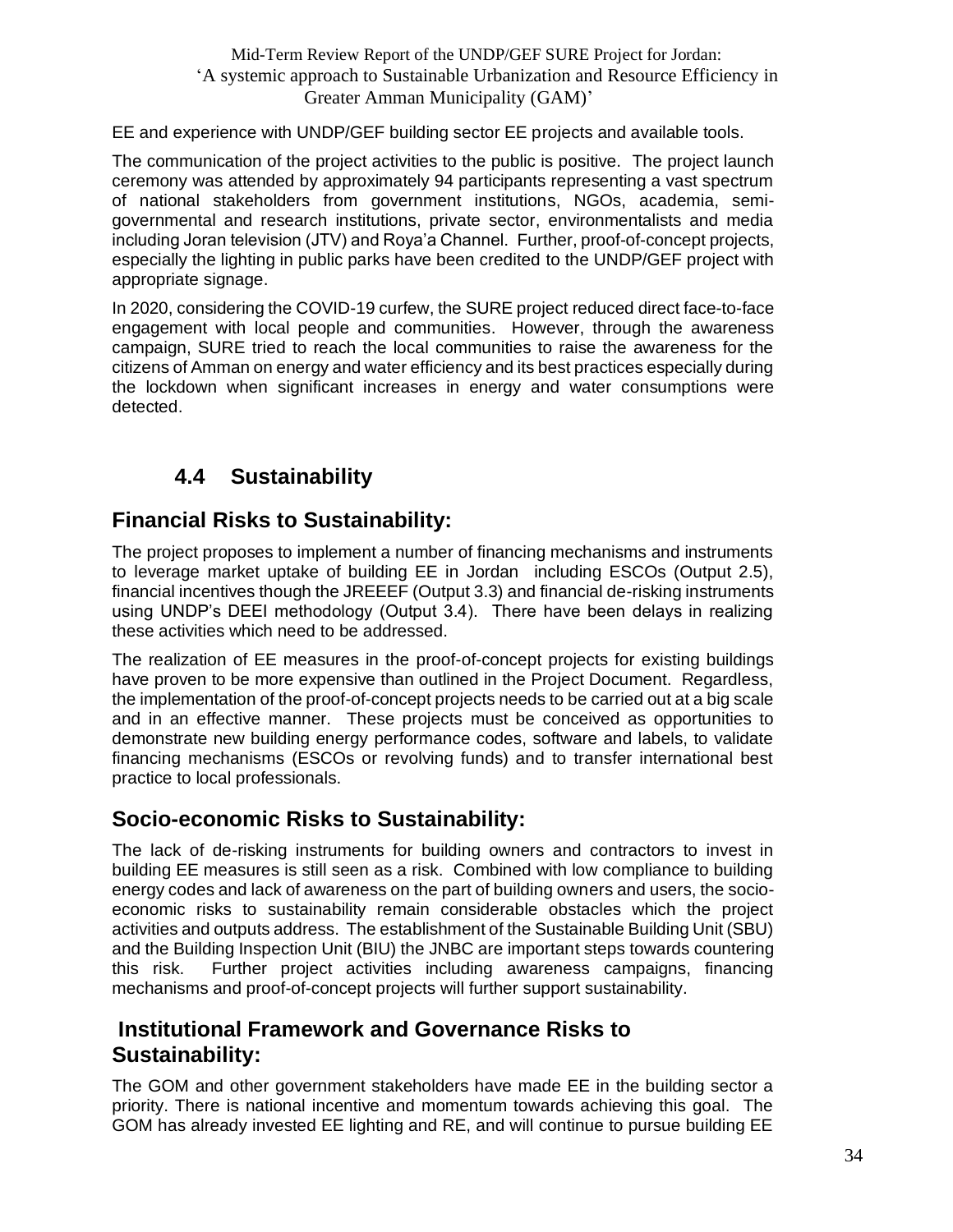as an important means to reduce reliance on imported fossil fuels. The major risks to sustainability in the institutional framework and governance are capacity and knowledge building which the project continues to address.

## <span id="page-34-0"></span>**Environmental Risks to Sustainability:**

The environmental benefits of building EE are evident. Environmental risks associated with the production, application and disposal of EE materials and technologies are considered minimal.

Naturally, the Covid-19 pandemic remains a risk to project implementation.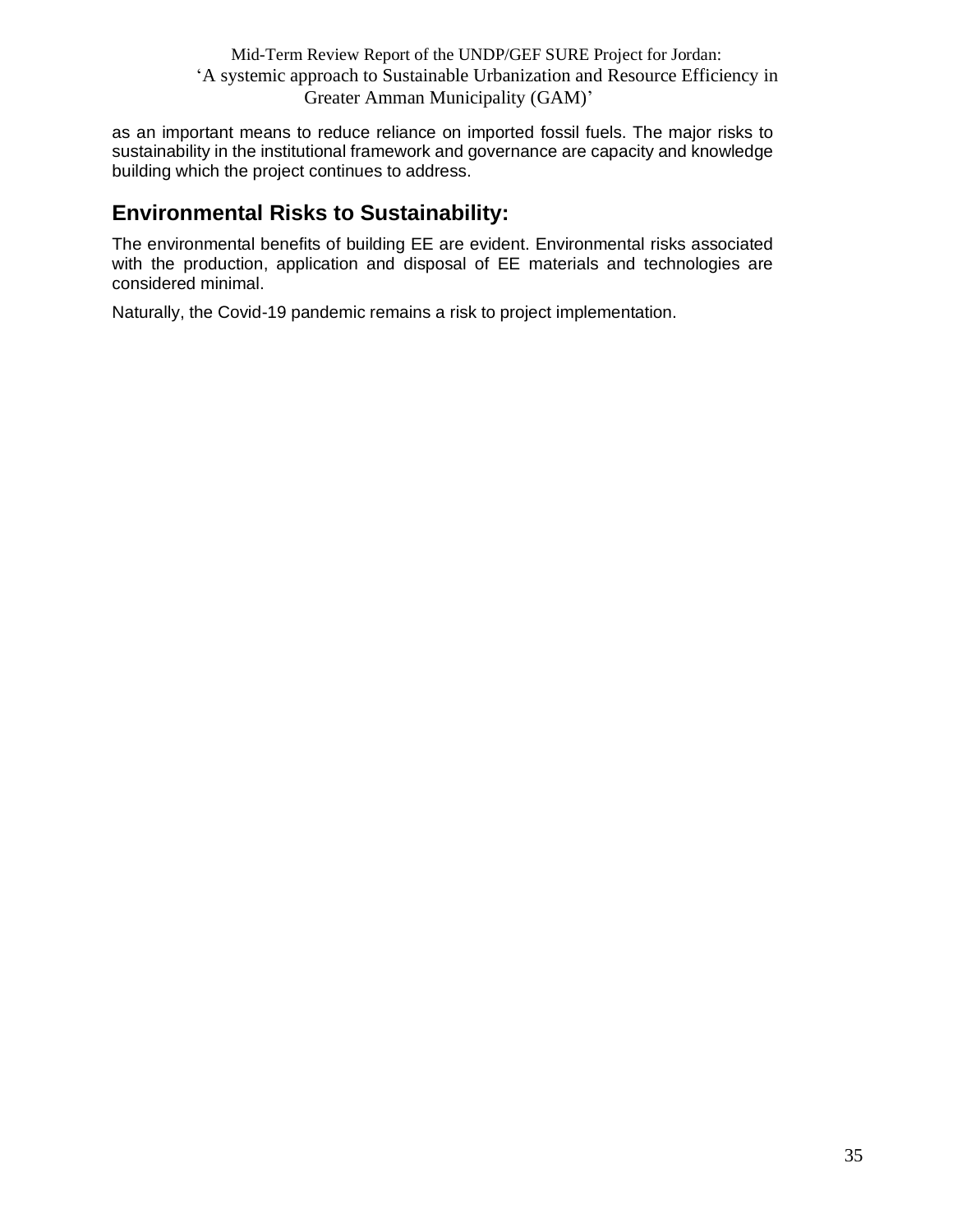## <span id="page-35-0"></span>**5 CONCLUSIONS AND RECOMMENDATIONS**

## <span id="page-35-1"></span>**CONCLUSIONS**

The SURE project design as outlined in the Project Document is very ambitious in terms of scope of work. The project is designed to support a wide range of measures and strategies towards realizing the following:

- a sustainable urban plan and financing strategy for Amman
- a city resource database,
- enhanced building code enforcement,
- updated building energy performance codes,
- a building energy rating, certification and labeling scheme
- a MRV system for building energy codes and street lighting,
- financial de-risking mechanisms,
- ESCOs,
- preparation of NAMAs
- energy efficient street lighting
- building EE demonstration projects

The total project budget is US\$ 24,655,000.- with US\$ 2,640,000.- financed by GEF. Despite the budget limitations, the range of activities can be completed during the project lifetime provided:

- 4. the project duration is extended for 1 year and
- 5. the project contracts an international expert as Chief Technical Advisor with experience and tools from UNDP/GEF building EE projects realized worldwide.
- 6. Further engagement of international experts to support effective completion of project activities

The Project Management Unit is well composed. The Project Manager has experience and technical background knowledge of the issues of building and energy. Further, he has experience with and connections in the municipality and government entities. He and the PMU have provided for effective continuity, efficient coordination of project stakeholders and a conscientious step-by-step realization of project activities.

Stakeholder engagement and ownership in the project is very good at all levels. Even during the corona lockdowns, stakeholders supported the project to precede with key activities including the establishment the Sustainable Building Unit and the Building Inspections Unit. The Steering Committee is well composed from various stakeholders. It meets regularly and provides efficient support for project decision-making. Communication and coordination meetings were held with key stakeholders from the project start.

The project Results Framework/Logframe in the Project Document is deficient as a tool for adaptive management. The indicators and targets in the Results Framework are a selection of project deliverables and not quantifiable indications of impact or market uptake. Further, an overriding logical structure (outputs  $\rightarrow$  outcomes  $\rightarrow$  objective) is not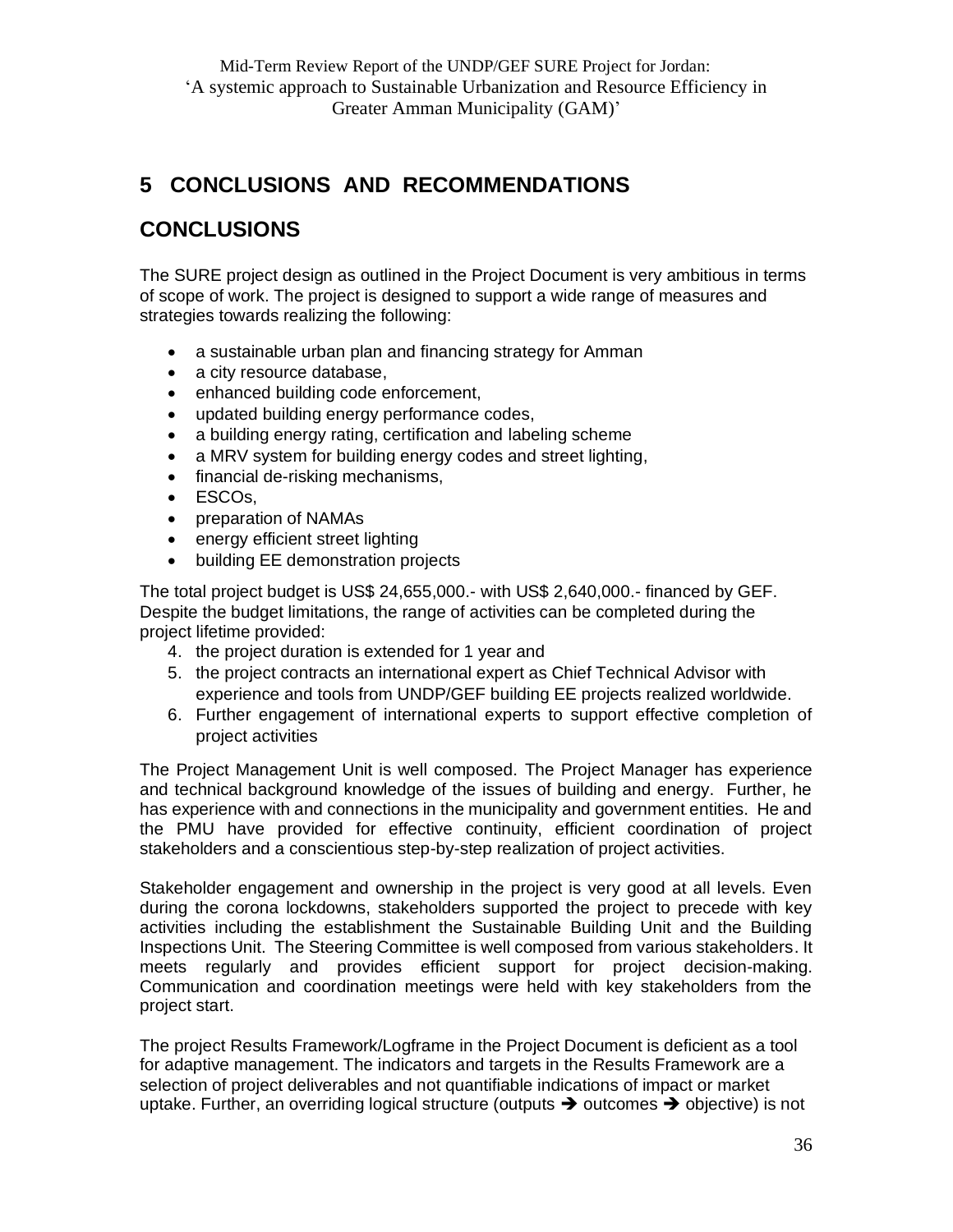evident. As a result, the project management is proceeding with the project as a checklist of activities rather than a holistic programme to realize an overriding project objective.

The Covid-19 pandemic has caused considerable delays in parts of the project implementation. Despite the pandemic, the SURE project has successfully achieved several key achievements by the Mid-Term. The project's most significant achievements in terms of sustainable GHG emission reductions so far include:

- The **Sustainable Building Unit** (SBU) and the **Inspection and Control Unit** (ICU) have been established in the Ministry of Public Works and Housing as the bodies responsible to enforce Building Energy Codes.
	- staffed with 7 female and 5 male engineers
	- equipped with administrative, test and inspection tools
	- Procedure Manual for inspections completed
	- Target of 3 million m2 new building in 2022 and 15 million m2 in 2023
- 1089 **EE street lights** have been installed in 56 public parks in Amman with total annual energy saving of 265 MWh.
- **Smart lighting systems** were installed in two public parks
- Proof of concept **EE renovations of two existing government buildings** were completed.
- Guidelines for Building EE Retrofitting for contractors is completed
- **Project Management Professional (PMP) training** conducted for GAM staff with a focus on environmental and sustainable urban projects.
- An **Inventory Quality Team (IQT)** composed of stakeholders with ownership and/or access to city data from has been formed to manage data collection.
- The draft report 'City Database Construction for Amman **Data Collection, Analysis and Integration (Energy, Water and Waste)** was completed in November 2021 with 31 indicators and Quality Assessment (QA) plan

## <span id="page-36-0"></span>**RECOMMENDATIONS**

**Recommendation 1:** The project deadline should be extended by 1 year in order to complete project activities in an efficient and sustainable manner and to effectively implement other recommendations below. There have been considerable delays in the delivery of many project activities caused in part by restrictions imposed by the global Covid-19 pandemic but also as a result of the wide scope of activities.

**Recommendation 2**: The project should engage a Chief Technical Advisor (CTA) to help guide the PMU through the remainder of the project. The CTA should be an international expert in building EE with experience in implementing UNDP/GEF building EE projects and their various strategies.

The accumulated knowledge and tools from UNDP/GEF building energy efficiency projects realized worldwide should be tapped to support this project. International support in the form of a CTA would help to integrate best practice and to channel and prioritize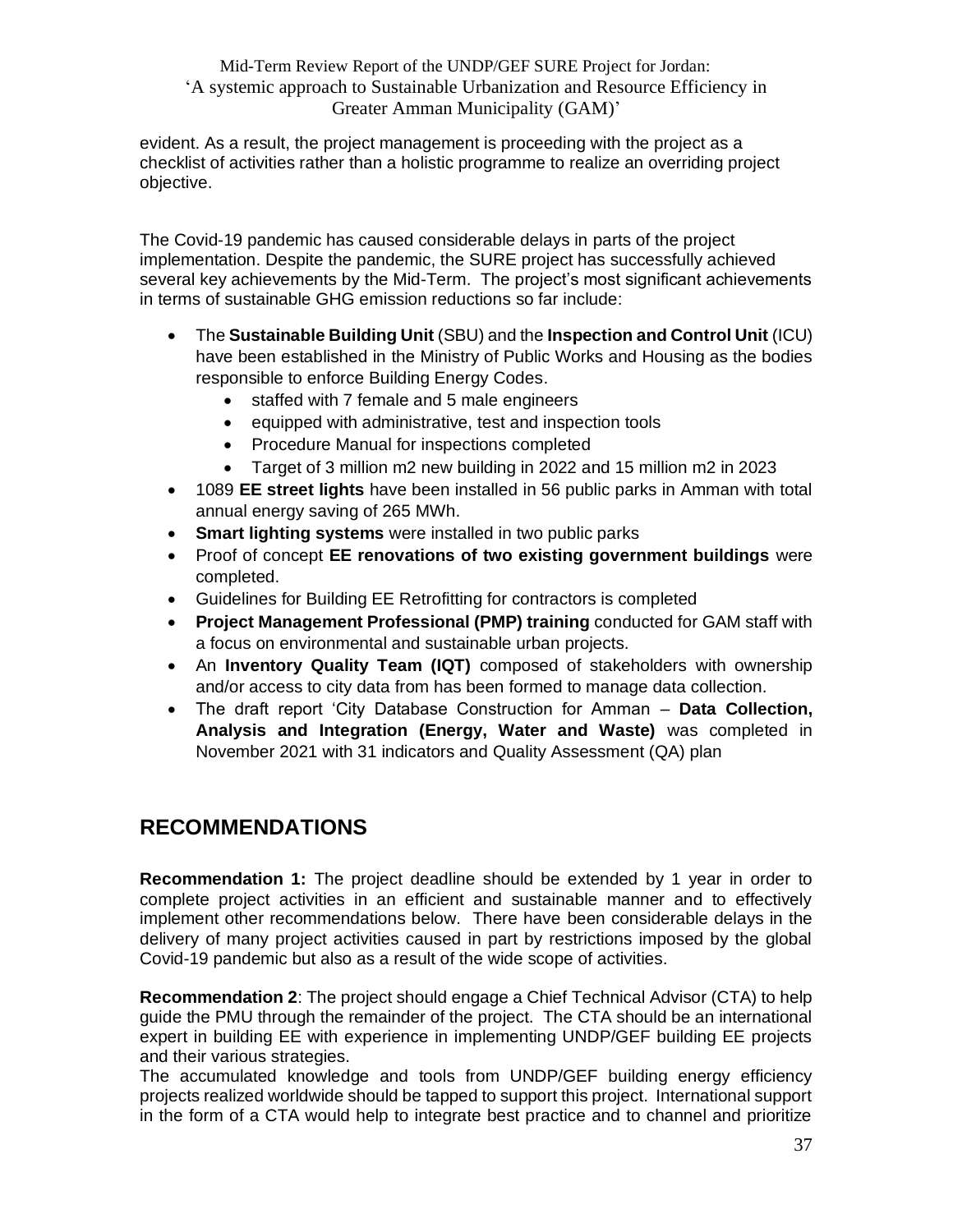project activities so as to efficiently achieve the targeted impact and objectives. Further, close cooperation with local stake-holders would ensure effective transfer of available knowledge and tools.

**Recommendation 3:** An international expert should be engaged to update and revise the project Results Framework/Logframe. The current Logframe is deficient as a tool for tracking project progress and adaptive management. The indicators and targets are a selection of project deliverables and not quantifiable indications of impact or market uptake. Further, an overriding logical structure (outputs  $\rightarrow$  outcomes  $\rightarrow$  objective) is not evident. As a result, the project management is currently proceeding with the project as a checklist of activities rather than a holistic programme to realize the overriding project objective. The logframe should be revised so that it:

- applies robust and verifiable indicators and targets,
- builds on a logical relation between outputs, outcomes and objectives and
- validates direct, indirect and post-project indirect GHG emission reductions targets attributed to the project according to GEF calculation methodologies.

**Recommendation 4:** The project should support the development and implementation of a new Energy Performance Building Code for Jordan. The Thermal Insulation Code from 1993 is outdated and prescriptive. In order to create the basis for a new performancebased code, it is necessary to a) apply a simple but reliable online tool to calculate building energy performance (based on local climate conditions, building orientation and form, composition of exterior walls, roof and floors, window sizes and u-values, shading devices and renewable energy technologies used) and b) establish minimum energy performance limits for new and renovated buildings. The application of the new code should initially be on a voluntary basis alongside the existing code. In due time, the new code can be tightened and the existing code would become obsolete.

**Recommendation 5:** The remaining proof-of-concept projects should showcase best EE building practice and endorse other project activities such as updated codes, ESCOs and building energy performance rating and labels. Two demonstrations projects need to be identified; one renovation of an existing government building and one new low-cost housing building. The base projects need to be approved for building permit and their financing secured. The SURE project should engage an international expert in building EE and a team of 2-3 local architects to work together to apply Integrated Building Design to optimize the overall energy performance of the 2 buildings. The additional costs for EE improvements (thermal insulation, lighting, HVAC among others) should be isolated and separately financed within by an ESCO contract. The renovation should showcase best practice from the EE Building Renovation Guidelines prepared under the SURE project and the new building should showcase application of the new Performance Based Building EE Code and Energy Performance Certification. The performance of both projects needs to be carefully monitored and documented to ensure a transparent evaluation.

**Recommendation 6:** The project should develop a NAMA which supports the realization of a model sustainable city district within the GAM which would showcase the principles outlined in the Amman Green City Action Plan. In preparing the proposal, international consultants should work with the GAM to identify locations, procedures and best practices towards achieving sustainable results including marketing and awareness campaigns. The proposal should include guidelines for financing and sustainable urban planning.